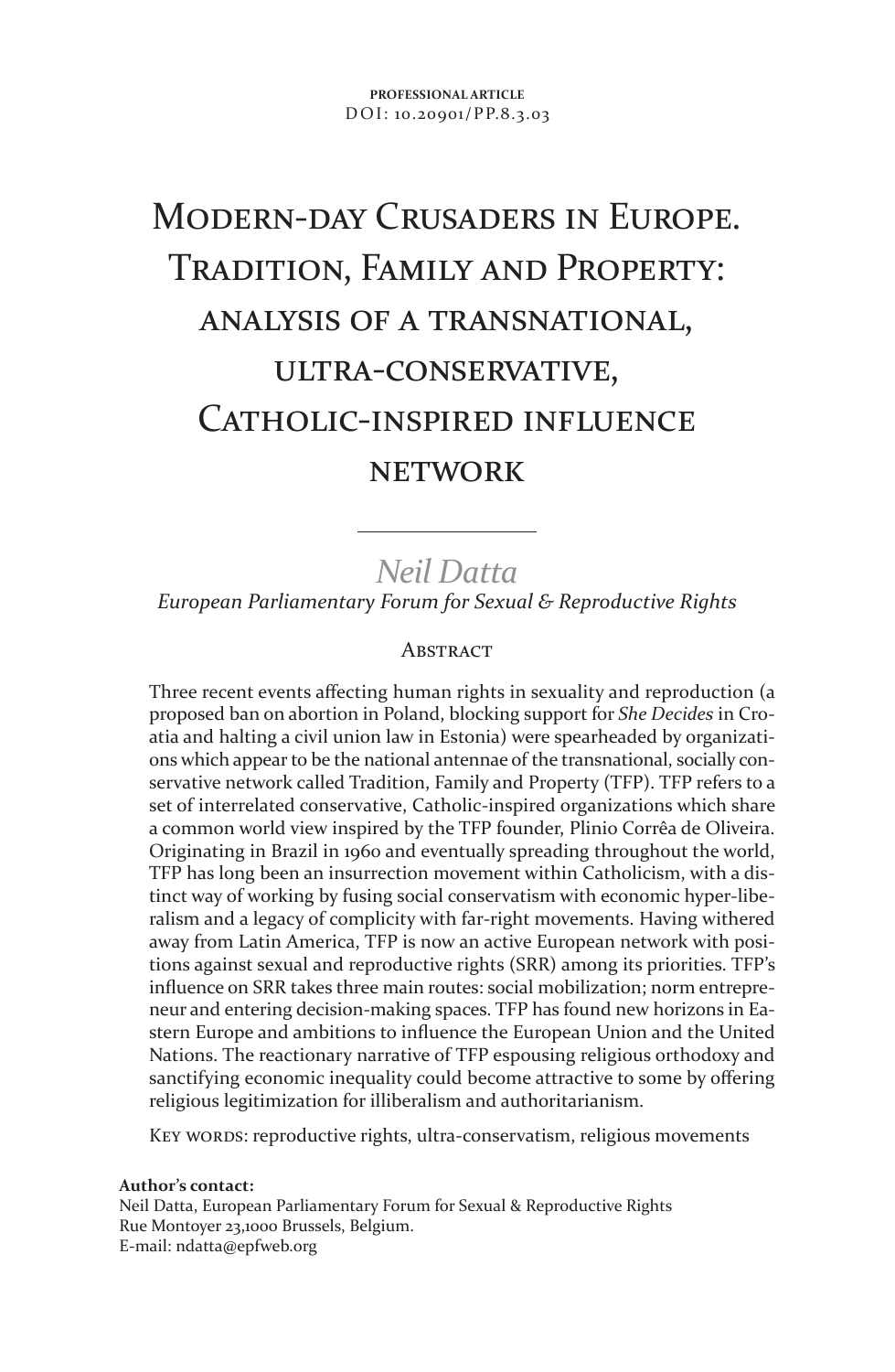### **INTRODUCTION**

In the autumn of 2016, thousands of Polish women took to the streets in what became known as the 'Black Marches' to protest a draft law which would seek to implement a total ban on abortion, removing the few allowable cases where it was legally available under Poland's already restrictive law and even providing for the imprisonment of women who have an abortion (BBC 2016). In March 2017, the then Foreign Affairs Minister of Croatia, decided to take a position against the *She Decides* global fundraising initiative (Shedecides.com) on sexual and reproductive rights (SRR) and, further, to instruct Croatian diplomats to convince other European Union (EU) Member States to take a similarly hostile position (Despot, 2017). Earlier, in 2013, a petition gathering nearly 40,000 signatures in Estonia against same-sex unions forced the parliament to temporarily halt its deliberations on its civil partnership legislation (White 2013b).

While the three political events share a similar socially conservative objective, they appear otherwise unrelated, as they appear at different times, in different national contexts and on different issues. Closer inspection of the main protagonists involved in each, however, reveals some hitherto unknown connections. In Poland, the organization most prominently involved in promoting the abortion ban was the Fondacija *Instytut na rzecz Kultury Prawnej Ordo Iuris* (Foundation Institute for Legal Culture 'Ordo Iuris'). *Ordo Iuris* drafted the legislation under consideration and both presented and defended it before parliament and to the public. In Croatia, individuals affiliated with the organization *Vigilare* gained privileged access to the Minister for Foreign Affairs to encourage him to adopt a more traditionalist perspective in Croatia's diplomacy. In Estonia, the initiator and promoter of the petition which reached over 500,000 of Estonia's 1.2 million citizens was the organization *Sihtasutus Perekonna ja Traditsiooni Kaitseks* (SPTK – Foundation for the Protection of Family and Tradition). All three organizations, *Ordo Juris*, *Vigilare* and SPTK, appear to be the national antennae of the transnational, socially conservative, Catholicinspired lay organization called Tradition, Family and Property (TFP).

TFP refers to a set of interrelated conservative, Catholic-inspired lay organizations which share a world view inspired by the TFP founder, the 20th century Brazilian landowner and politician, Plinio Corrêa de Oliveira. TFP-related organizations go by the name TFP in their own country or by another name, often related to a socially conservative cultural cause. They number over 40 separate organizations across over dozens of countries and several continents. This article attempts to understand the extent of the TFP network in Europe and how it works to influence sexual and reproductive rights (SRR).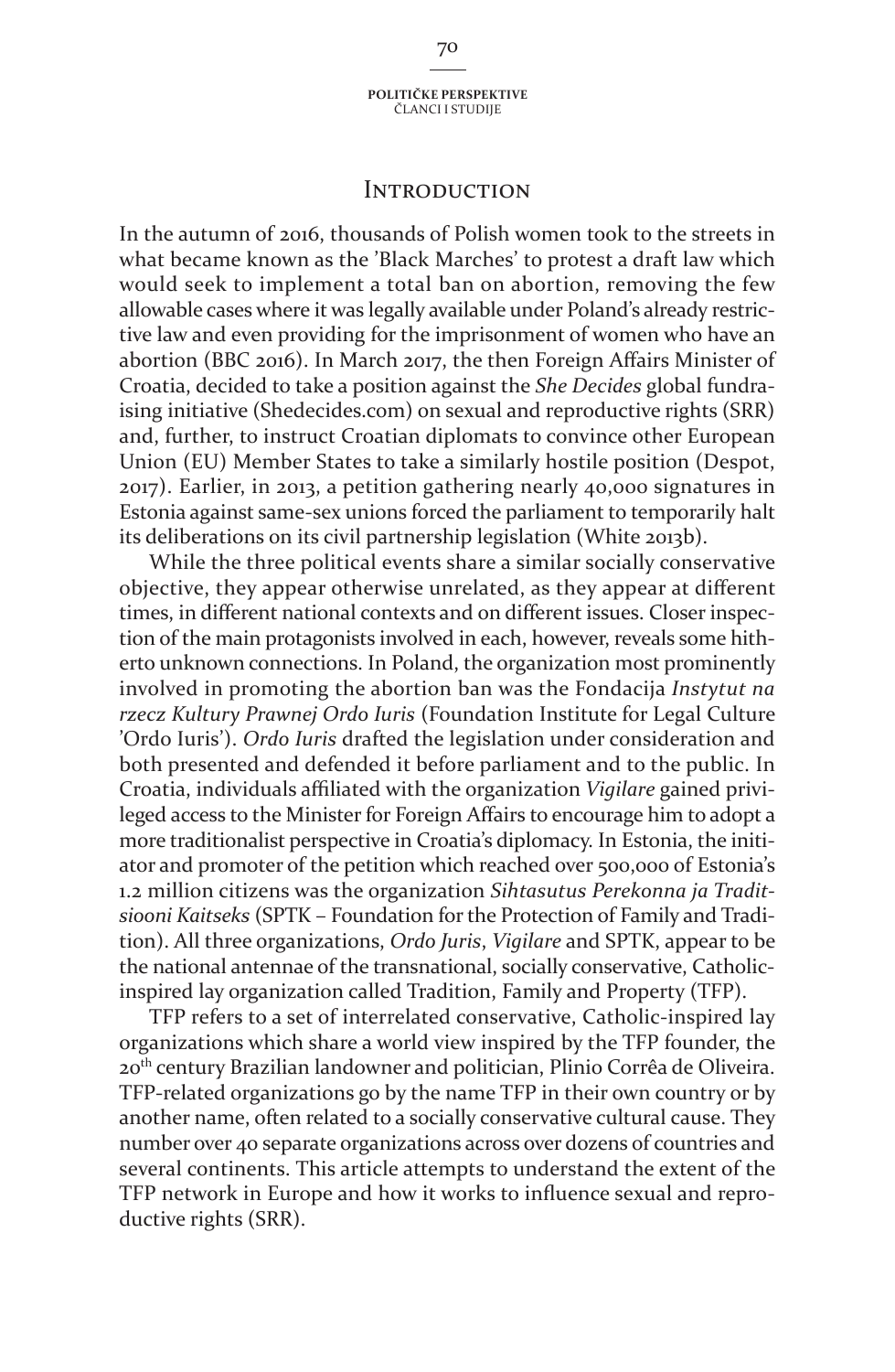# 1. TFP origins and ideology

*If the Revolution is disorder, the Counter-Revolution is the restoration of order. And by order we mean the peace of Christ in the Reign of Christ, that is, Christian civilization, austere and hierarchical, fundamentally sacral, anti-egalitarian, and anti-liberal.*<sup>1</sup>

> Plinio Corrêa de Oliveira, *Revolução e Contra-Revolução, in Catolicismo*, April 1959

Plinio Corrêa de Oliveira (1908–1995) was a wealthy, conservative, Catholic landowner in Brazil who served in Brazil's parliament and then went on to found TFP in 1960. A first characteristic of the movement is that TFP has a dual nature: spiritual and temporal. On the one hand, it can be seen as a similar conservative, religious movement to channel the motivation of lay Catholics as Opus Dei in Spain, Communion and Liberation in Italy and the Legion of Christ in Mexico, and, like these movements, TFP spread across the world from its native Brazil. On the other hand, TFP is also a politically active social movement focusing on the areas which Corrêa de Oliveira identified as the two main enemies of the Church in the 1960s: from within the Church, the enemy was liberation theology and other 'modernist' tendencies (which undermined the traditions of the Church) (Corrêa de Oliveira 1974), and from outside the Church, it was Communism, which advocated for agrarian reform (posing a threat to large landowners) (Corrêa de Oliveira 1985).

The doctrine of TFP is best described by its very name. By 'tradition', TFP opposes socially progressive evolutions in Catholic teachings – for example, some of the reforms of Vatican II – and advocates for the Church to remain true to its traditions in terms of social teachings and religious rites. While TFP opposes modernist tendencies in the Church and falls within the traditionalist faction of Catholic movements, it is not in open schism with Rome, as some other groups are, such as the Society for Saint Pious X (SSPX).<sup>2</sup> By tradition, TFP also supports the historical primacy of the Church over the secular State. By 'family', TFP defends a traditionalist approach to marriage – namely, heterosexual, monogamous, patriarchal

Corrêa de Oliveira, Plinio. 1959 and 1977. "Revolução e Contra-Revolução". *Catolicismo*, April 1959 (parts I and II) and January 1977 (part III): chapter III, part 1.

The SSPX, also referred to as 'Lefebvrists' after their founder, is a traditionalist Catholic movement which rejects the reforms of Vatican II. The clergy associated with the SSPX were excommunicated in the 1980s and as such are considered 'out of communion' with Rome. They are regarded as hard-line, far-right and anti-Semitic (Splcenter.org).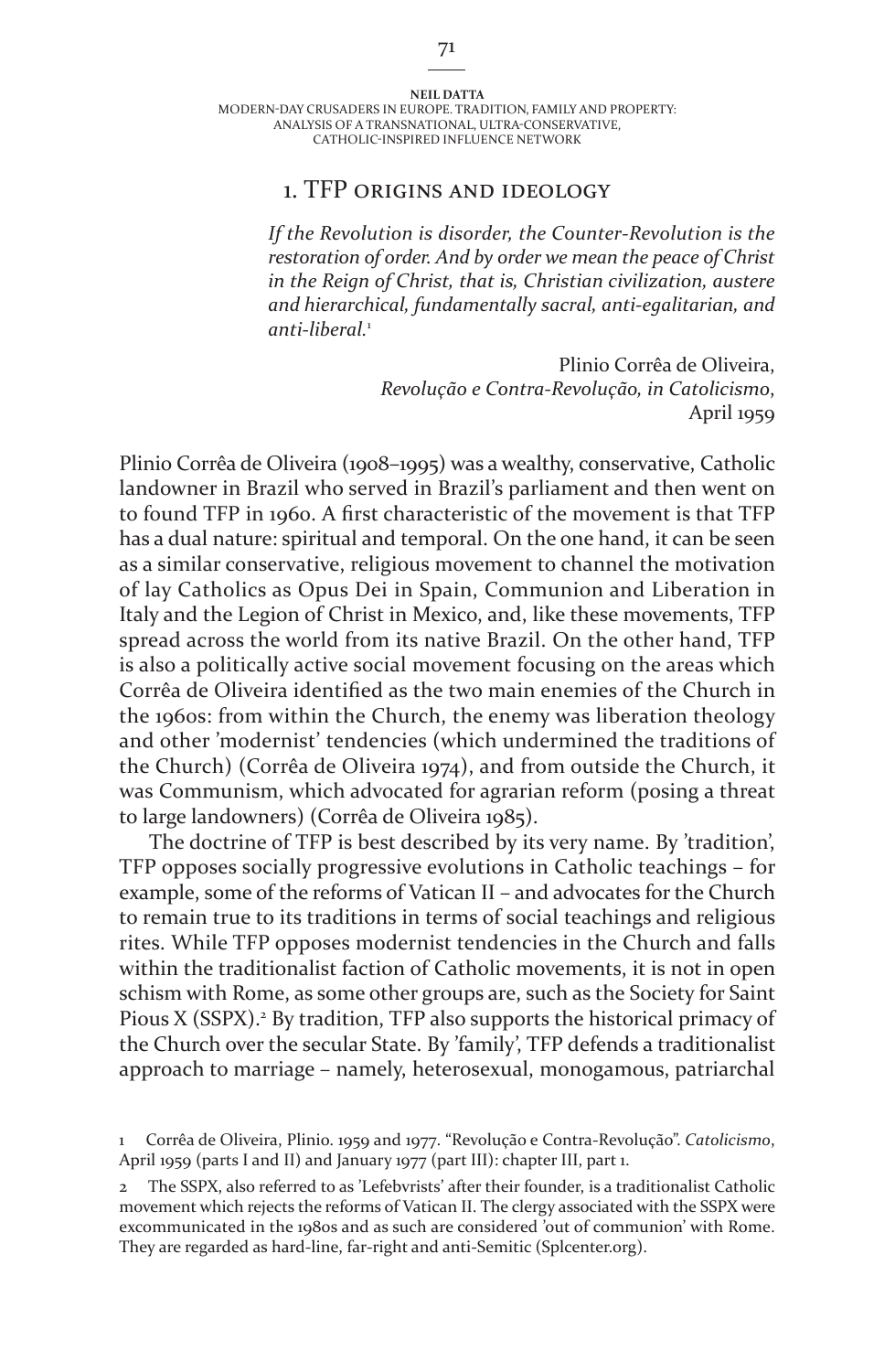and geared towards procreation. As such, it opposes the legalization of divorce, contraception and abortion as well as same-sex relations. While this is standard fare for conservative, religious movements, TFP's position on property is unique. In defending private property ownership, TFP specifically means inherited wealth and privileges; it opposes the notion of socio-economic equality, which it considers dangerously Communist. As such, unlike many other conservative Christian groups, TFP can be described as not believing in the modern welfare State nor in the redistribution of wealth.

Corrêa de Oliveira was a prolific author and expounded on his world vision in his many works.<sup>3</sup> Two works stand out: *Revolution and Counter-Revolution* (Corrêa de Oliveira 1959) and *The Nobility and Analogous Traditional Elites* (Corrêa de Oliveira 1993). In *Revolution and Counter-Revolution*, Corrêa de Oliveira explains how the current ills of the world are the result of three past revolutions – namely, the Protestant revolution of the 16<sup>th</sup> century, which challenged the primacy of the Catholic Church; the French Revolution of the 18<sup>th</sup> century, which ushered in the dangerous ideas of 'equality' and 'liberty' and undermined the privileges of the nobility; and the Communist revolutions of the 20<sup>th</sup> century, which endangered respect for private property itself and challenged the existence of God.

In *Revolution and Counter-Revolution*, Corrêa de Oliveira explains how TFP will lead the counter-revolution, resulting in an apocalyptic battle of good versus evil which he calls the *bagarre* (the battle) to restore an ideal society based on how he imagined the world prior to these revolutions – namely, a society modelled on medieval Europe. Harking back to an idealized medieval past explains TFP's extensive use of medieval imagery – for example, the heraldic 'lion rampant' as its logo and the use of red capes and gold lion brooches as official dress for its members, who are themselves styled as 'warrior monks', and large red flag-staffs and banners emblazoned with the TFP gold lion.

Nostalgic fascination with an imagined medieval Europe goes beyond inspiration for colourful imagery and branding, but forms the basis of TFP's vision of an ideal social hierarchy. In *The Nobility and Analogous Traditional Elites*, TFP advocates for a return of the former aristocracy and analogous traditional elites (for example, large property owners in Latin America) to their historic and rightful positions of power. Indeed, invoking religious legitimacy for this position, *according to the pontifical texts discussed hereafter, the nobility is an elite from every point of view. It is* 

For Corrêa de Oliveira's many works, see: http://www.pliniocorreadeoliveira.info/livros. asp.

For an explanation of TFP's lion rampant visual, see: http://www.pliniocorreadeoliveira. info/DIS\_SD\_leao\_TFP.htm#.WkTxo0xFxRo.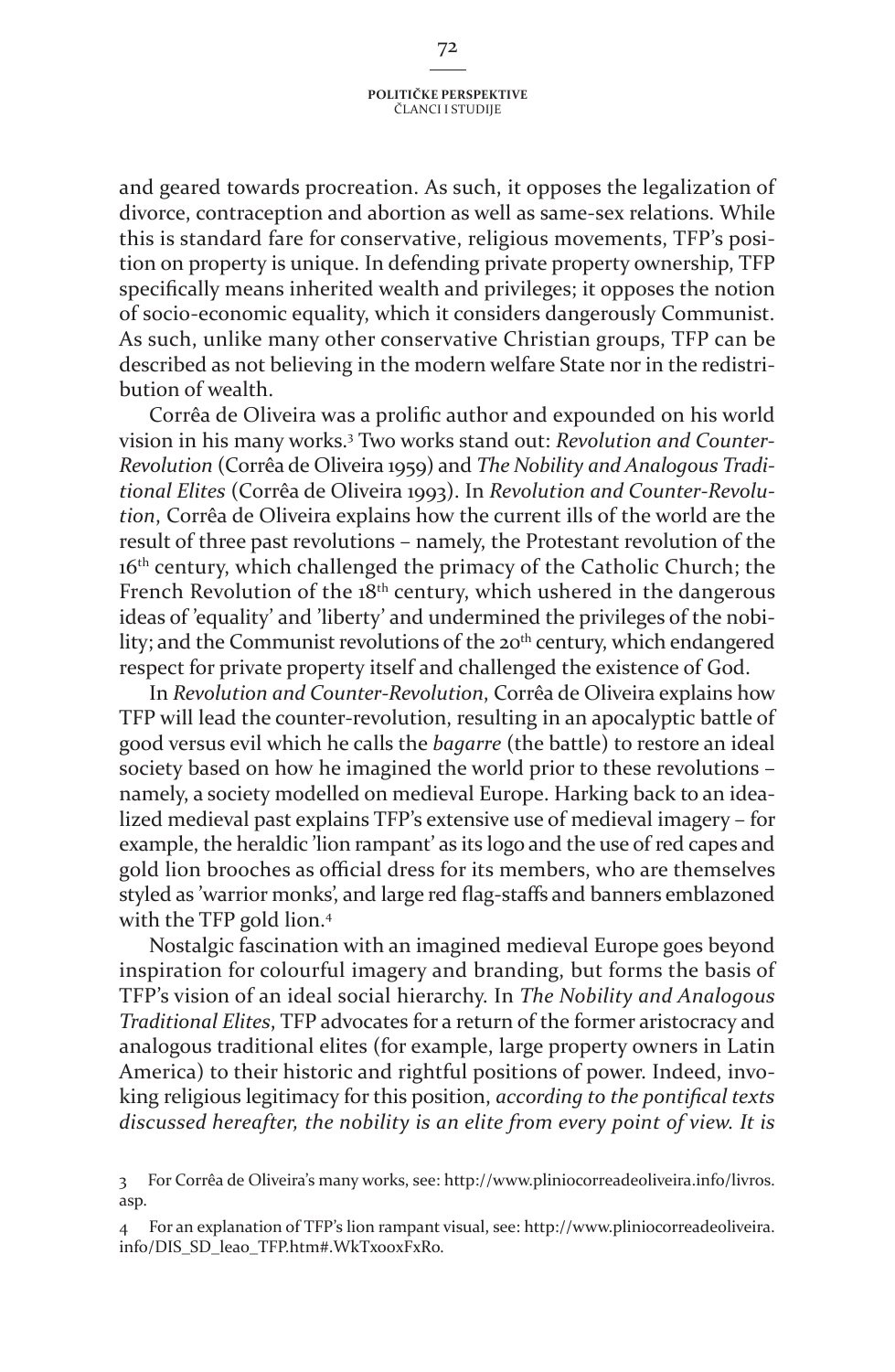*the highest elite, not the sole elite. It is a species within the genus 'elites'*. Such aristocrats would emerge after the *bagarre* to lead the world and thus save Western civilization by restoring authentic Christianity, all the while supported by the TFP warrior monks, while the rest of the population is reduced to a state of docile serfdom.

# 2. Theoretical models for TFP

*… it is difficult to understand how such a disjointed mixture of political reaction, religious intransigence and obscurantism could have flowered to the point that it enabled the TFP to reach out to the world, or at least to part of the Christian world of Western Europe, the United States and most of the countries of Latin America.*

TFP's polymorph nature as both a religious and politically engaged social movement as well as a trans-national network spanning six decades requires a unique theoretical approach anchored in at least two models. The first concerns TFP's religious personality as elaborated by Barker (2010), Compagnon (2008), Introvigne (2009), Mayer (1982), Matta (2008) and Zanotto (2017). The second field elucidate TFP development as a civil society movement as described by Power (2008), Ruderer (2012), Peñas Defago, et. al.(2018), Yamin, et. al. (2018), as well as Kuhar and Paternotte  $(2017).$ 

Eileen Barker's work "The cult as a social problem" offers a theoretical framework for discussing new religious movements (NRM), often labelled as cults, and helps in understanding how TFP may be classified as NRM as a "religious or spiritual organisation with a predominantly first-generation membership." Barker also identified some of the common questions which NRM's must address including leadership, recruitment and ability to adapt. NRM's often confront suspicion, at times justified and at time not, from society at large and from the hierarchy of the religion from which they derive which helps situate TFP's standing within the wider Catholic world. Further, Matta (2008) explains in detail the case of the TFP in two Latin American countries and their specificity within the world of Catholic movements while Zanotto (2007) describes TFP as a 'complete organisation' adequately filling the many varied needs of its adherents.

However, Compagnon's work on Catholic movements in the 20<sup>th</sup> century show how TFP is heir to an older tradition, that of Catholic fundamenta-

5 Ibid.

Latin America Report. 1985. "TFP Composition, Political Orientation, Training Discussed". *Joint Publication Research Service, Arlington, VA.*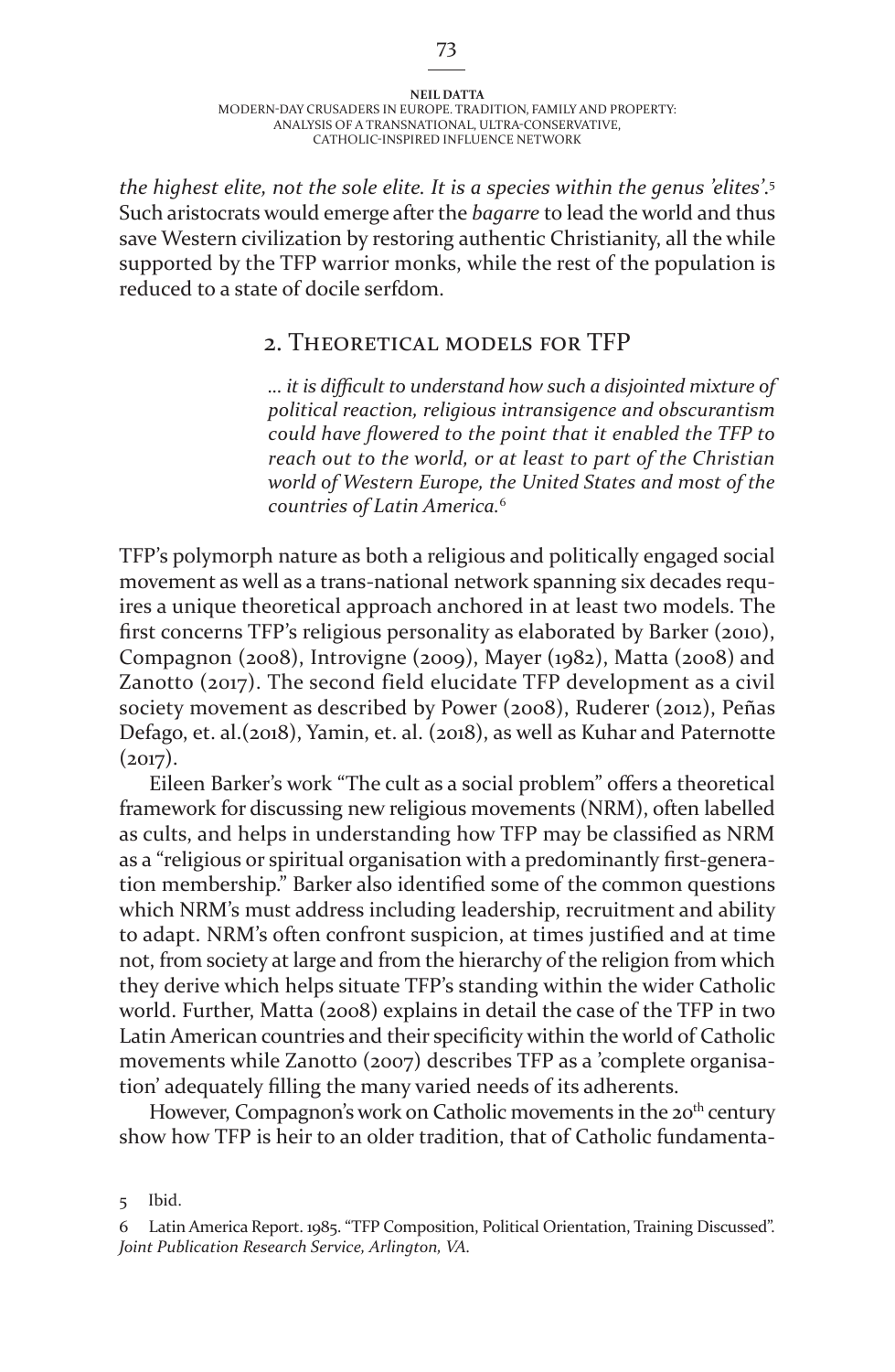lism. The concept of Catholic fundamentalism itself only becomes relevant when the mainstream of the Catholic world evolves to a new stage, leaving those who resisted in a minority position. TFP would thus be a NRM based on preserving Catholicism at a stage before its 20<sup>th</sup> century evolution. As such, Mayer's work on the religious social movements helps situate TFP as an insurrection movement within Catholicism, specifically against the perceived progressivism of Vatican II and liberation theology. However, TFP is not the only traditionalist Catholic movement with pre-conciliar positions and Introvigne's analysis from a religious economy perspective on how different religious movements position themselves internally and with the externally explains TFP's evolution over time and its near schism with the Catholic hierarchy.

In addition to being a religious movement, TFP has equally been a politically active, trans-national social movement. Margaret Power (2010) explains the important role TFP played in the global fight against abortion and Communism from the 1960s to the 1980s. Stephan Ruderer (2012) analysed TFP's role as a standard bearer for Catholic fundamentalism translating into a synergistic relationship with the authoritarian regimes of Pinochet's Chile and Videla's Argentina (Ruderer 2012). Finally, Peñas Defago's, et. al (2018) conceptualization of the modernisation of conservative social movements in the early 21<sup>st</sup> century combined with Paternotte and Kuhar's (2017) analysis of anti-gender movements shed light on TFP affiliates' influence on SRR today.

On this basis, this article seeks to understand two phenomena: first, the development of TFP in Europe; and second, TFP's ability to organize and impact issues which are among its priorities, specifically SRR. This article does not explore the religious beliefs and practices within the TFP network.

# 3. Spread, growth and division of TFP

Based on such powerful ideals and a charismatic leader, the TFP network grew to comprise over 40 organizations spread across several continents. The TFP network became what it is today over the course of four distinct phases: the first being from the foundation in 1960 to the early 1990s; the second precipitated by the fall of the Berlin Wall in 1989; the third precipitated by the founder's death in 1995 and finally the fourth from the conclusion of the legal challenges to the present.<sup>7</sup>

For an overview of this development, see: http://www.pliniocorreadeoliveira.info/gesta. asp.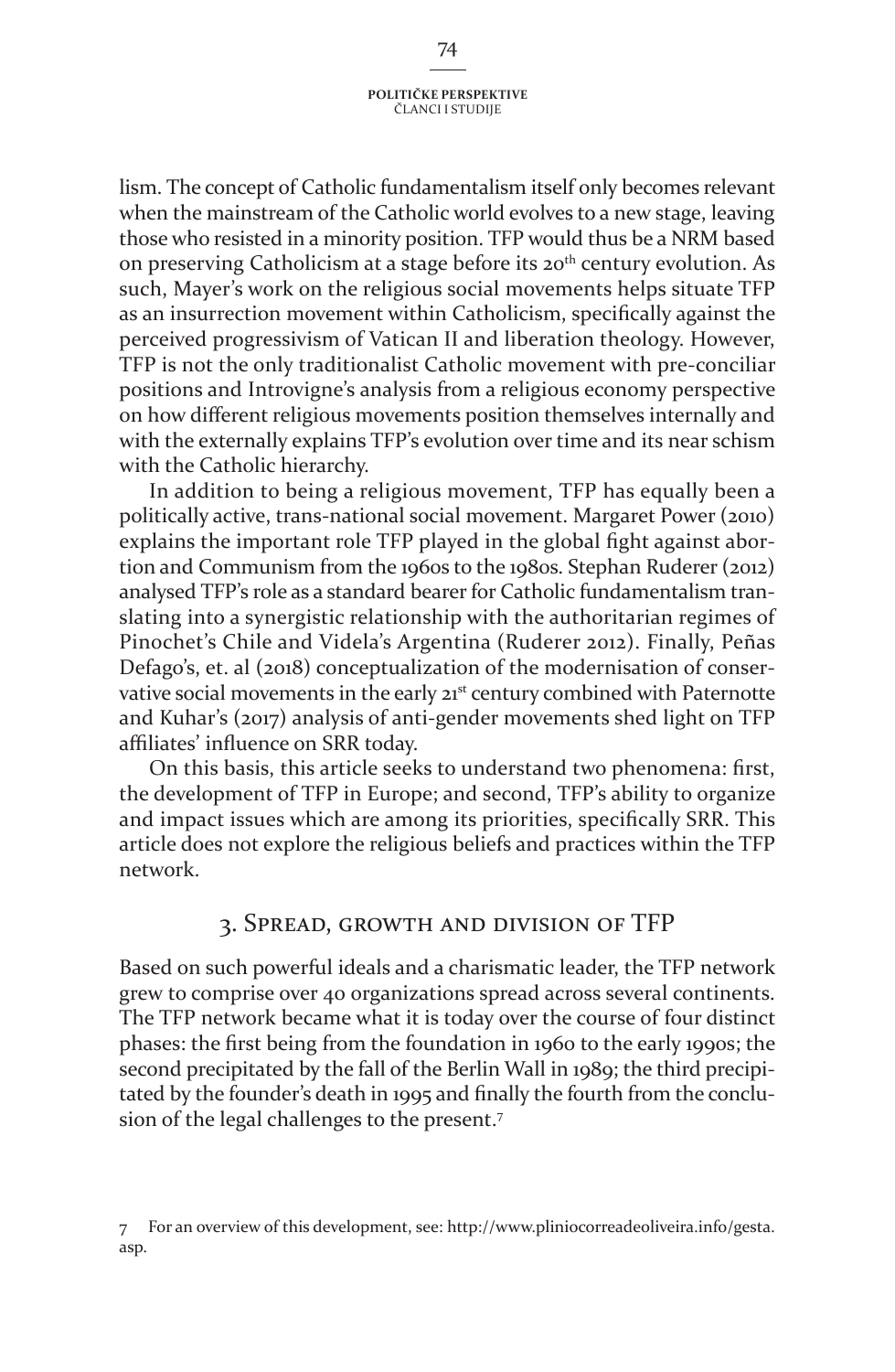### 3.1. The First Phase: foundation and expansion

*In 1968, the TFPs then existing in South America… organized national petition drives addressed to Paul VI, requesting measures against leftist infiltration into the Catholic clergy and laity of South America. Altogether, 2,060,368 people in Brazil, Argentina, Chile, and Uruguay signed the petition during a 58-day period.* (Corrêa de Oliveira *1959,* 97)

From its origins in Brazil in 1960, TFP then spreads first to other Latin American countries by founding local non-governmental organisations where the climate created by authoritarian military regimes provided fertile ground (Ruderer 2012). The founder and a close circle of confidants drawn from the other initial founders tightly controlled this expansion and the founder himself personally chose the names of the organizations in each country (Matta 2008). In the early 1970s, TFP appeared in France (Tfpfrance.org) where it settled in a château in the region of Lorraine<sup>8</sup> from where it spread to other European countries.<sup>9</sup> At the same time, outposts appeared in Canada, South Africa, the USA and Australia.<sup>10</sup>

In this period TFP's primary targets were Communism and Liberation theology, the two forces joining to promote agrarian reforms which threatened the interests of its land owning founding members. Margaret Power (2010) and Gonzalez Ruiz (2006) describe TFP's role in socially conservative movements in Latin America where TFP developed their signature public campaigns which combine displays of religious expression with political actions. An early attempt to root out liberal tendencies inside the Church took place in Chile, with the TFP affiliate Fiducia publishing a scathing criticism of the Chilean Catholic Church in  $1976<sup>n</sup>$  where it accused the Chilean Bishops of having acted in complicity with the leftist/Marxist Frei and Allende governments to carry out socialist reforms.

Similar pressure was exerted in Europe, for example in 1981 in France with an open letter about the ills of the Socialist government of François

Fédération Pro-Europa Christiana – Creutzwald (Fpec-creutzwald.org).

 Deutsche Gesellschaft zum Schutz von Tradition, Familie und Privateigentum e.V. (Tfpdeutschland.de); L'Associazione Tradizione Famiglia Proprietà (Atfp.it); Acção Família (Accaofamilia.eu); Irish Society for Christian Civilisation (Isfcc.org); and Österreichische Gesellschaft zum Schutz von Tradition, Familie und Privateigentum (Tfp.at).

10 Canadian Society for the Defence of Christian Civilization (Canadaneedsourlady.org); The American Society for the Defense of Tradition, Family and Property (Tfp.org), South Africans for a Christian Civilization ceased functioning in the early 2000s; and Australian Tradition, Family and Property (Tfp.org.au).

11 Fiducia, 1976. *La Iglesia del Silencio en Chile – La TFP proclama la verdad entera*. http:// www.pliniocorreadeoliveira.info/GestaES\_0408\_1976.htm#.WlN\_mExFxJU.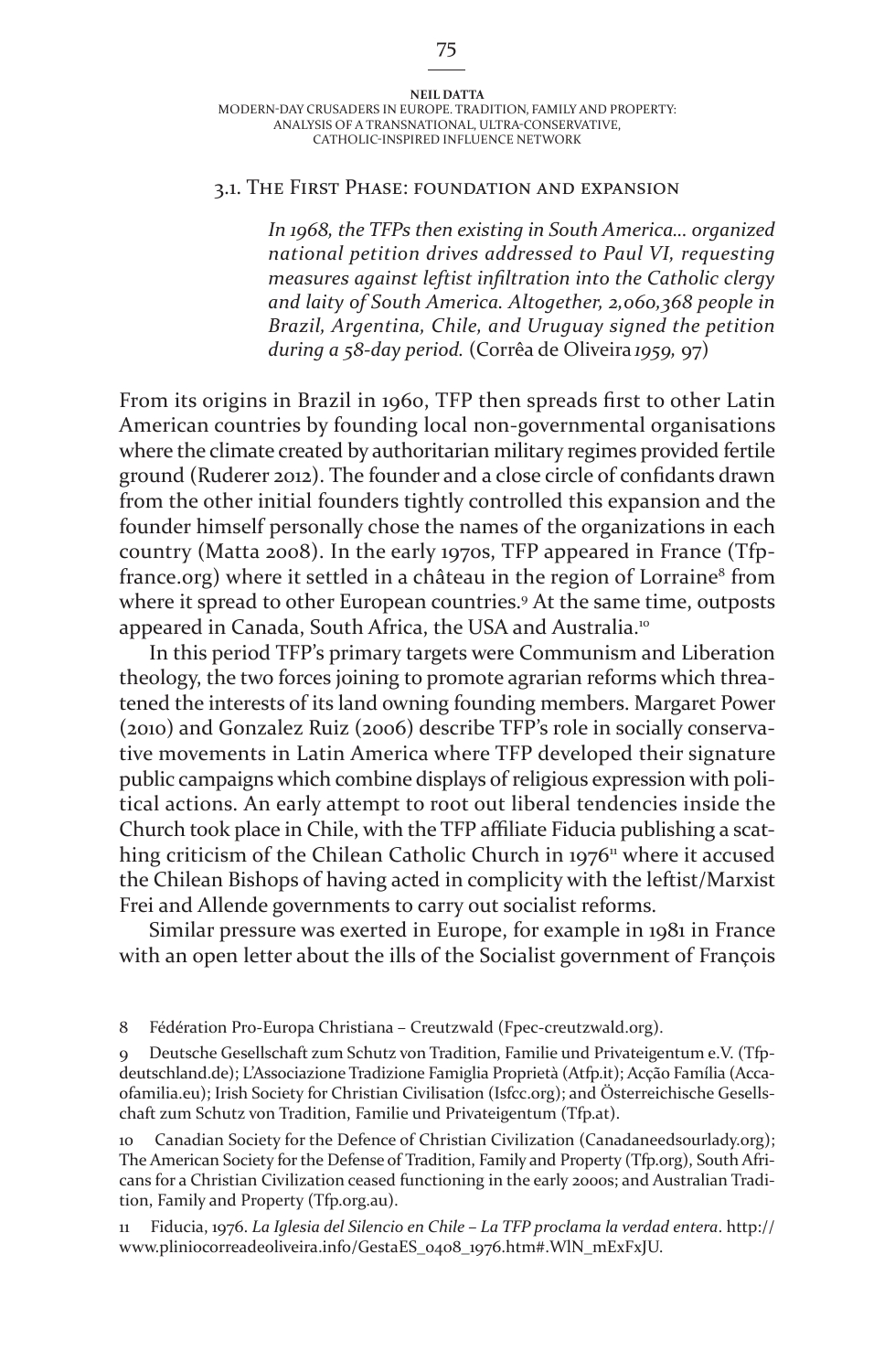Mitterand entitled *What Does Self-Managing Socialism Mean for Communism: A Barrier? Or a Bridgehead?* (Corrêa de Oliveira 1981). The letter was published in leading newspapers around the world, while TFP asserts it was able to mail it to 300,000 people in France .12 Building on this success, the Spanish TFP-Covadonga released *España, anestesiada sin percibirlo, amordazada sin quererlo, extraviada sin saberlo – La obra del PSOE* (TFP Covadonga 1988) in 1988 on how the Socialist government of Félipé Gonzalez had betrayed Spain.

In this first phase, TFP had become an influential, international, anti-Communist movement as well as a successful traditionalist insurrection within Catholicism. However, it also started encountering the first instances of the two main challenges which would haunt it for decades: hostility from the Catholic hierarchy and legal difficulties arising from TFP's alleged practices.

# 3.2. The Second Phase: re-focus in a changing environment

A number of external factors provoked the TFP network to shift focus, thus entering a second phase in its existence. These include the fall of the Berlin Wall (signalling the demise of its greatest foe, Communism), the Vatican's formal condemnation of liberation theology and the presence of a sufficiently conservative Pope. As Barker describes, a characteristic of NRM's is that "they are likely to change far more quickly and fundamentally than older, more traditional religions" and this is evidenced as TFP leaders worked to create new types of organizations focusing on social issues of the day, namely abortion and the related human rights on sexuality and reproduction. The anti-abortion organizations *Droit de Naître* in France and *Generazione Voglio Vivere* in Italy would appear in the early 1990s. This addition to the TFP template proved successful and spread to Germany, Austria and Poland.<sup>13</sup> Another experiment was that of Luci sull'Est in Italy, which focused on bringing the TFP message to previously formally atheist Eastern Europe. A successful early example which still generates pride in the TFP network is the mass petition supporting Lithuanian independence in 1990 which gathered the support of over 5 million people, earning it a place in the *Guinness Book of World Records* (Corrêa de Oliveira 1991).

12 Ibid.

<sup>13</sup> Aktion Kinder in Gefahr (KIG) (Aktion-kig.de); SOS Leben (Dvck-sosleben.de) and Prawo do Narodzin (Prawodonarodzin.pl).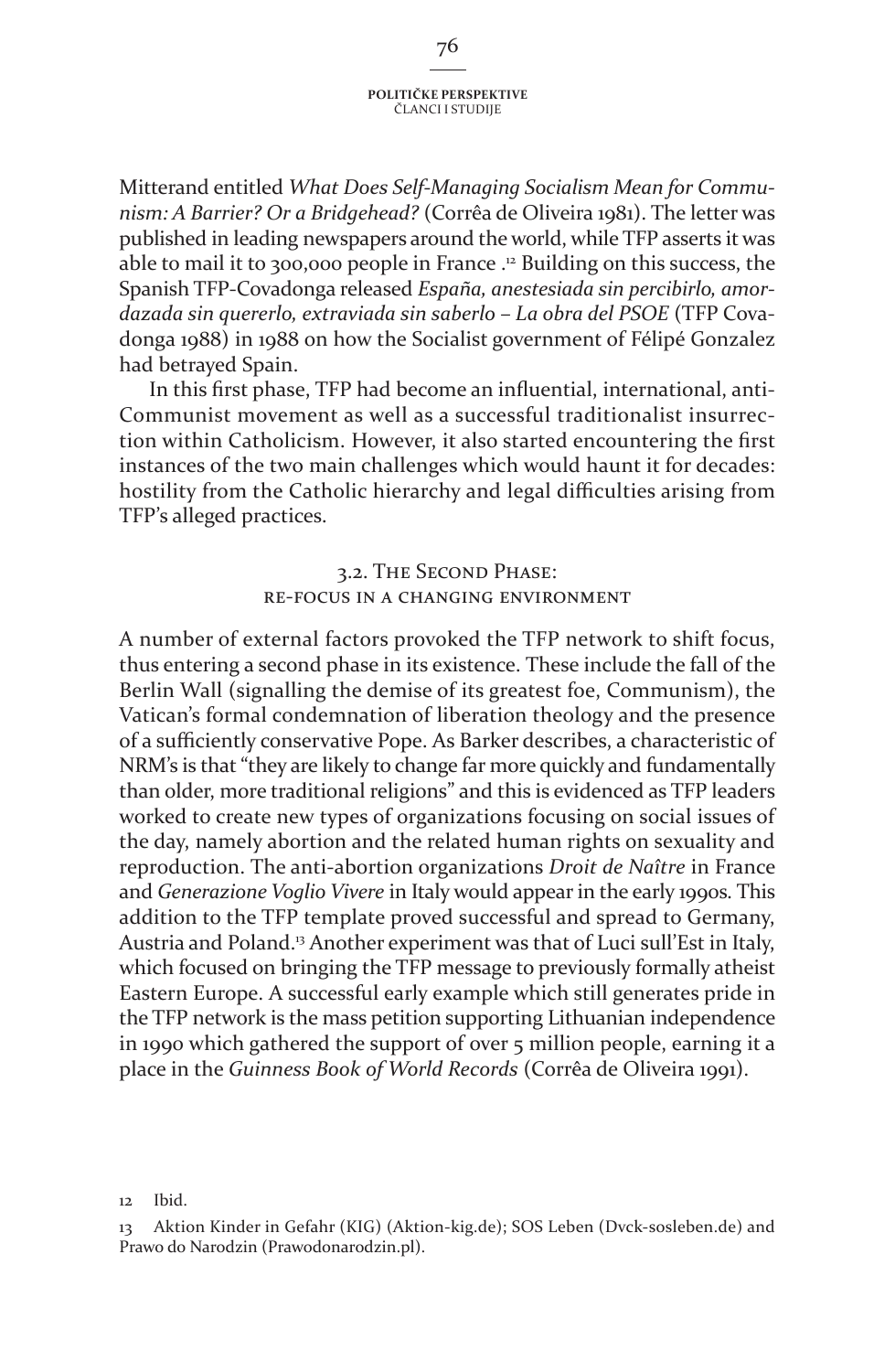### 3.3. The Third Phase: legal challenges

At the movement's height, Corrêa de Oliveira passed away in 1995, marking the beginning of the third and most troubled phase in the movement's history which only ended in 2004. As often happens in movements built around the founder's charisma and where large-scale finances are at stake, internal strife broke out between different TFP factions. The factions emerged around three main differences: 1) the use of the TFP brand; 2) the future direction of TFP as a political campaigning organization; and 3) the religious teachings of the organization. This led to legal action with a series of decisions from the Brazilian courts in 1997 and 2004 (ISTOE 2013; Bezzera 2013).

The trial resulted in a victory (ISTOE 2013; Bezzera 2013) for the faction which wished to mend fences with the Church and downplay the organization's political engagement. External factors, including the presence of a conservative Pope, allowed the winners, led by a former lieutenant of Corrêa de Oliveira,<sup>14</sup> to pursue a different path – that of rapprochement with the Vatican – by having the organization recognized as an International Association of Pontifical Right in 2001, known as the Heralds of the Gospel (Heraldsusa.org). The Heralds of the Gospel is thus the spiritual wing of the TFP movement, sharing many of the devotional traits of TFP as well as some of the visual branding in ceremonial clothing, but shedding the social and political activism which had characterized TFP's temporal dimension. Most importantly, TFP transitioned from a near schismatic insurrection to a fully integrated Catholic movement.

While the Heralds retained the rights to the TFP brand in Latin America and Iberia, it does not actively use it, leading to the TFP organisations in those regions to gradually disappear. The losing side in Brazil founded the Association of the Founders (Fundadores.org.br) and an online library dedicated to the founder's writings (Pliniocorreadeoliveira.info). However, the TFP organisations in Europe remained unaffected by the Brazilian verdict and continued their development, some growing to positions of influence in Eastern Europe, while the disappearance of TFP created space for a new socially conservative organisation to emerge in Spain.

### 3.4. The Fourth Phase: re-birth in Europe

A fourth phase emerged in the early  $21^{st}$  century with a less centralized leadership, allowing for innovation. Most importantly, the centre of the movement would shift from Brazil to Europe, first to France and later to

14 Msgr. João Scognamiglio Clá Dias was a close confidant of the TFP founder. ISTOE. 2013.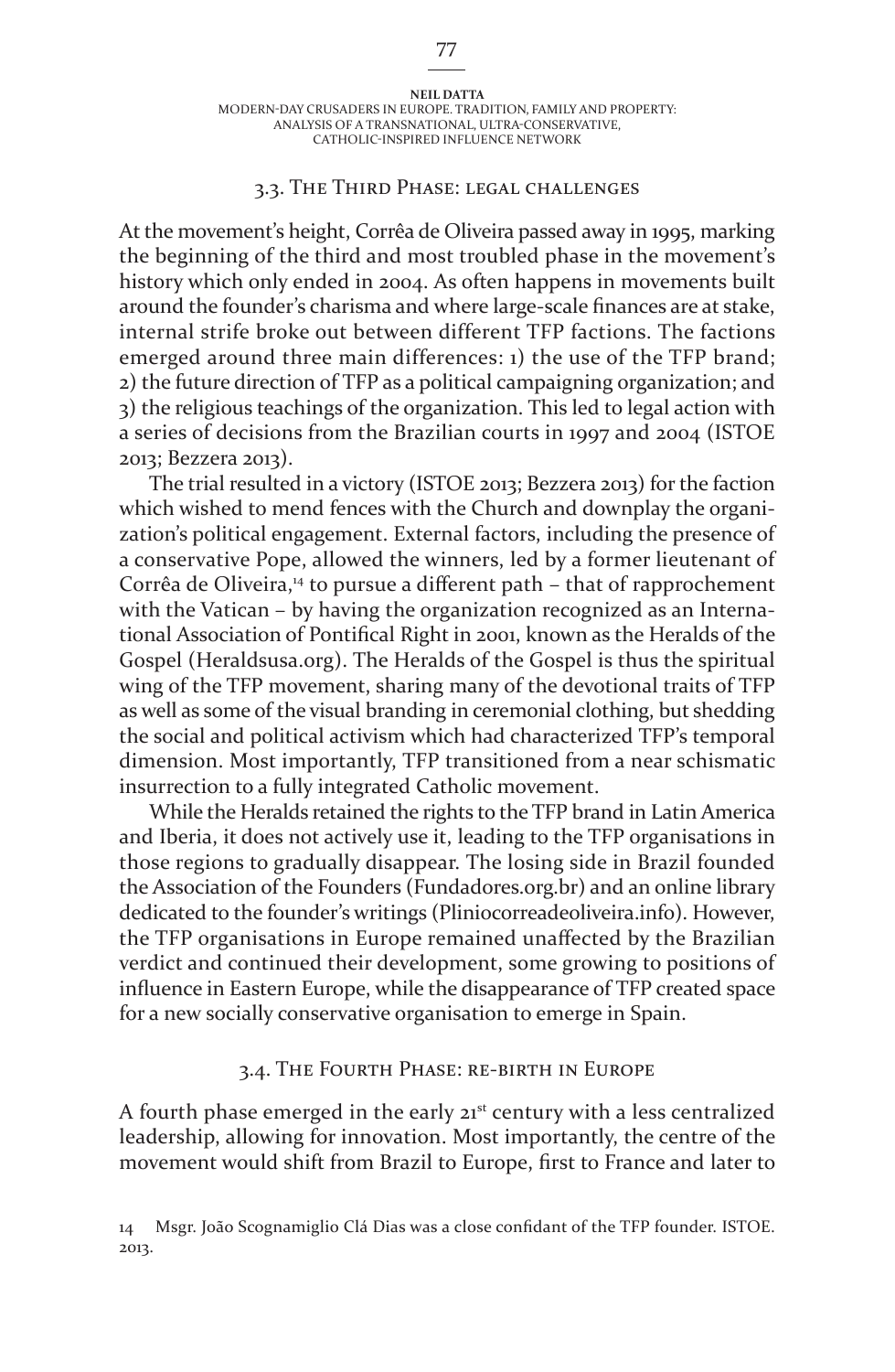Poland. From its French headquarters, TFP bought a building in Brussels in 2008 and opened a representation to the European Union under the name Fédération Pro-Europa Christiana (FPEC) (Fpec-bxl.be) and in 2011, its own academy at its Lorraine headquarters, the Institut Européen de Sciences Sociales (IESS) (Sciencessociales.fr). The TFP network developed rather quickly, with a flourishing infrastructure appearing in Austria<sup>15</sup> and Germany<sup>16</sup> and Italy.<sup>17</sup>

The most recent TFP innovation has been to expand into litigation and policy development with the creation of *Ordo Iuris* in Poland in 2001. *Ordo Iuris* is the first experiment in developing legal and policy expertise which has been active in 'law-fare'<sup>18</sup> processes before the Polish courts and European Institutions.<sup>19</sup> The Polish TFP organisations seem to have taken the leadership within the movement as they have expanded the franchise to Croatia<sup>20</sup>, Estonia<sup>21</sup>, The Netherlands<sup>22</sup>, Slovakia<sup>23</sup> and Switzerland.<sup>24</sup> This new generation of TFP organisation takes to a higher level what had been signature TFP methodologies (see section 5) corresponding to the professionalization of conservative actors (Peñas Defago, et. al. 2018). These new TFP organisations have become key actors, at times

15 Österreichische Gesellschaft zum Schutz von Tradition, Familie und Privateigentum (Tfp.at)

16 Der Adel (Der-adel.info); Deutschland braucht Mariens Hilfe (Mariens-hilfe.de); and Deutsche Gesellschaft zum Schutz von Tradition, Familie und Privateigentum e.V. (Tfpdeutschland.de); Deutsche Vereinigung für eine christliche Kultur (Dvck.de) and https:// kultur-und-medien-online.blogspot.com/2011/03/deutsche-vereinigung-fur-eine.html.

17 Associazione Tradizione, Famiglia, Proprietà (Atfp.it); Centro Studi Storici sulla Contro-Rivoluzione (CESCOR, Cescor.org); Corrispondenza Romana (Corrispondenzaromana.it); La Famiglia Domani (Famigliadomani.it); and the Lepanto Foundation (Fondazionelepanto. org).

18 "Lawfare" includes legal mobilization and litigation at national and international level (Yamin, Datta and Andion, 2018).

19 For examples of 'lawfare', see: http://www.ordoiuris.pl/interwencje-prawne, as of 10 March 2019.

20 Centar za obnovu culture (Cok.hr); Vigilare (Vigilare.org); and TradFest (Tradfest. org).

21 Sihtasutus Perekonna ja Moraaliseaduse Kaitseks (Association for the Defence of Family and Morality (Saptk.ee)); Elukultuuri Instituut (The Institute for Life Sciences): https:// elukultuur.wordpress.com; Objektiiv.ee (SAPTK's news and opinion portal) and Abort.ee, as of 10 March 2019.

22 Stichting Civitas Christiana ('Cultuur onder Vuur' (Cultuurondervuur.nu)); Stirezo (Stichting Recht Zonder Onderscheid) Pro-Life (Stirezo.nl); and Gezin in Gevaar (Geziningevaar.nl).

23 Nadácia Slovakia Christiana (Slovakiachristiana.sk); Fatima Slovensko (Fatimapreslovensko.sk)

24 Helvetia Christiana (Helvetia-christiana.ch)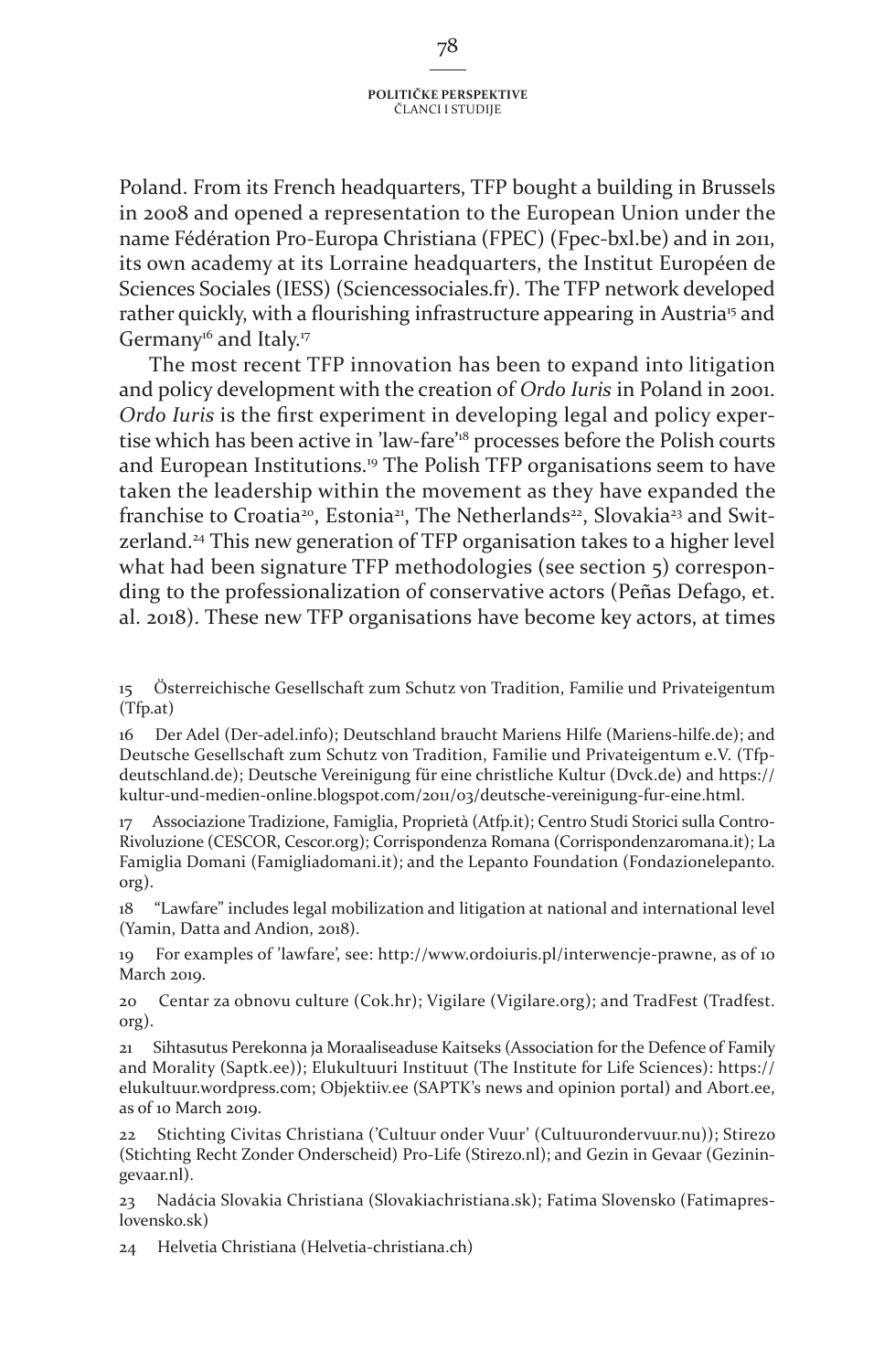#### **Neil Datta** Modern-day Crusaders in Europe. Tradition, Family and Property: analysis of a transnational, ultra-conservative, Catholic-inspired influence network

leaders, in the anti-gender campaigns in Europe which Kuhar and Paternotte (2017) describe.

# 3.5. The Case of Spain

An interesting case is that of Spain. For nearly three decades, a successful TFP organization thrived in Spain, the TFP-Sociedad Cultural Covadonga*.* <sup>25</sup> TFP-Covadonga was a victim of the court case in Brazil and disappeared around 1999. However, in 2003 a new organization called Hazte Oir appeared which seems to fit many of the characteristics often associated with TFP (see section 5), including: grass-roots mobilization combined with fundraising, multiplicity of branding, youth outreach, the same US contacts, intense contact with other TFP organizations and, finally, exercising traditionalist pressure on the Catholic Church. It diverges from TFP characteristics primarily in its branding, and, while Catholic inspired, Hazte Oir is by no means a religious movement, and there are no references to Corrêa de Oliveira. Hazte Oir (literally, 'make yourself heard') plays a watchdog role on Spanish political life and launched a social mobilization platform "CitizenGO" which would appear to be a 21<sup>st</sup> century digital version of the direct mailing techniques TFP pioneered in the 1970s (see section 8). Hazte Oir may be the reincarnation of TFP-Covadonga under a new set of circumstances where there are limits as to how openly it may display its affiliations in Spain<sup>26</sup> (see section 6). Whether Hazte Oir is formally part of the TFP family or not, it shares many of the characteristics of TFP organizations and occupies the same niche.

### 3.6. TFP reach

Taken together, TFP organizations exhibit diversity in size, reach and funding. The TFP umbrella organization, the FPEC, declares an average annual turnover of approximately  $\varepsilon$ 2 million to French authorities,<sup>27</sup> originating from the membership fees across Europe. These member organisations in turn generate this revenue through their fundraising initiatives.

25 For TFP's presence in Spain, see: http://www.pliniocorreadeoliveira.info/GestaES\_ 0211Espana.htm#.WVIL7oVOKUk.

26 Agente Provocador. 2017. "Los «caballeros medievales» de Covadonga son peores que Hazte Oír." *Agente Provocador*, 8 March. http://www.agenteprovocador.es/publicaciones/ hazte-oir-poda-ser-peor.

27 FPEC's 2012 and 2017 annual accounts: Association Pro Europa Christiana. 2012. *Rapport au Commissaire des Comptes sur les comptes annuels, exercice clos le 30 juin 2012* and FPEC's 2017 annual accounts: Association Pro Europa Christiana. 2017. *Rapport au Commissaire des Comptes sur les comptes annuels, exercice clos le 30 juin 2017*. Creutzwald: FPEC.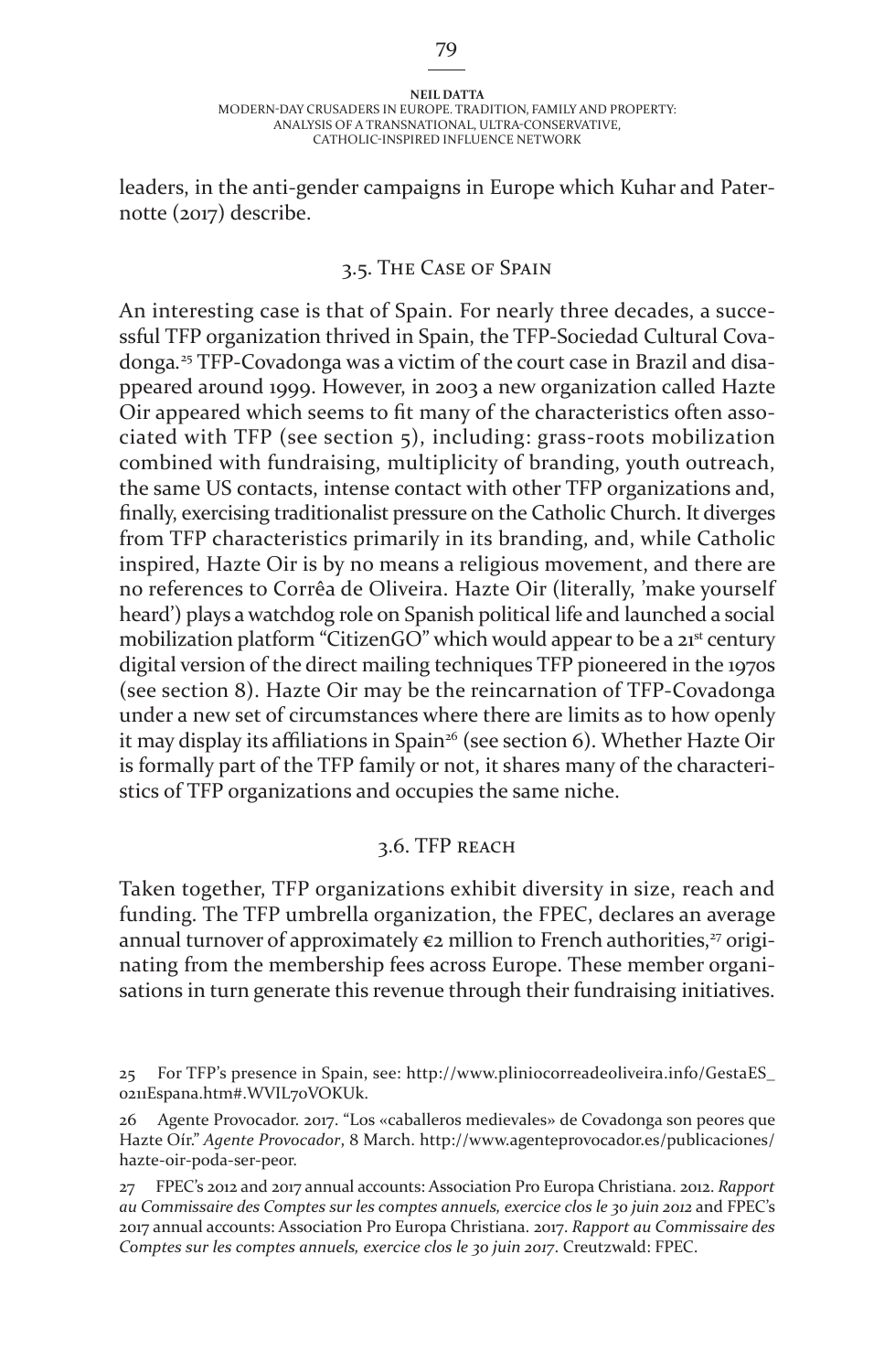FPEC also owns several real estate properties in France and in Brussels.<sup>28</sup> However, other TFP affiliates are more modest; some may not even be registered officially and are only informal associations of individuals with a light web presence.<sup>29</sup> TFP individual members are not likely to number more than a few hundred individuals per country and have traditionally been all-male.<sup>30</sup> However, their small size in personal affiliation is compensated for by their public outreach, which can reach several hundreds of thousands of people, depending on the country.

From these small number of adherents, TFP leverages influence in two ways: first, by attracting 'elites' with a specific background. The place of honour reserved for aristocrats attracted a number of noble families to become supporters – for example, the TFP representative to the EU is Paul, Duke of Oldenburg<sup>31</sup> (a grandson of the last German Emperor), or the late Luigi, Marquis of Naples, who is described as "a personal friend of Prof. Plinio Corrêa de Oliveira's" (Nobility.org 2015). Specifically, TFP favours a return to power of the former Brazilian imperial family, the family of Orléans-Bragança, who feature prominently at TFP events.<sup>32</sup> Indeed, TFP is the clerico-aristocratic network *par excellence* which Kemper describes<sup>33</sup> in the landscape of anti-gender actors. Second, the mainstay of the TFP leadership in Europe to this day are Latin American men and returnee *émigrés* who took Corrêa de Oliveira's message from its native Brazil and spread it across the Europe.<sup>34</sup>

28 These properties are *La Villa Clairière* in Creutzwald, the *Le Jaglu* château in Châteauneuf-en-Thymerais and a townhouse on rue Taciturne in Brussels.

29 TFP Malta https://www.facebook.com/pg/ProMaltaChristiana/about/ retrieved 17 March 2019

30 Introvigne (2009) and Assemblée nationale. 1995. *Rapport fait au nom de la Commission d'enquête sur les sectes, Rapporteur M. Jacques Guyard, 20 décembre 1995*. Paris: Assemblée Nationale which categorized the French TFP organizations among those with between 50 and 500 members.

31 FPEC (Fpec-bxl.be) and European Parliament Transparency Register entry on FPEC as of 19 March 2017: http://ec.europa.eu/transparencyregister/public/consultation/displaylobbyist.do?id=65395896737-91

32 See the programmes of Summer Academies and Chivalry Camps listed above.

33 Kemper, Andreas. 2015. "Christlicher Fundamentalismus und neoliberal-nationalkonservative Ideologie am Beispiel der 'Alternative für Deutschland'. in "Unheilige Allianz Das Geflecht von christlichen Fundamentalisten und politisch Rechten am Beispiel des Widerstands gegen den Bildungsplan in Baden-Württemberg Ideologie am Beispiel der 'Alternative für Deutschland'", edited by Lucie Billmann, Rosa Luxembourg Stiftung.

34 Among the Latin American men are Caius Vidigal Xavier da Silva, Nelson Fraginelli and José Ureta. Examples of returnee *émigrés* include Matthias von Gersdoff (born in Chile and founding the German TFP), Carlos Eduardo Schaffer (born in Brazil and founding the Austrian TFP) and Leonardo Prybysz (born in Brazil and founding the Polish TFP).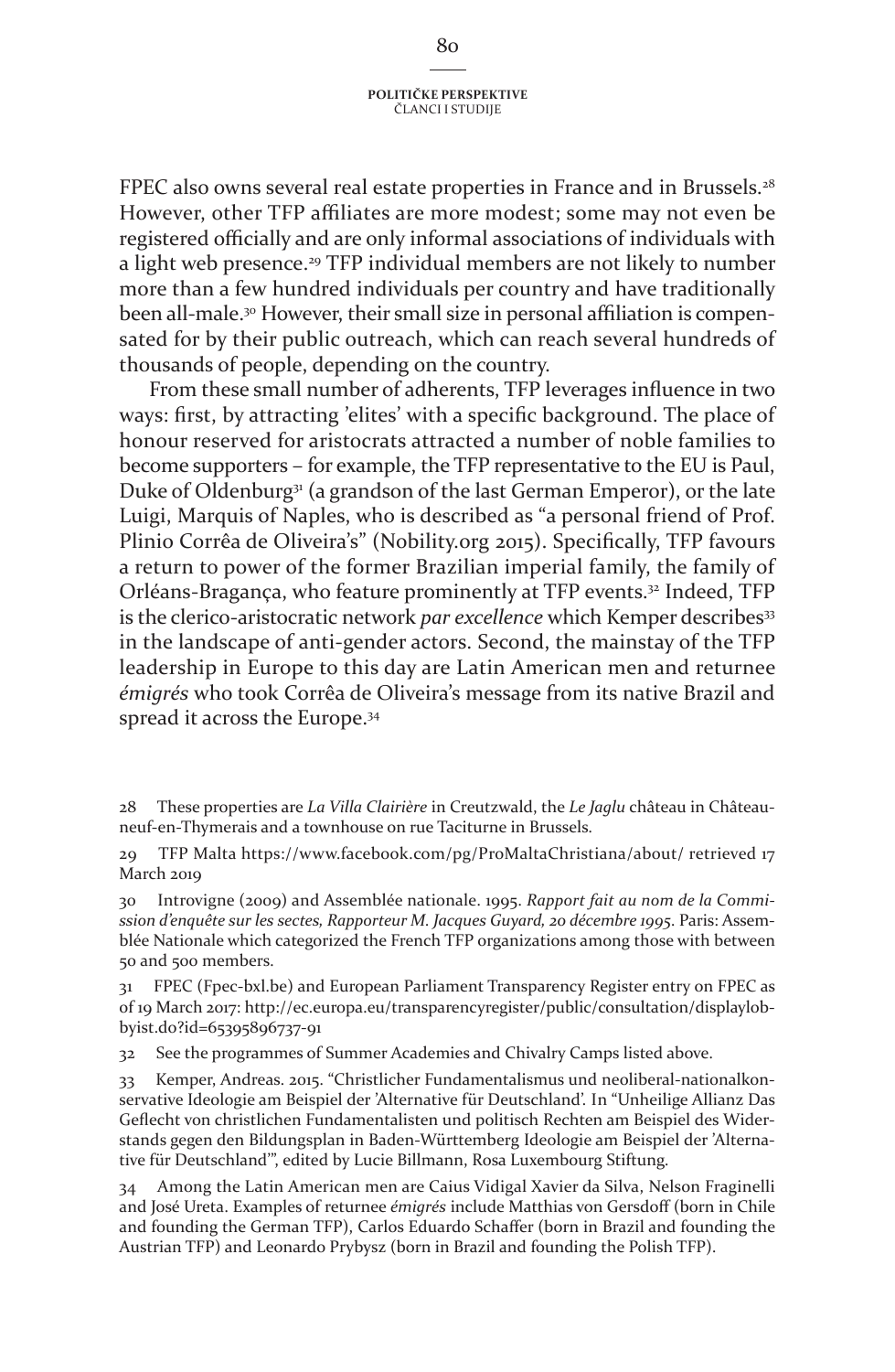# 4. Shared TFP traits

Gizele Zanotto (2007) characterises TFP as a 'chameleon' being able to take on different shapes and colours to suit its changing surroundings. However, the TFP chameleon comes only in a limited range of shapes which are recognizable as: 1) TFP organizations; 2) cultural organizations;35 3) anti-abortion organizations;<sup>36</sup> 4) organizations dedicated to Mary or Fatima;<sup>37</sup> and  $5$ ) legal organizations named Ordo Iuris.<sup>38</sup> The fact that they are part of the TFP network is evidenced by their mutually referencing each other as part of the same network; that the same individuals involved in TFP organizations are also involved in these other organizations; and their use of TFP branding. Despite their brand multiplicity, key traits of TFP affiliates include: shared leadership; iconography and branding; youth outreach; fundraising techniques; transnational links outside the TFP family; a specific focus for religious veneration; and links with far-right movements.

TFP organizations share the same leadership which tend to be led by a small cadre of men, usually of Latin American origin as well as European aristocrats. These men exchange roles in different TFP-related organizations, for example, one individual will be president of organization X, board member of organization Y and a staff member of organization Z. This is done within countries and transnationally. In short, the leadership of the many TFP-associated organizations around the world is held by a small and interchangeable cadre of men.<sup>39</sup>

Another common feature is TFP's unique iconography, drawing on a medieval crusader motif. Aside from the 'lion rampant' visual for some TFP organizations' logos, others which do not bear the TFP name do make use

South Africa Needs Our Lady (Sanol.co.za); and America needs Fatima (Americaneedsfatima.org).

38 See for Poland Ordo Iuris – Instytut na Rzecz Kultury Prawnej (Ordoiuris.pl)

39 For example, Nelson Fraginelli is involved in the TFP organizations in Brazil, France, Italy and the USA; Paul, Duke of Oldenburg, heads the TFP office in Brussels and is on the boards of the TFP organizations in Canada and Estonia. Also on the board of the Estonian TFP is Sławomir Olejniczak, who is on the Polish and Croatian TFP's boards. Valdis Grinsteins serves on the Estonian and US TFP's boards. The Canadian TFP board assembles individuals from TFP organizations from across the world, such as Georges Martin from the French TFP affiliate, Jose Antonio Ureta from the Chilean TFP member, who also helped establish the South African TFP, and Carlos Eduardo Schaffer, who was also active in TFP Brazil and a founder of the Austrian TFP.

<sup>35</sup> Fédération Pro-Europa Christiana (Federation-pro-europa-christiana.org); and for France: Avenir de la Culture (Avenirdelaculture.org); and for Germany: Deutsche Vereinigung für eine christliche Kultur (Dvck.de).

<sup>36</sup> See for France Droit de Naître (Droitdenaitre.org); for Italy Generazione Voglio Vivere (Generazionevogliovivere.it); for Poland Prawo do Narodzin (prawodonarodzin.pl)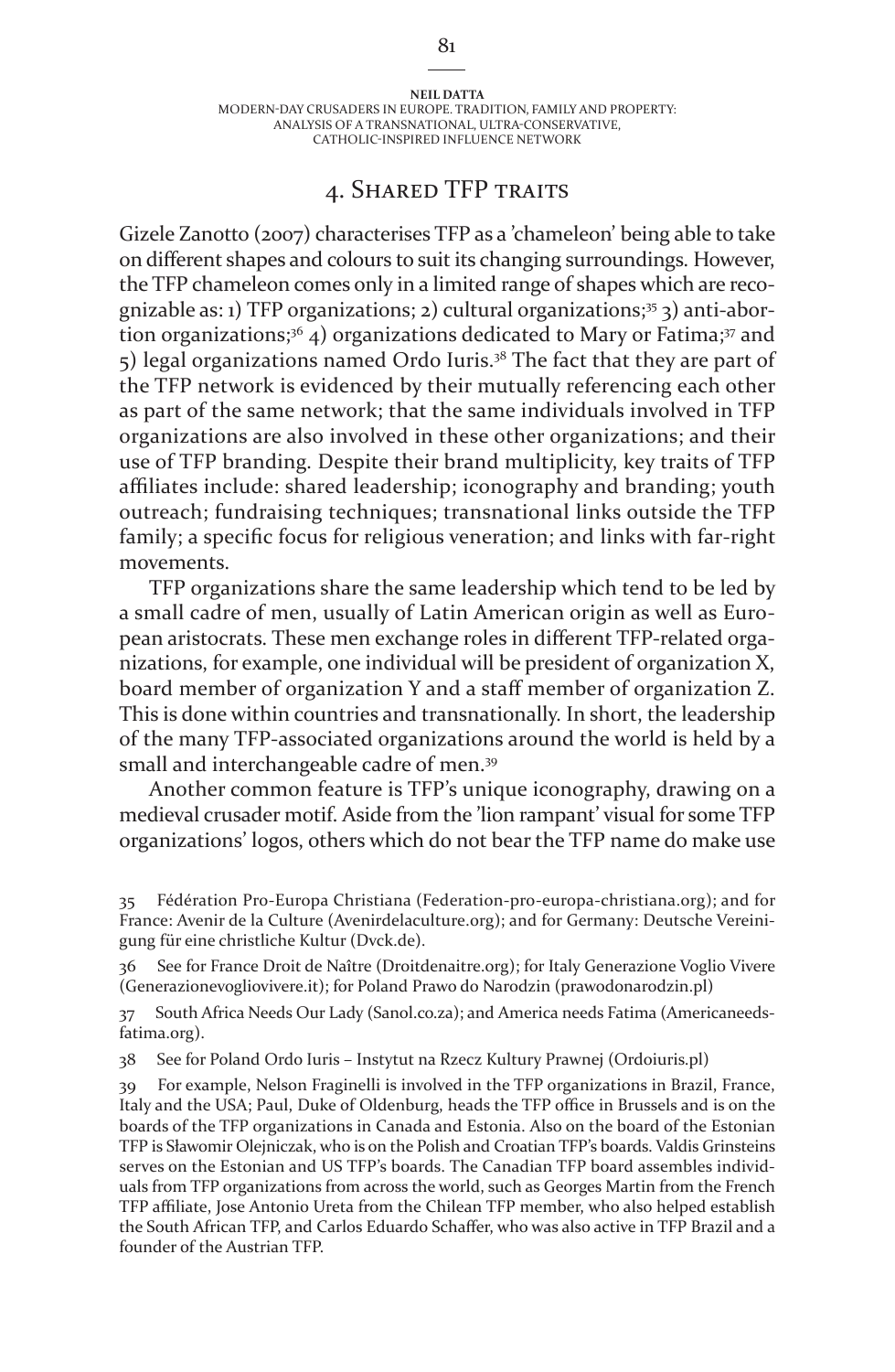of the logo – for example, Vigilare in Croatia and Ordo Iuris in Poland.40 In addition, the Crusader motif is regularly used by TFP affiliates,<sup>41</sup> and the founder himself is styled as a crusader.<sup>42</sup> Related to this is the use of historical personalities or important Christian victories in the names of TFP organizations.43 A number of TFP events are in fact celebrations of medieval imagery, such as TradFest, "a festival of tradition and conservative ideas", which takes place in Croatia since 2016.<sup>44</sup>

The medieval imagery infuses TFP work in another area: that of youth outreach. Several TFP organizations run summer schools for young people, mainly adolescent boys and young men. TFP affiliates call the youth camps Summer Academies in Austria, Germany and Poland and Chivalry Camps in Ireland and the USA. <sup>45</sup> TFP characteristics are on display at these youth camps – for example, the medieval imagery, complete with "parades of manly chivalry", the involvement of aristocrats and readings from the works of the founder and TFP religious ceremonies.<sup>46</sup> This has most recently coalesced into creating TFP Student Action Europe in 2017 which mobilizes these same young men into street protests.<sup>47</sup> While the youth activities target adolescent boys and young men, the TFP network expanded to post-secondary education by opening the Institute d'Etudes sur les Sciences Sociales (IESS). The IESS faculty and board are composed of the same personalities who make up the leadership of TFP organizations, as well as their wives.<sup>48</sup> The courses the IESS offers are aimed at

40 Vigilare displays the TFP lion on Facebook (https://www.facebook.com/Vigilare) but not its website (Vigilare.org), and Ordo Iuris displays the TFP lion's head (Ordoiuris.pl).

41 Krucjata Młodych (Youth Crusade) in Poland (Krucjata.org.pl).

42 de Mattei, Roberto. 1996. *El Cruzado del Siglo XX*. Asociación Tradición y Acción por un Perú Mayor.

43 For example, Piotr Skarga, from which the Polish TFP organization takes its name, was a famous 16th century Polish Jesuit who was active in the Counter-Reformation by being critical of religious tolerance and advocating for monarchical powers.

44 Tradfest (Tradfest.org).

45 For Summer Academies in Europe, see http://tfp.at/2007/07/31/lernen-um-den-stuermender-geschichte-zu-trotzen-sommerakademie-2007 and http://tfp-france.org/28501/universitedete-2017-des-tfp-en-europe, for the Summer University of TFP in Niepołomice, Poland see https://www.youtube.com/watch?v=gPf6eKfmfZs and https://www.youtube.com/watch?v=VlQpL5h99s); and for Chivalry Camps in Ireland, see https://www.isfcc.org/summer-camps and https://www.youtube.com/watch?v=PBDIuJa5LcI&feature=autoshare; and https://www.tfpstudentaction.org/get-involved/call-to-chivalry-camps/tfp-chivalry-camp-in-the-shadow-ofthe-sequoias in the USA, as of 10 March 2019.

46 See the programmes of Summer Academies and Chivalry Camps listed above.

47 https://tfpstudentactioneurope.org/ as of 11 March 2019.

48 http://www.sciencessociales.fr, where Edyta Olejniczak, the spouse of Sławomir Olejniczak (Polish and Croatian TFP), as well as Catherine Rochet-Goyard, the spouse of Jean Goyard (French TFP), Maria Del Pilar, Duchess of Oldenburg, the spouse of Paul, Duke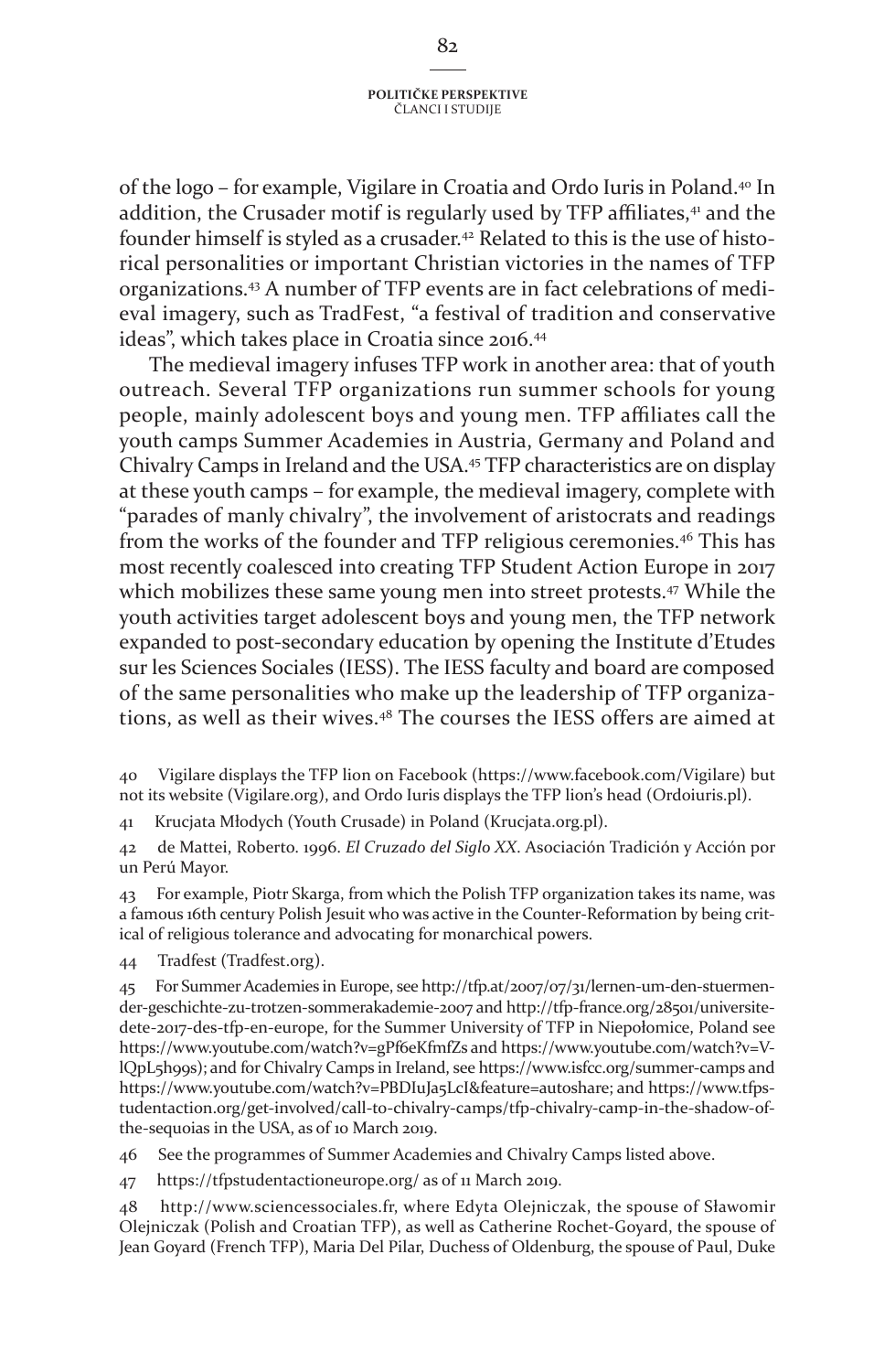'*leading a profound reflection on European culture with an emphasis on its Christian roots and thus responding to Pope Jean Paul II's call for an evangelization of culture*'.49

Despite its elite origins and governance, TFP organizations specialize in grass-roots mobilization. TFP organizations excel at mass mailings, public campaigns and protests (see section 8.1). A number have even developed their own media ranging from magazines/reviews to news agencies and even television channels.<sup>50</sup> This grass-roots outreach helps them in another area: fundraising. TFP's fundraising toolkit includes requesting funds for campaigns; often several campaigns take place at the same time. Carlos Eduardo Schaffer, who was involved in several TFP organizations, is credited with having *developed the system of direct mail and fundraising for the organization through personal visits …. [and] is now developing a system of fundraising through mass e-mails in combination with a call center*. <sup>51</sup> The TFP model of direct mail fundraising was described by a French inter-ministerial body in 2006 (MIVILUDES 2006) as comprising four distinct phases: 1) prospecting potential donors; 2) direct mailing to their homes; 3) sharing a database of contacts with other organizations within the TFP network; and 4) home visits to request regular, monthly contributions. This 2006 report notes that the fundraising campaigns are often an end in themselves, as no funds collected will be spent to address the issue identified, except to fundraise for the campaign itself (Ibid).

Another characteristic which TFP affiliates share is their transnational partnership with an actor in the USA, the Leadership Institute (LI).<sup>52</sup> The LI describes itself as teaching *conservatives of all ages how to succeed in politics, government, and the media*. 53 Gordon Blackwell, an influential voice of the US Christian Right and founder of the LI, praises TFP, stating … *Intensely Catholic, their members receive Communion every day. Although a secular group, in some ways they could be likened to a medieval religious order. They stand opposed to much that has occurred in modern times, which they consider to have commenced at the end of the Middle Ages, a not unreasonable view. They intend to save Western civilization or to die* 

- 52 Leadershipinstitute.org..
- 53 https://www.leadershipinstitute.org/aboutus.

of Oldenburg (FPEC), Mme Heleen Bos-Boerefyn, the spouse of Hugo Bos (Dutch TFP) are listed as faculty and board members, as of 10 March 2019.

<sup>49</sup> From http://www.sciencessociales.fr/institut/cours.

<sup>50</sup> Correspondance européenne (Correspondanceeuropeenne.eu); Corrispondenza Romana (Corrispondenzaromana.it); Polonia Cristiana24 (Pch24.pl); of the Estonian SATPK (Objektiiv.ee)and Radici Cristiane (Radicicristiane.it) (access 10. 3. 2019).

<sup>51</sup> See biography as of 10 March 2019: https://leadershipinstitute.org/training/contact.cf m?FacultyID=679589#sthash.hLTOnq1j.dpuf.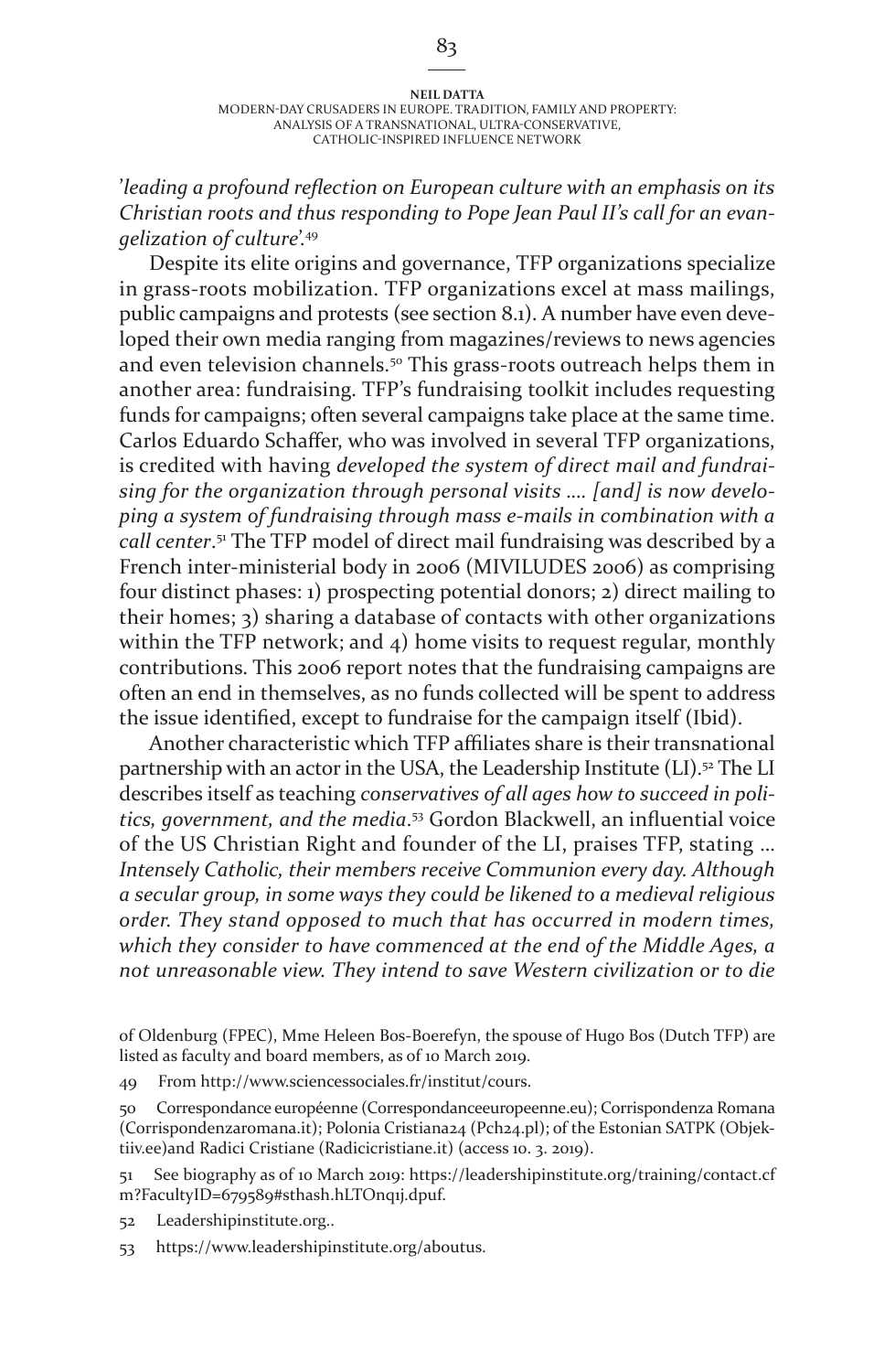*trying. Since my visit to Brazil, I have taken opportunities to meet national TFP leaders in my travels to half a dozen countries on four continents* (Blackwell 2010). TFP organizations and LI collaborate on a range of training events in Europe, with workshops focusing on fundraising, lobbying and advocacy.54 A deeper relationship exists whereby the leadership of TFP organizations (the same cadre of men mentioned above) are also visiting professors for the LI.55

TFP is also a religious movement and as such focuses on certain aspects of the Catholic religion – specifically, the veneration of the Virgin Mary and secrets of Fatima<sup>56</sup> which play prominent roles in TFP public and private ceremonies. Dedicated websites to Fatima operated by TFP exist in nearly all countries where TFP has a presence.<sup>57</sup> TFP combines its religious devotion with its fundraising outreach by selling the books written by the founder<sup>58</sup> and religious items, such as a 'miraculous medal' featuring a Catholic motif.59

A final characteristic of the TFP movement is its proximity to elements of the far-right, specifically of the older fascist traditions in Europe and Latin America. TFP affiliates in France are close to fascist political parties (Compagnon, 2008), with the Italian TFP members described as being "parts of a galaxy of traditionalist and Far-Right movements".<sup>60</sup> Conversely, TFP activities attract persons involved in far-right parties, for example

54 Leadership Institute training programmes for Madrid (2009) and London (2010, 2011). 55 TFP personalities referred to as having a function at LI:

Carlos Eduardo Schaffer: https://leadershipinstitute.org/training/contact.cfm? FacultyID=679589;

José Ureta: http://www.leadershipinstitute.org/Training/contact.cfm?FacultyID=144665;

Silvio Dalla Valle: https://www.leadershipinstitute.org/training/contact.cfm? FacultyID=144662;

Sławomir Olejniczak: http://www.leadershipinstitute.org/Training/contact.cfm?Faculty ID=139901; and Matthias von Gersdorff: https://www.leadershipinstitute.org/training/contact. cfm?FacultyID=144668, as of 10 March 2019.

56 Bertone, Tarcisio, SDB, Archbishop Emeritus of Vercelli, Secretary of the Congregation for the Doctrine of the Faith. 2000. "Congregation for the Doctrine of the Faith: The Message of Fatima." La Santa Sede website: http://www.vatican.va/roman\_curia/congregations/cfaith/ documents/rc\_con\_cfaith\_doc\_20000626\_message-fatima\_en.html.

57 Examples include in Austria (Fatimaonline.at); Canada (Canadaneedsourlady.org); Germany (Mariens-hilfe.de and Fatima-familie.de); Peru (Fatima.org.pe); Poland (Przymierzezmaryja.pl); South Africa (Sanol.co.za); and the USA (Americaneedsfatima.org). (Access 10.1.2019).

58 To purchase the works of TFP, see: http://store.tfp.org/ and http://www.ksiegarnia.poloniachristiana.pl/, as of 10 March 2019.

59 http://www.die-wundertaetige-medaille.de; and http://medaglia-miracolosa.it (access 10. 3. 2019).

60 Garbagnoli, Sara. 2017. "Italy as a lighthouse; Anti-gender protests between the 'anthropological question' and national identity." In *Anti-Gender Campaigns in Europe*, edited by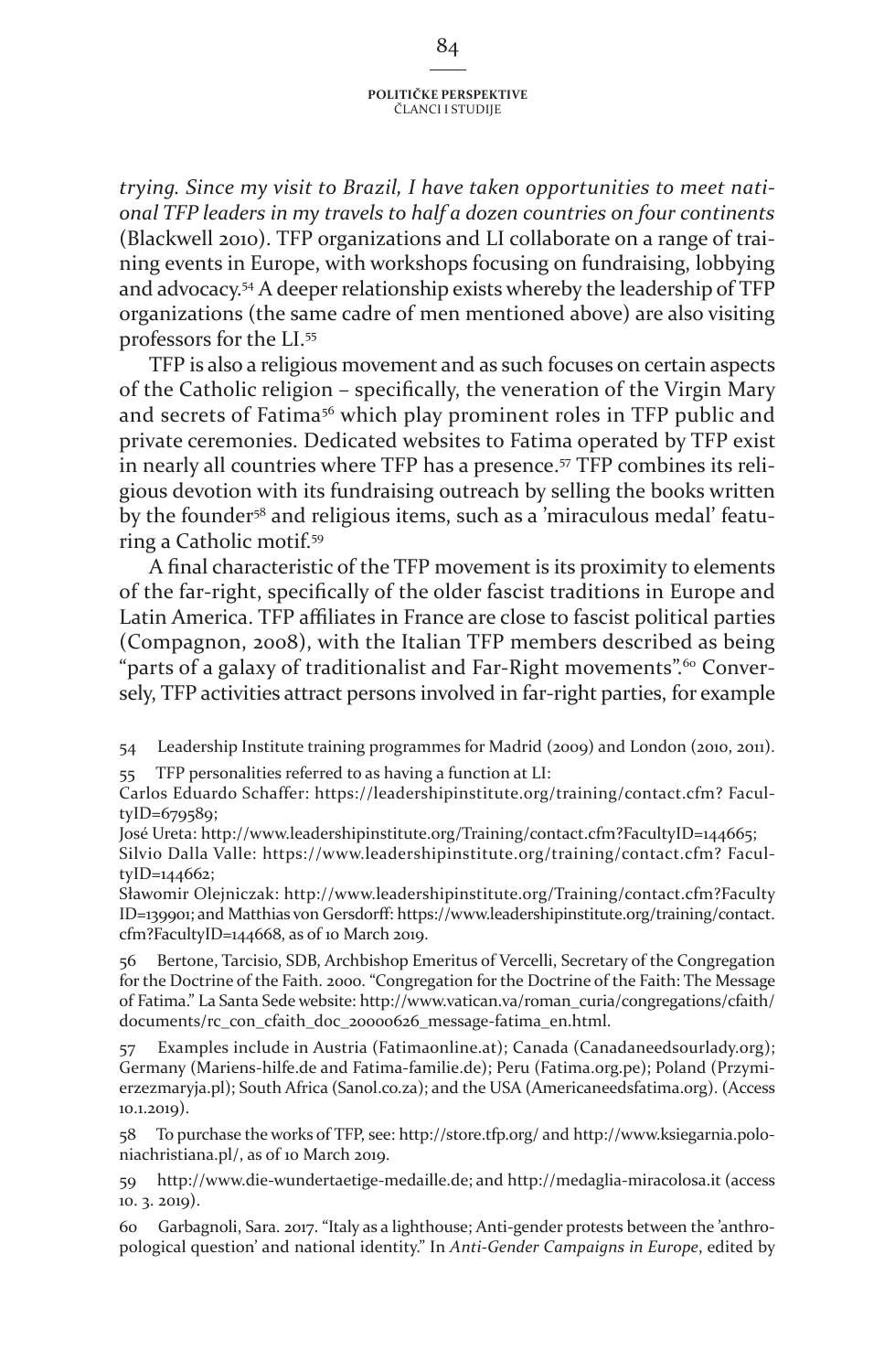#### **Neil Datta** Modern-day Crusaders in Europe. Tradition, Family and Property: analysis of a transnational, ultra-conservative, Catholic-inspired influence network

the rising star of the Belgian Vlams Belang who participated in the TFP summer academy in Poland (Cochez 2019). In some cases, the relations between TFP leaders and fascism are personal (Piątek 2017c). In Spain, the TFP-Covadonga was historically close to the Franco regime,<sup>61</sup> and in Latin America, national TFP affiliates maintained close links with the various military dictatorships from the 1970s onwards Ruderer 2012). The relationship was mutually reinforcing, with TFP providing a moral 'truth' for the exercise of power by such forces. Ruderer (2012) explains *all these are concepts that dictatorships used to legitimize violence, were found in the texts of the TFP already in the 60s* (translated from Spanish N.D.)*.* 62

# 5. Relations with the Catholic Church

TFP's relationship with the Catholic Church needs to be situated within the context of the emergence of various streams of 20<sup>th</sup> century Catholic thinking and movements. Compagnon (2008) recalls how there were three broad movements within the Catholic world starting in the late 1950s. The first was the liberation theology which advocated for a Catholicism better adapted to the developing world by addressing inequalities. The second Christian democracy, which sought to bring the social doctrine of the Church into politics, resulting in a number of Christian Democratic parties across Europe and Latin America. The third current was that of Catholic fundamentalism, of which the Brazilian TFP was among the first representatives. (Compagnon 2008)

TFP was founded at a time when the Church was undergoing great turmoil with various competing currents pulling in different directions. The founder is reported to have attended the Second Vatican Council but left early, as he was unhappy with the liberal, progressive wind sweeping the delegates.<sup>63</sup> For Corrêa de Oliveira, there were two great enemies he must confront: Communism was the primary external enemy, while liberation theology was the main enemy within. As such, TFP is what Mayer (1982) in his political-economy approach to religious movements, would refer to as an insurrection within Catholicism, at times bordering on a schism. As Mayer explained, such insurrection movements understand their relative autonomy/vulnerability towards the official hierarchy and which explains why TFP entities are not constituted as Catholic entities;

Roman Kuhar and David Paternotte, Chapter 9. Lanham, MD: Rowman and Littlefield International.

61 Agente Provocador. 2017.

62 Ibid.

63 See biography at http://www.traditioninaction.org/Collection/Bios/E001\_Bio\_SDP. html.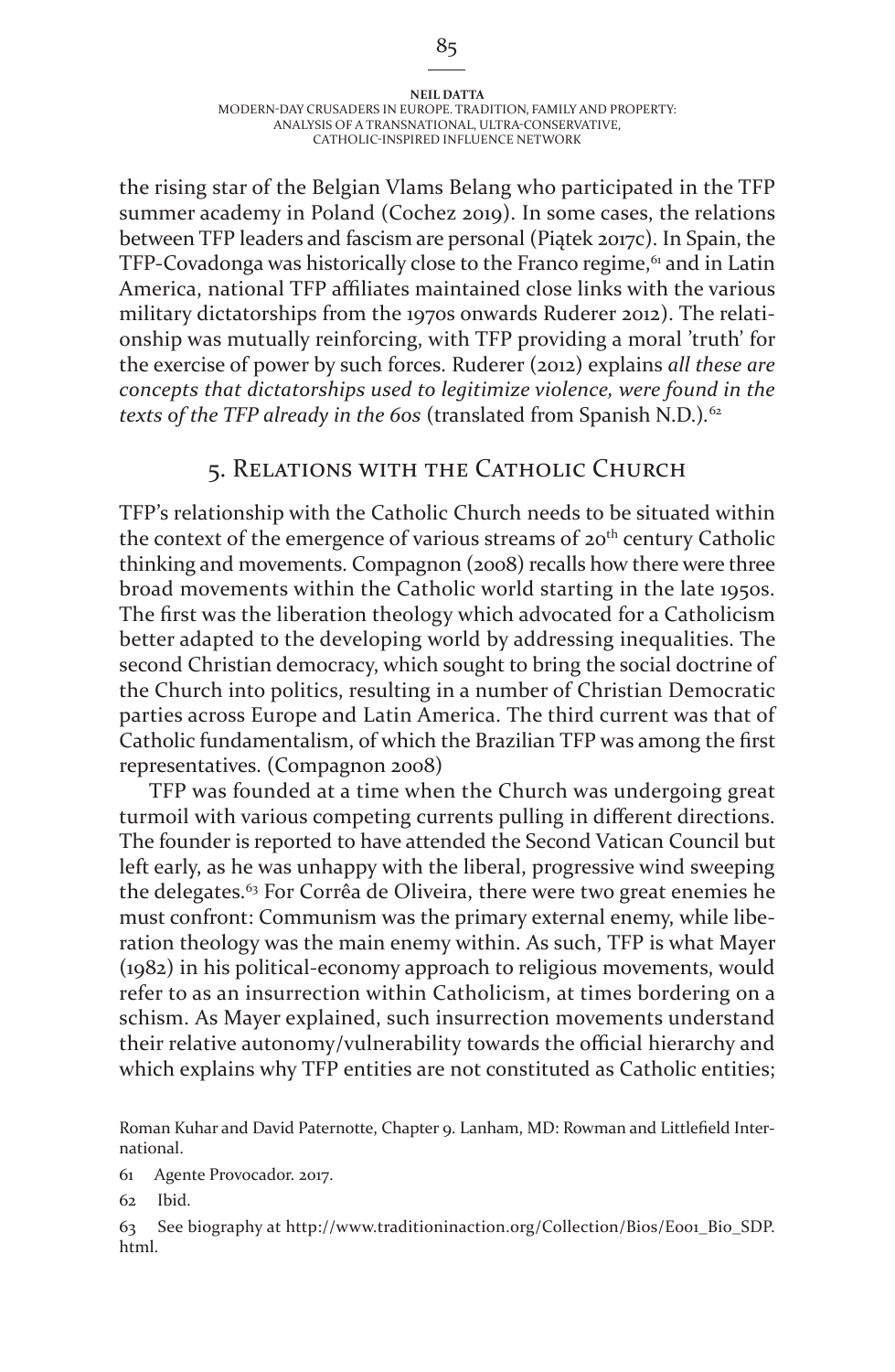rather, they are legally constituted as civil organizations according to the laws of the countries where they are based (Matta, 2008).

A serious degradation of relations occurred in the 1980s when National Conference of Bishops of Brazil (NCBB) accused TFP of straying away from the teachings of the Church. In 1985, the NCBB wrote a letter decrying TFP's alleged apostasy – namely, *Its esoteric character, the religious fanaticism, the cult given to the personality of its leader and his mother, the abusive use of the name of Mary Most Holy, according to news items circu*lated, cannot in any way merit the approval of the Church.<sup>64</sup> As a result, *Corrêa de Oliveira's TFP was explicitly disavowed by the bishops*. (Introvigne 2009) Because of this, some even questioned TFP's authenticity as a Catholic movement, instead dubbing it 'pseudo-Catholic'.<sup>65</sup> Critics also came from within. Orlando Fedeli, one of the founding members of TFP, described the movement as having degenerated into a 'burlesque gnosis' (Fedeli 2010). At one point, *Oliveira had gone down, with these criticisms, a path openly schismatic, of separation from the Church.* (Cariello 2008)

Since the death of the founder and the courts in Brazil issued their verdict, relations between the TFP family and the Catholic Church have improved. The religious wing of TFP is now its own International Association of Pontifical Right known as the Heralds of the Gospel. As the religious aspects of TFP went with the Heralds, the more eccentric devotional ceremonies of the past no longer posed an obstacle. This resulted in greater but not complete acceptance of TFP organizations within the wider world of Catholic laity until recently. (Introvigne 2009) At the same time, under Pope Benedict, the Church was sufficiently conservative so as to no longer warrant an internal insurrection.

However, the arrival of Pope Frances, often seen as a liberal and moderniser, has awoken the need for conservative pressure. Thus, TFP attempted to exert pressure to prevent reforms with its *Declaration of Fidelity to the Church's Unchangeable Teachings on Marriage and to her Uninterrupted Discipline,*66 signed by many TFP members as well as the aristocrats the network attracts in advance of the Extraordinary Synod on the Family in  $2015.67$  Similarly, in  $2017$ , a group including Roberto De Mattei of the Italian TFP signed *A Filial Correction Concerning the Propagation of Heresies*, also

66 http://filialappeal.org.

<sup>64</sup> TFP. 2007. "The American TFP's 2007 comments regarding a note on the Brazilian TFP approved by the National Conference of Bishops of Brazil on April 19, 1985." TFP website. http://www.tfp.org/ref/ncbb.pdf.

<sup>65</sup> Assemblée nationale. 1995. *Rapport fait au nom de la Commission d'enquête sur les sectes, Rapporteur M. Jacques Guyard, 20 décembre 1995*. Paris: Assemblée nationale.

<sup>67</sup> http://www.vatican.va/roman\_curia/synod/documents/rc\_synod\_doc\_20151026\_ relazione-finale-xiv-assemblea\_en.html.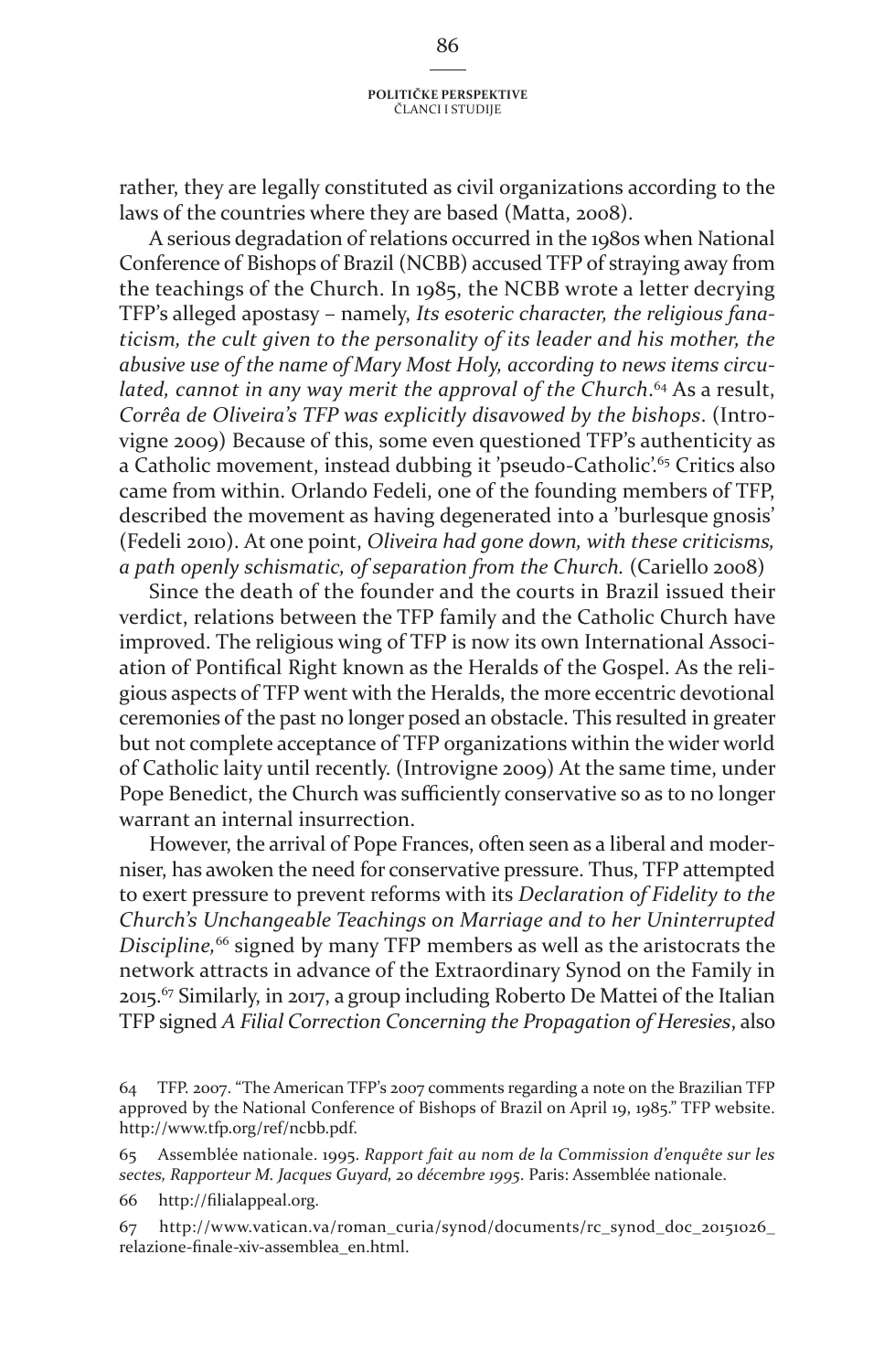#### **Neil Datta** Modern-day Crusaders in Europe. Tradition, Family and Property: analysis of a transnational, ultra-conservative, Catholic-inspired influence network

known as a *Dubig* (the 25-page letter was delivered to the Pope), <sup>68</sup> to Pope Francis's *Amoris Laetitia*<sup>69</sup> (a post-synodal apostolic exhortation addressing the pastoral care of families). TFP's positioning within the Church is thus delicate from the start: TFP is loyal to the Vatican but exerts conservative pressure on it and is allied to some of the more conservative elements in the Church hierarchy, particularly at times when the leadership is seen as progressive.

Massimo Introvigne  $(2009)$ <sup>70</sup> analyses TFP and the Heralds of the Gospel from the perspective of religious economy. Recalling religious economic theory, where a market for religion exists and there may be competition both inter-brand (different religions) and intra-brand (different movements within a same religion) for religious consumers, Introvigne explains how TFP catered to the 'strict' or 'ultra-strict' Catholic religious market from the movement's founding until the founder's passing. TFP and, later, the Heralds of the Gospel would appear to have shifted towards the 'strict' (for TFP) to 'moderate conservative' (for the Heralds of the Gospel) markets for a number of reasons, among them intra-brand competition with the SSPX and because the potential markets for the 'strict' to 'moderate conservative' religious consumers are far larger than the 'ultra-strict' market. Introvigne also explains why organizations emanating from the TFP movement display their proximity to the movement differently: "The fact that the Heralds of the Gospel, whose leadership is largely composed of former prominent TFP members, downplay their relationship with Corrêa de Oliveira allows a number of Brazilian bishops to support them without either revisiting the history of the NCBB*."* (Introvigne 2009, 7). The ambiguity in how openly TFP organizations associate with the TFP brand is thus a defining feature of the network.

68 http://www.ncregister.com/blog/edward-pentin/group-of-clergy-and-laity-issue-filialcorrection-of-pope-francis.

69 https://w2.vatican.va/content/dam/francesco/pdf/apost\_exhortations/documents/ papa-francesco\_esortazione-ap\_20160319\_amoris-laetitia\_en.pdf.

70 Massimo Introvigne is involved in several TFP-related organizations, including the Italian Alleanza Cattolica (https://berkleycenter.georgetown.edu/people/massimo-introvigne), and founder of the Centre Studi Storici sulla Contro-Rivoluzione (CESCOR: Cescor. org) dedicated to the writings of Plinio Côrrea de Oliveira. Introvigne is also the founder of the Centre for the Study of New Religions (CESNUR), which is regarded as a 'cult apologist' (http://www.apologeticsindex.org/c10.html).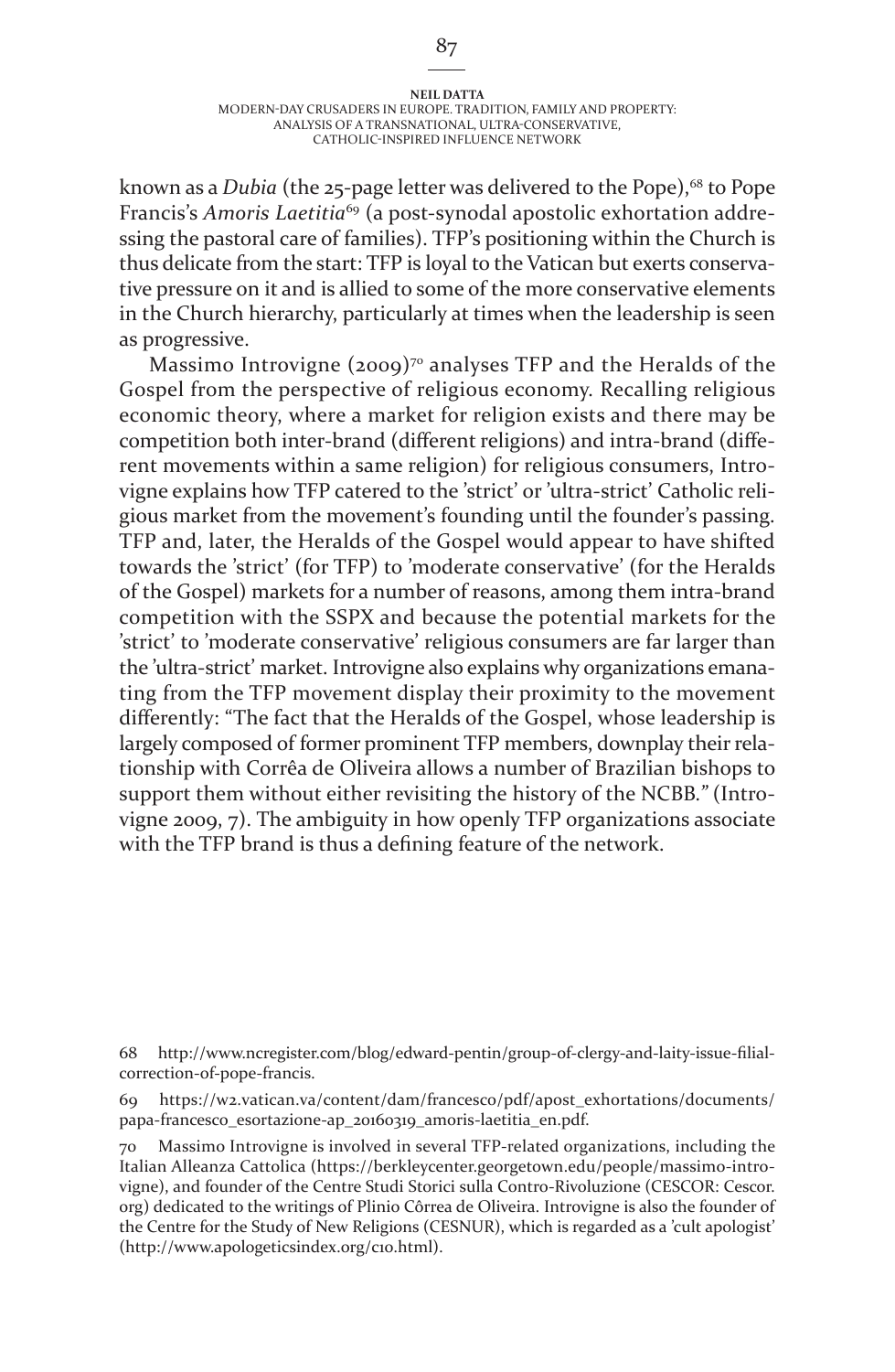# 6. TFP cult accusations and legal troubles

*From the afterlife, Plinio Correa de Oliveira, while sitting next to the Virgin Mary in the sky, is also regulating climate change and working in favor of Pope Francis' imminent death.* (Fsspx.news 2017)

No understanding of the TFP network is complete without also becoming familiar with its history of legal troubles and accusations it faced. The accusations against TFP fall into three categories: 1) indoctrination of children; 2) political extremism and 3) cult allegations.

### 6.1. Indoctrination of children

TFP organizations' focus on youth has taken various forms, including summer camps as well as permanent educational institutions. Early in its history, in 1977, TFP organizations established a school in France. Following several complaints, the French Catholic Church investigated the complaints (La Depèche. 2003) which resulted in closing the school in 1979 when authorities concluded that the school served as a centre for recruitment and indoctrination. Indeed, the tribunal which judged the case stated *the management of the establishment, almost all Brazilian nationals, exerted psychological pressure on the young people inciting them to… become adepts of a certain foreign organisation…* (Leroy 1980). In return, the French TFP organizations launched a vigorous defence of their movement in 1980 (TFP-France 1980).

A few years later, in Venezuela, family members of young people involved in the local TFP organization filed a complaint with authorities, claiming that the organization created a *conflict between parents and children, with the subsequent removal of the child or children (minors or adults) from their respective homes… that the aforementioned family conflicts have their cause or are induced through mental control techniques… whose ideology is related to the Brazilian Society of Defense of the Tradition, Family and Property* (Venezuela Ministerio Público 1984). These allegations resulted in a police raid on the offices of Resistencia in October 1984 as well as a parliamentary investigation, generating wide media coverage.<sup>71</sup> The result was the expulsion of the organization when the Ministry for the Interior and Justice considered that TFP's activities were contrary to the Constitution (Calcano de Temeltas 1999) and "once it was proven that the

<sup>71</sup> TFP archives for their account of the events in Venezuela: http://www.pliniocorreadeoliveira.info/GestaES\_0205Venezuela.htm#.Wkf7mkxFxRo.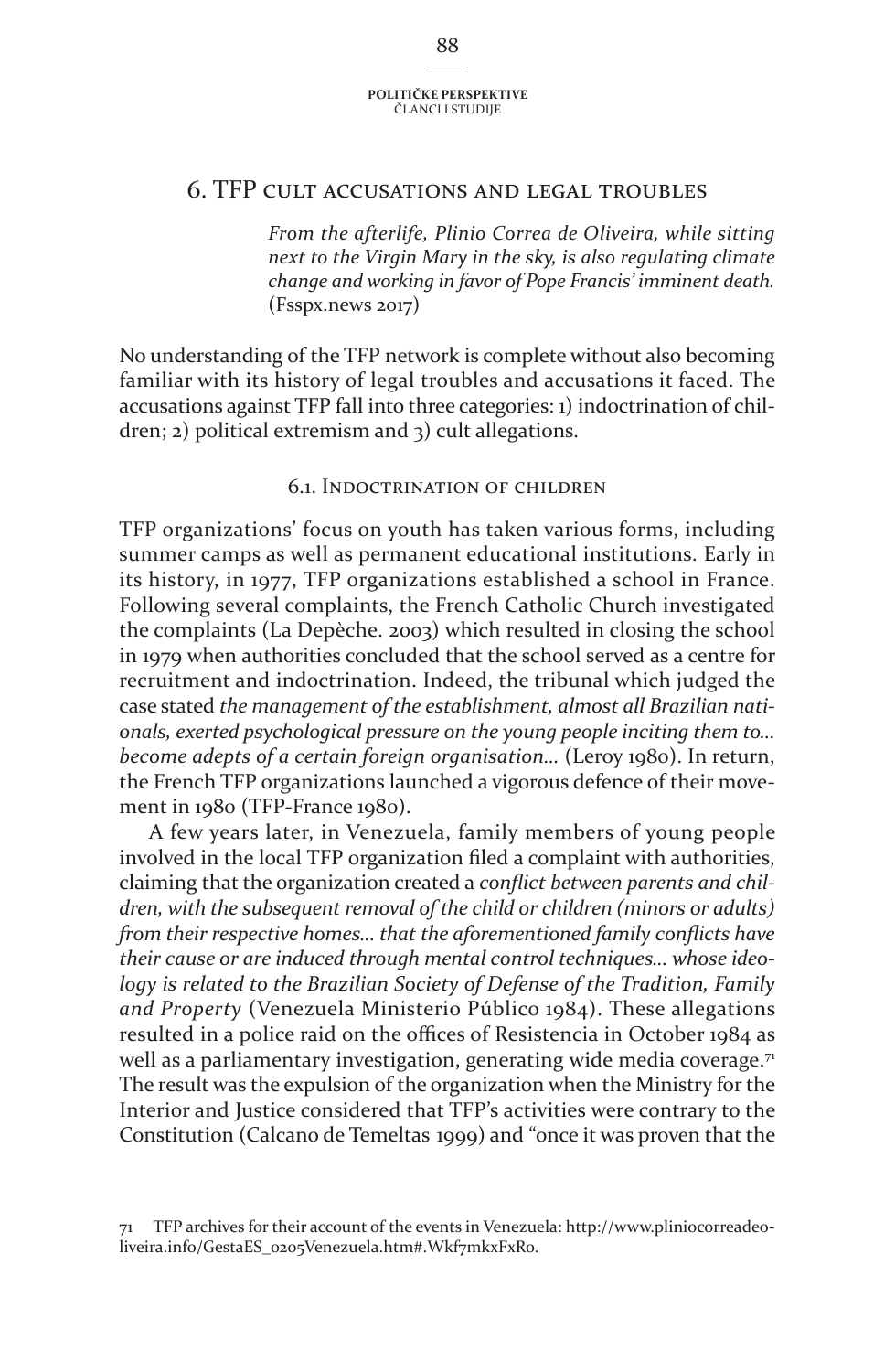organization offended family values by instilling discriminatory values, turning youths into fanatics" (Cesnur.org. 2001)

### 6.2. Political extremism

During the investigation in Venezuela a number of concerns arose regarding TFP related to the use of violence. Among the most serious concerns were that TFP devotees were allegedly involved in a plot to assassinate the Pope in 1984 while on a Pontifical visit to Venezuela which reportedly contributed to the expulsion of the TFP order from the country (Navarro 2004). However, in April 1984, the Chilean TFP member organization itself reports having been the victim of an attempted bombing of its headquarters in Santiago.<sup>72</sup> Without delving into the credibility of these allegations, the Immigration and Refugee Board of Canada did list TFP as a 'religious para-military group' in 1998 (Immigration and Refugee Board of Canada. 1998), while TFP is classified as 'TFP and other violent groups' in the work of Gonzalez Ruiz on the far-right Mexican youth movement MURO (see next paragraphs for more on MURO).73

More recently, starting in 2011 and persisting today, the Spanish organization *Hazte Oir* has been the subject of a range of different accusations that it is the Spanish front of a far-right, ultra-Catholic, para-military, secret society from Mexico called El Yunque ('the Anvil') (El Plural. 2017; Mata 2015). Victoria Uroz Martínez, the wife of one of the alleged leaders of El Yunque in Spain, in an extensive interview in January 2015, describes her experiences of El Yunque and states that El Yunque uses TFP as a base to reach other countries.74 To understand the links between the TFP network and El Yunque, it is necessary to delve into the history of far-right movements in Latin America. Irene Ortiz (2008) explains how a violent, far-right youth group in Mexico, the Movimiento Universitario de Renovadora Orientación (MURO), which emerged in the 1960s was a key contributing ingredient in what became El Yunque (Ortiz 2008). Separately, Gonzalez Ruiz (2006) explains how the Brazilian TFP maintained links with Mexican far-right groups, including MURO, in the 1970s. The allegations that Hazte Oir is linked with El Yunque reached mainstream media and prompted the head of Hazte Oir to file a lawsuit for defama-

<sup>72</sup> Catolicismo. 1984. "Atentado contra sede da TFP chilena." *Catolicismo* 34(400), April, page 12. http://www.pliniocorreadeoliveira.info/GES\_19840314\_Chileatentadoasede.htm.

<sup>73</sup> Gonzalez Ruiz, Édgar. undated. *MURO (Movimiento Universitario de Renovadora Orientación) Memorias y Testimonios 1961–2002*. Puebla: Benemérita Universidad Autónoma de Puebla.

<sup>74</sup> Jimenez Jacinto, Juan Francisco. 2015. "Entrevista a Victoria Uroz." *Forum Libertas*, 9 January.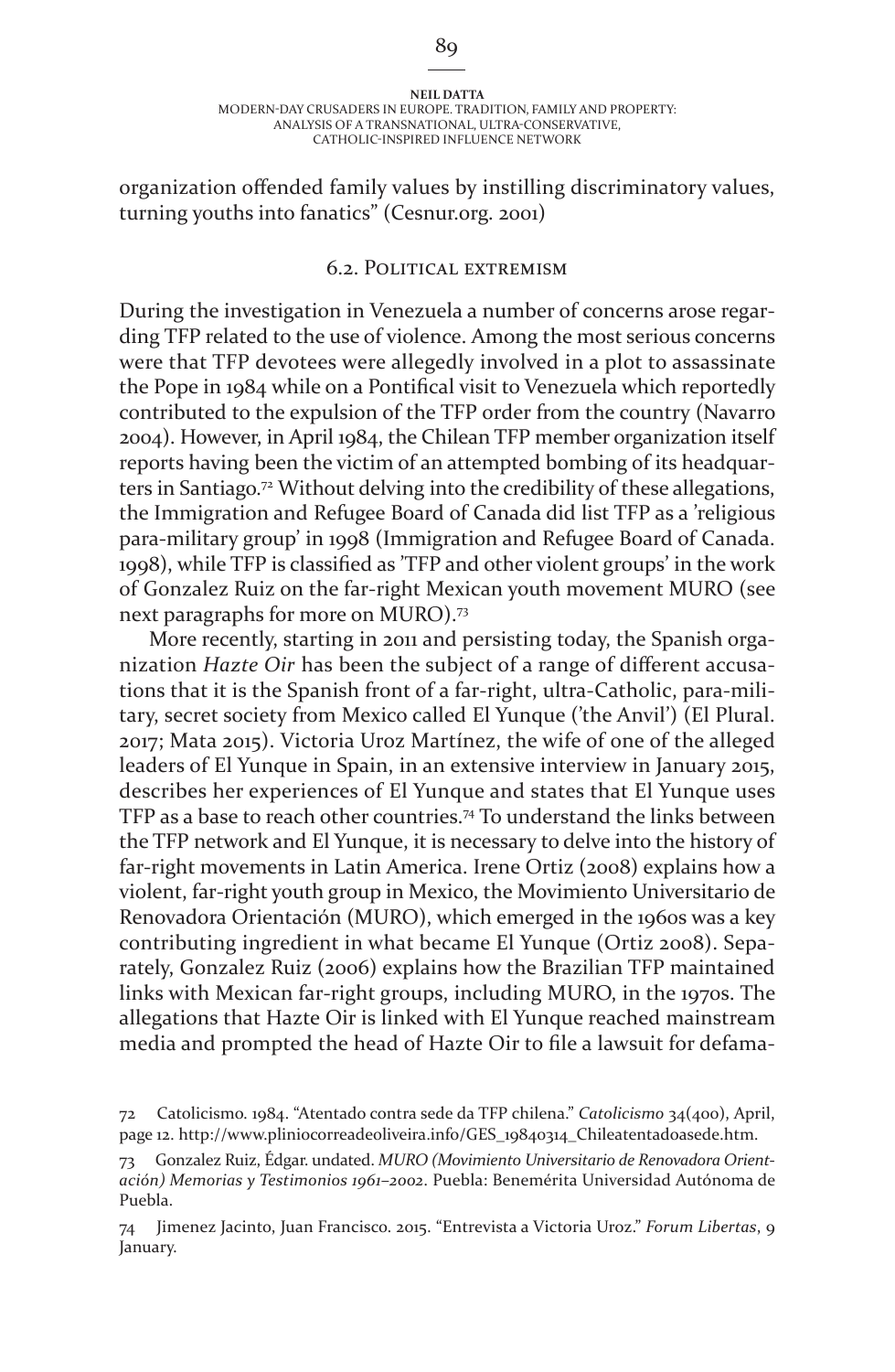tion. In 2014, Hazte Oir lost the lawsuit, with the judge affirming that the allegations were "essentially true" (Jimenez/Juan 2015), resulting in some Spanish Catholic Bishops prohibiting Hazte Oir use of their facilities in 2015 (Bastante 2015).

Finally, TFP is also the subject of fanciful conspiracy theories, chief among them from US fringe politician from the 1980s and 1990s, Lyndon LaRouche,<sup>75</sup> who accused the TFP of being the nexus of a vast network of aristocrats who were plotting to take over the world and assassinate his wife.76

### 6.3. Cult allegations

There have been persistent allegations directed at TFP that it is a 'cult' centring around two main concerns; on the one hand, there is suspicion from public authorities regarding possible harm to TFP members and the public at large and, on the other, accusations from ecclesiastical authorities about TFP's alleged doctrinal deviations.

Authorities in France were among the most proactive in investigating the former. In 1995 and 1999, the French National Assembly (Assemblée nationale. 1995) listed French TFP members among its list of cult-like movements, as did a public body in charge of monitoring cult activities in 2006.77 The 2006 report to the Prime Minister's office by the 'Interministerial mission for vigilance and fight against cult-like movements' describes the TFP affiliates as *dedicated to fundraising for unspecified objectives*78 and having characteristics which are considered warning bells for cult-like behaviour, such as: increasing demands on persons involved in the campaigns; opacity of the hierarchy and structure; a high degree of hierarchy and the involvement of only a few key persons in the management; and distortion between the stated aims of a campaign and the eventual use of funds<sup>79</sup>

From ecclesiastical authorities, in addition to the formal accusations of the NBCC of 1985 (see section 6), new accusations emerged in June 2017 of cult-like worship of Dr. Plinio and his mother, Lucilia. The leader

75 For more about Lyndon LaRouche, see Severo (2019).

76 EIR. 1985. "For an international mobilization to stop the TFP brainwashing cult." *EIR*  $12(5)$ , 5 February.

77 MIVILUDE (2006) and Tribunal Correctionnel de Chartres. 2001. "Tradition, Famille et Propriété, Avenir de la culture, Groupe inscrit sur la liste des sectes du rapport parlementaire de 1995, Procès 'Européenne de medias' (GEIE) contre 'L'Echo républicain de Chartres'." *Echo communication*, Audience of 17 September 2001.

78 MIVILUDES. 2006. page 93.

79 Ibid., page 3.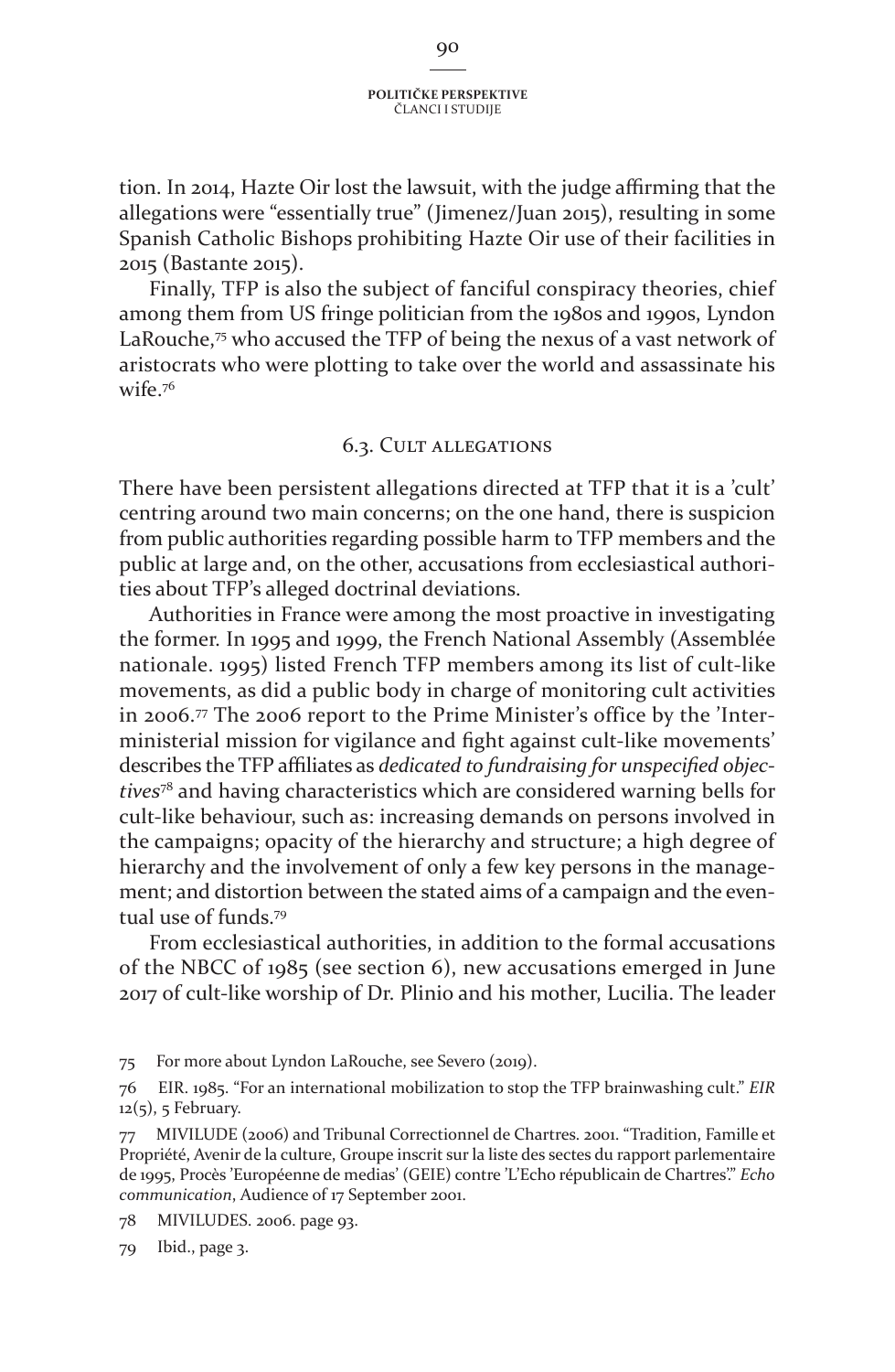of the Heralds of the Gospel (see section 4.3) was placed under investigation by the Holy See's Congregation for Institutes of Consecrated Life in June 2017, when a series of videos featured him conducting religious ceremonies dedicated to Dr. Plinio and his mother and claiming that *"climate change, and the increase of heat. It is Plinio who does everything."*<sup>80</sup> They are also under investigation for asserting that the current Pope is under the control of the devil and that he would soon die, as well as for using non-Vatican-approved methods of exorcism. (Palmer 2017)

At a more personal level, blogs abound of ex-TFP and Heralds of the Gospel followers claiming to have escaped from the grips of what, according to them, is a cult-like movement.<sup>81</sup> However, in 2008 the French government clarified that TFP *has never been the subject of judicial proceedings and cannot be described as sectarian aberrations constituting acts liable to be penalized*, <sup>82</sup> while the Vatican investigation into the Heralds of the Gospel was still ongoing in 2019.

# 7. TFP's influence on SRR in Europe today

Even though TFP has not often been recognised in Europe, it plays a leading role among the anti-gender landscape of movements and organisations (Kuhar and Paternotte 2017) and the anti-SRR advocacy networks such as Agenda Europe (Datta 2018). TFP's influence on SRR takes three main routes: social mobilization; norm entrepreneur; and infiltrating decision-making spaces.

### 7.1. Social mobilization

TFP social mobilization campaigns always have multiple targets: aiming at the general public, the political classes and the Catholic Church to maintain a socially conservative line, as well as other Catholics to rally them to TFP ideals and, when possible, also serve a fundraising objective. A recent example is a rosary reading and prayer event to mark the centenary of the miracle of Fatima and expiation of the sins of abortion, same-sex marriage and euthanasia in Belgium in front of the Palace of Justice in Brussels in October 2016.<sup>83</sup> In the Netherlands, the main protagonists in defending the 'Zwarte Piet' tradition (a helper for Saint Nicolas who is painted in

80 Ibid.

<sup>81</sup> For example, see: https://tfpheraldos.blogspot.be/; http://trescarabelasaladeriva.blogspot.be; and http://www.angelusonline.org/index.php?section=articles&subsection=show \_article&article\_id=773.

<sup>82</sup> Assemblée nationale. 2008. *Journal Officiel*, 10 June, Question N°: 24712, page 4832.

<sup>83</sup> https://www.fpec-bxl.be/images-vidéos/ and https://youtu.be/\_Zrmkc18VB0.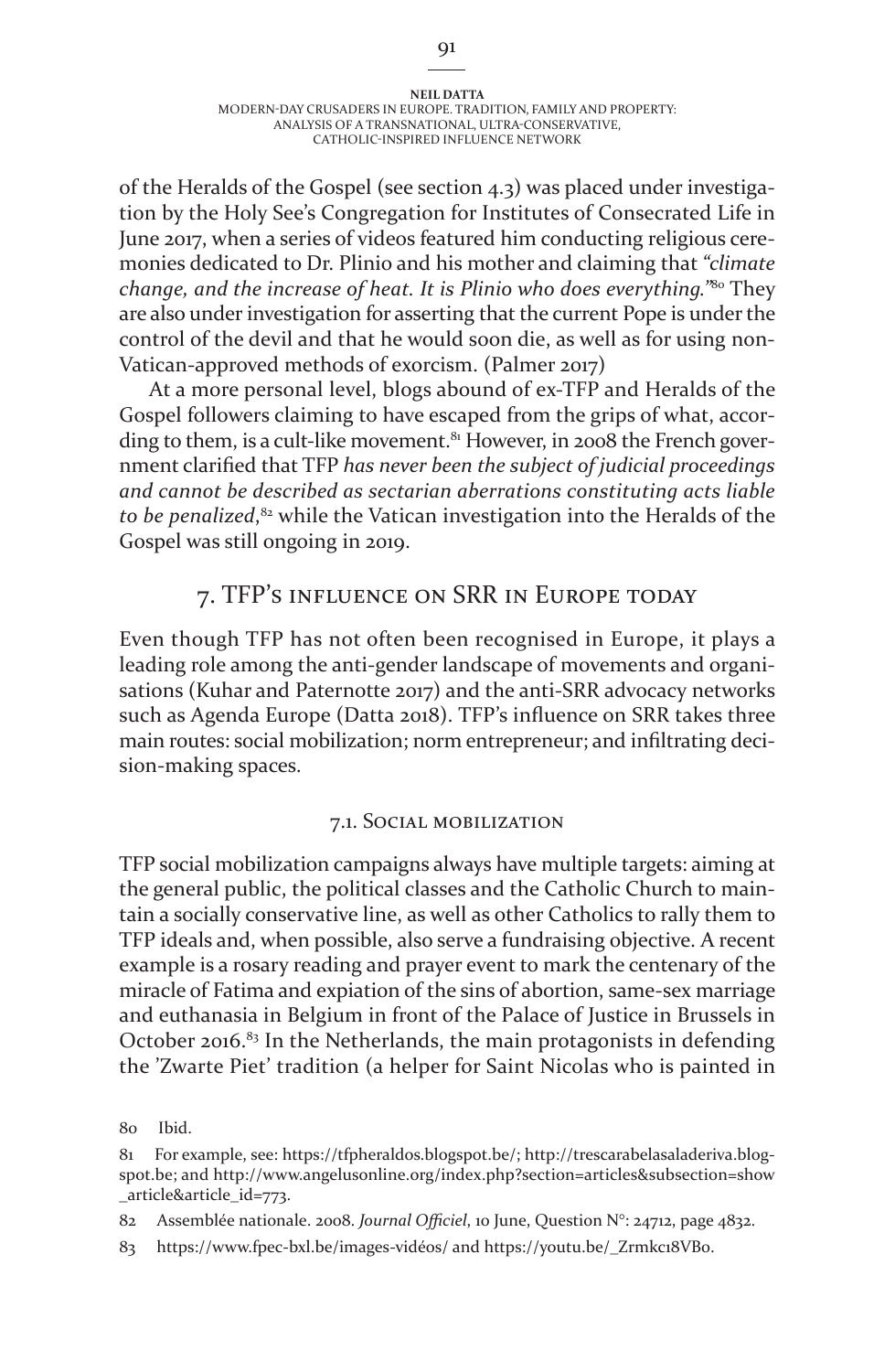black-face and assists delivering candy to children on Saint-Nicolas day in Belgium and The Netherlands) in 2017 and 2018 was the Dutch TFP members Cultuur onder Vuur.84 In Lithuania, the TFP Member, Krikščioniškos Kultūros Institutas has led the charge against holding Baltic Pride in Vilnius in 2019 (Repeckaite 2019). The creation in 2017 of TFP Student Action Europe with street protests in Estonia, Ireland and the Netherlands suggest that the network is taking the example of the US-based TFP Student Action to the streets and campuses of Europe.<sup>85</sup>

### 7.2. Norm entrepreneur

From a protest movement, TFP has evolved into a norm entrepreneur through three approaches: agenda setting, policy expertise and finally engaging in 'law-fare'. First, TFP affiliates convene events to allow for socially conservative agenda-setting. These attract high-level participation – for example in Croatia with 'Tradfest'. 'TradFest' takes place annually in Zagreb since 2016 and brings together the conservative representatives of the Church, such as Cardinal Raymond Leo Burke,<sup>86</sup> with leading politicians such as Davor Ivo Stier, the Deputy Prime Minister of Croatia; Aleksander Stepkowski, former Deputy Minister of Foreign Affairs in Poland (also President of Ordo Iuris Poland); and US Member of Congress Chris Smith,<sup>87</sup> as well as TFP representatives such as from Poland and Croatia.<sup>88</sup> Similar events take place at the TFP EU headquarters in Brussels where *practically all the conservative currents active in European institutions participate in our events; both the elite of the very cosmopolitan society of Brussels today, and the high Belgian nobility*. <sup>89</sup> These events in turn serve a related purpose *to favor the formation of conservative coalition networks in several areas: right to life, family, religious values etc*90 as per TFP's accredited representative to the EU Institutions.

As second tool in TFP's norm-setting repertoire is that of developing policy and legislative campaigns. Echoing the TFP of the 1970's and 80's,

84 https://cultuurondervuur.nu/tag/zwarte-piet/

85 https://tfpstudentactioneurope.org/

86 For more on Cardinal Burke's conservative positioning within the Vatican (Feder and Hall 2014).

87 Congressman Chris Smith is a leading anti-SRR voice in the US Congress. See his record: http://www.ontheissues.org/NJ/Christopher\_Smith\_Abortion.htm.

88 http://www.tradfest.org/en/tradfest-2016-en and http://www.tradfest.org/en/tradfest-2017-en/.

89 Interview with Paul, Duke of Oldenburg, 10 May 2012: http://www.nobility.org/2012/05/10/ interview-oldenburg.

90 Ibid.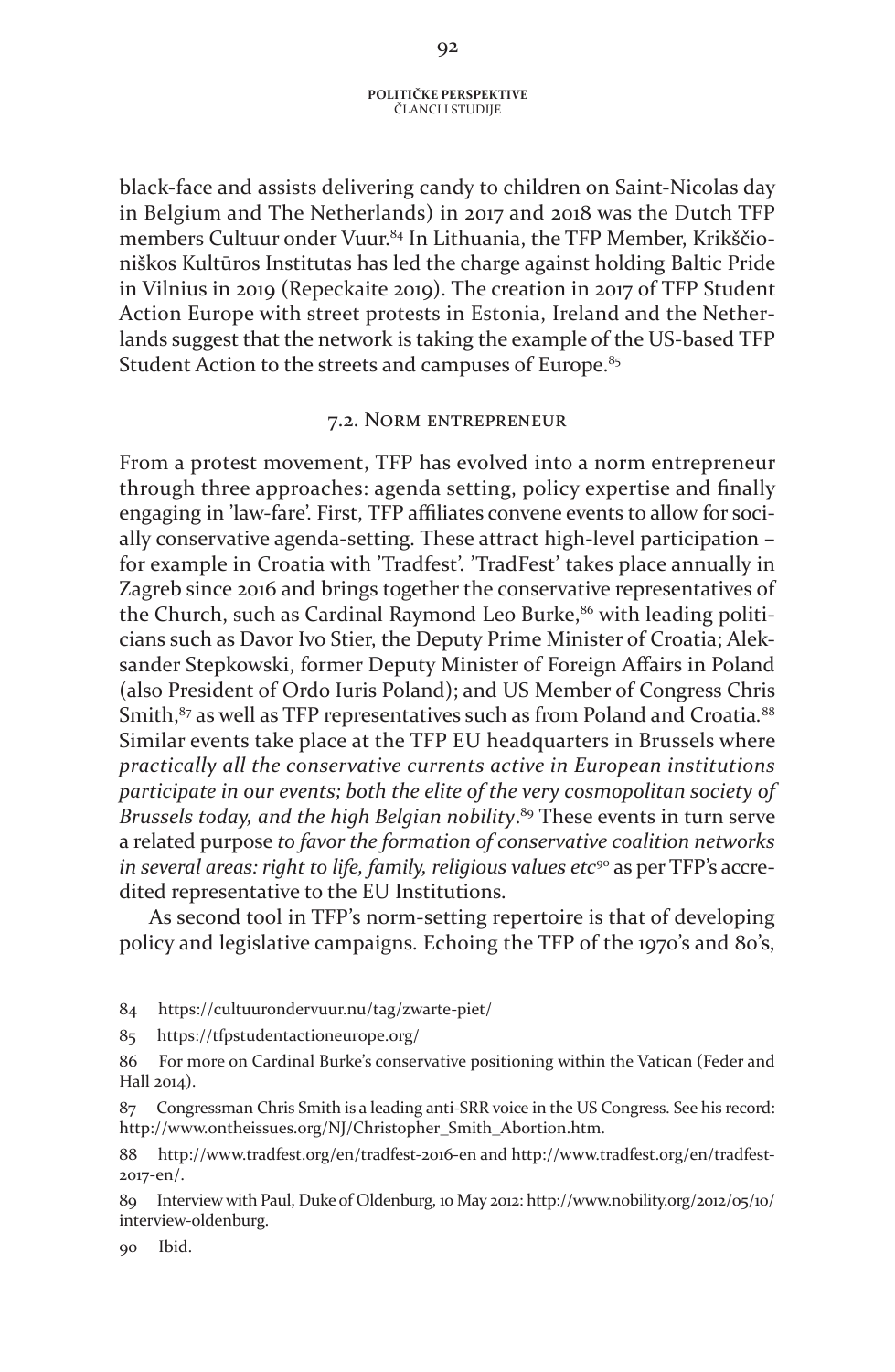#### **Neil Datta** Modern-day Crusaders in Europe. Tradition, Family and Property: analysis of a transnational, ultra-conservative, Catholic-inspired influence network

the campaigns are aimed at the public defamation of progressive, left-wing governments (see examples of France and Spain in section 4.1). Hazte Oir updated the TFP-Covadonga work with a similar publication in 2010 entitled *Proyecto Zapatero: Cronica de un asalto a la sociedad*. 91 In *Proyecto Zapatero*, Hazte Oir explains how secularism, relativism and gender ideology comprise the key ingredients of a grand social engineering experiment by the Socialist Party resulting in undermining the Spanish State. The Hazte Oir President then went on a book tour to promote *Proyecto*  Zapatero and was hosted by the TFP headquarters for its Brussels launch<sup>92</sup> and by the TFP successor organization in Chile.<sup>93</sup>

The more advanced organisations have evolved to acquire the legal expertise to develop specific policy asks such as proposals to restrict abortion in Poland and Spain. The draft legislation in Poland was prepared and defended by Ordo Iuris<sup>94</sup> and inspired by Hazte Oir's 'Aborto Cero' campaign in the case of Spain. However, after mass demonstrations in each country, both bills were subsequently withdrawn by their respective governments (BBC 2014, Domonoske 2016).

Most recently, TFP members have embarked upon weakening protections for gender-based violence by campaigning against the Council of Europe Istanbul Convention on gender-based violence.<sup>95</sup> Ordo Iuris has also drafted an alternative to the Istanbul Convention, the Convention on the Rights of the Family,<sup>96</sup> which it launched in the European Parliament in October 2018 and is supported by TFP affiliates from Eastern Europe. Separately, in Madrid, Hazte Oir launched its bus against "Feminazis" in March 2019, calling for a review of Spain's gender based violence law.97 Ordo Iuris is also an active participant in the informal anti-SRR advocacy network which emerged in 2013 entitled Agenda Europe, even hosting the Agenda Europe summit in Warsaw in 2016 (Datta, 2018). Agenda Europe Summits would allow other similarly conservative minded organisations

91 Arsuaga Rato, Ignacio, and Miguel Vidal Santos. 2010. "Proyecto Zapatero: Cronica de un asalto a la sociedad." HazteOir website.

92 http://www.hazteoir.org/evento/390 Arsuaga Rato, Ignacio, and Miguel Vidal Santos. 2010. "Proyecto Zapatero: Cronica de un asalto a la sociedad." HazteOir website.74-muevetechile-invita-ignacio-arsuaga-hablar-ho-y-proyecto-zapatero.

93 Ibid.

94 See dossier *Równa ochrona prawna dla każdego dziecka zarówno przed, jak i po urodzeniu:* http://www.ordoiuris.pl/sites/default/files/pliki/OI%20broszura%20Stop%20a borcji\_final\_rozkladowki.pdf.

95 https://ordoiuris.pl/pliki/dokumenty/opinia-Łotwa.pdf.

96 http://en.ordoiuris.pl/family-and-marriage/convention-rights-family-international-guarantee-defence-families

97 El Pais. 2019. Spanish ultraconservative group launches bus campaign against "feminazis" 1 March.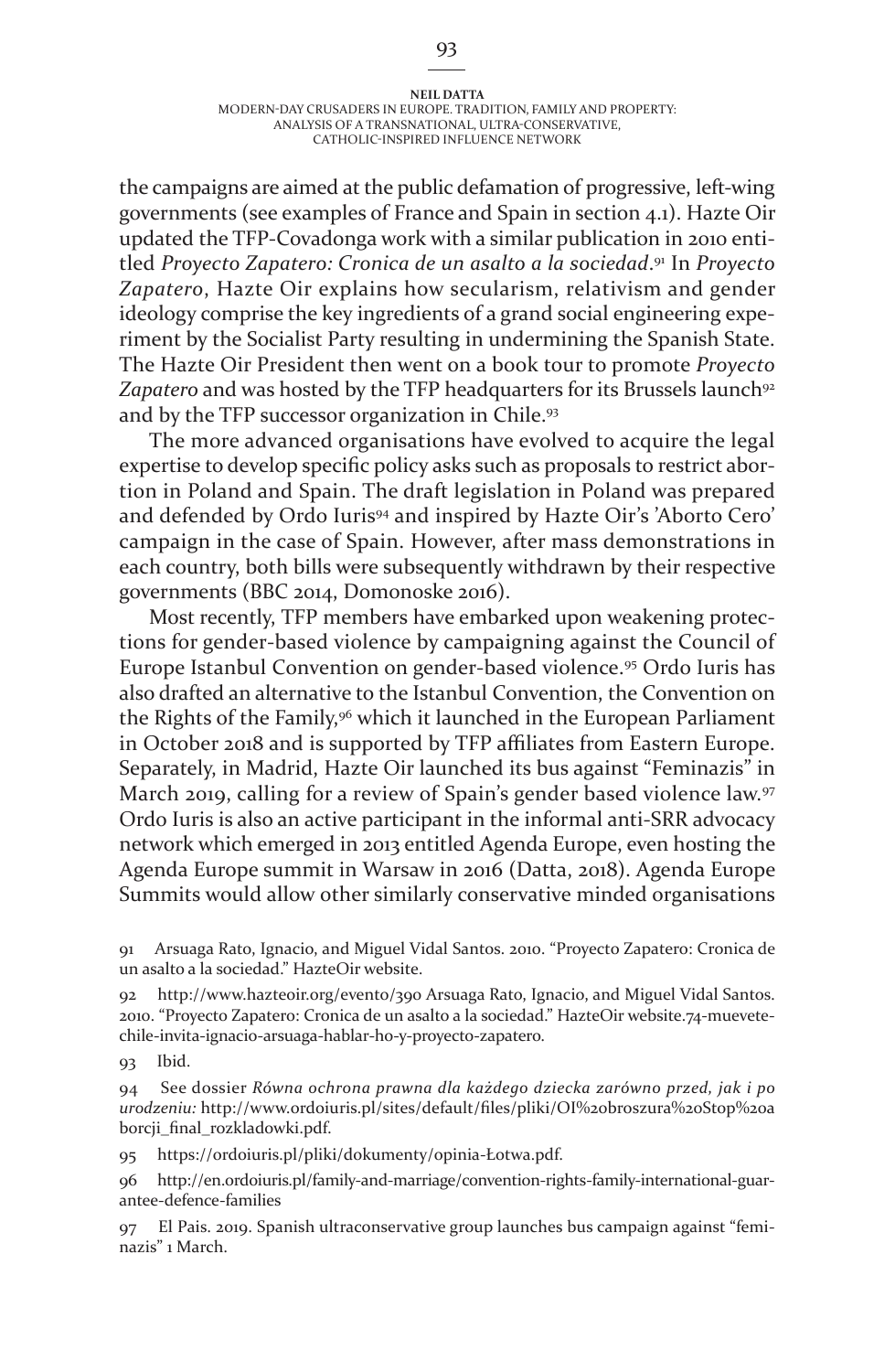and individuals outside the TFP network to learn from TFP's policy innovations and domesticate them to their context.98

A most sophisticated level of engagement is that of initiating 'lawfare' (Yamin, et. al. 2018), namely using legal strategies such as litigation and engaging with human rights bodies at national, European and international level. Thus, in February 2017, Ordo Iuris obtained Consultative Status with the United Nations (UN ECOSOC. 2017) and by May 2017 had registered an office in the EU district of Brussels.<sup>99</sup> The newly created Ordo Iuris-Croatia had already secured a place on the working group with the Croatian government tasked with implementing the Council of Europe Istanbul Convention on gender-based violence in 2017 (Despot 2017). In Poland, Ordo Iuris has been active before the Polish courts end expanded internationally by successfully supporting the case of a Norwegian national obtaining asylum in Poland to escape the influence of the Child Protection Services.<sup>100</sup>

### 7.3. Infiltrating decision-making spaces

Infiltrating decision-making spaces is another objective of TFP-affiliates with historical precedents in Latin America<sup>101</sup> and contemporary examples in Europe. For example, Roberto de Mattei, who considers himself *a disciple of Professor Plinio Corrêa de Oliveira… and to whom he dedicated a biography,*102 was appointed International Affairs Counsel in the government of Silvio Berlusconi from 2002 to 2006. Another example is Massimo Introvigne, who leads one of the TFP groups in Italy, is a student of the TFP founder<sup>103</sup> and was appointed in 2011 as Personal Representative of the OSCE Chairperson-in-Office on Combating Racism, Xenophobia and Discrimination, also Focusing on Intolerance and Discrimination against Christians and Members of Other Religions.104 Using the credibility of this position, Introvigne asserted that *[t]he most dangerous areas [of intole-*

98 For example, Ordo Iuris mentions having presented its Convention on the Rights of the Family at the 2018 Agenda Europe Summit in Vienna, see http://en.ordoiuris.pl/family-andmarriage/convention-rights-family-international-guarantee-defence-families

99 See the Ordo Iuris Brussels office: http://www.ordoiuris.pl/en/node/98.

100 http://en.ordoiuris.pl/family-and-marriage/asylum-silje-garmo-officially-confirmed.

101 Gonzalez Ruiz (2006) who explains how, in the 1970s, a TFP member from Argentina served as his country's ambassador to Brazil and the United Nations and how another Peruvian TFP member rose to the position of Vice-Chancellor and First Vice-President under President Fujimori.

102 http://www.robertodemattei.it/en.

103 http://www.massimointrovigne.com.

104 9 Colonne. 2011. "OSCE, Massimo Introvigne nuovo rappresentante lotta al razzismo". *9 Colonne*, 10 January.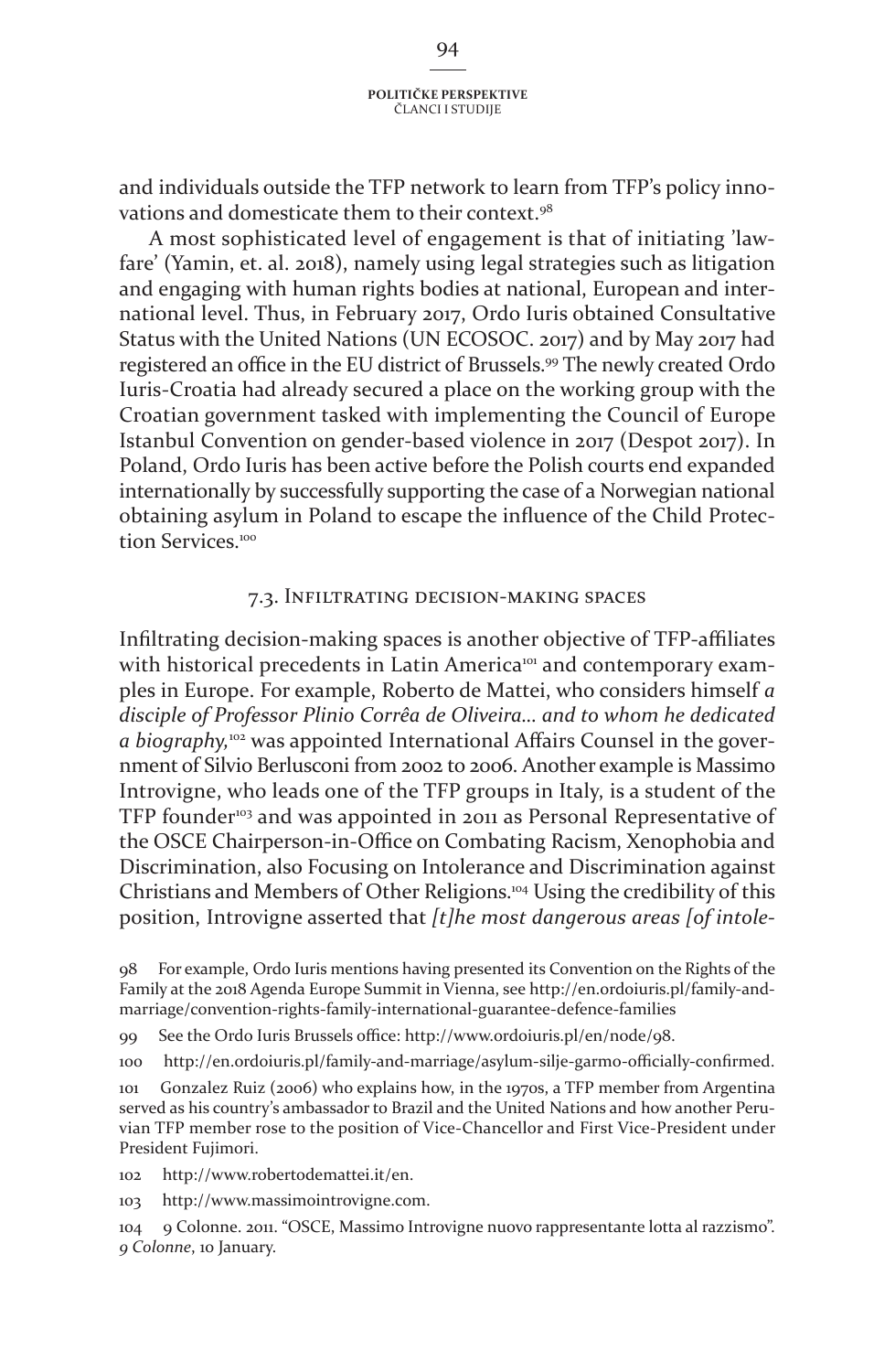*rance and discrimination] are those which limit the conscientious objection of Christians who do not want to cooperate in abortion, the sale of abortifacient pills, or the celebration of same-sex marriage*. (White 2013a).

Having barely established themselves in Croatia, the TFP organizations have already progressed significantly, with a member of the TFP organization serving as foreign policy advisor to the Prime Minister until 2016.<sup>105</sup> More recently, in the Polish government of Prime Minister Szydlow in 2015, Aleksander Stepkowski, President of Ordo Iuris Poland, was appointed Deputy Minister of Foreign Affairs.106 Stepkowski held this function from 2015 to 2016, during which time he paved the way for the draft abortion ban to make its way through the wheels of government. In February 2019 Stepkowski was confirmed as a judge on the Polish Supreme Court (Jałoszewski 2019).

Separately, an additional manner to reach influential positions is to court like-minded political parties or, when necessary, to create them. Thus, the far-right parties of Lithuania (Pro Patria)<sup>107</sup> and Belarus (Беларускі Народны Фронт / Belarus Peoples' Front)<sup>108</sup> have open links with TFP, while the new VOX party of Spain shares an overlapping leadership with Hazte Oir (Bastante 2018) and the a candidate for the 2019 federal elections of the Belgian Vlams Belang has participated in TFP Summer academies in Poland (see section 4).

### 7.4. TFP's chequered past is catching up

Finally, TFP's past seems to be catching up with it. The recent success and notoriety that some in the TFP franchise have achieved, particularly Vigilare and Ordo Iuris, have attracted the attention of investigative journalists. In Poland, *Wyborcza* published several accounts in 2017 of Ordo Iuris, outlining how it is related to "a Brazilian cult" (Piątek 2017). This generated a media spotlight on the organization and the influence it wielded on the ruling PiS party (Gruca 2017)*.* Meanwhile, in Croatia, in May 2017, investigative journalists published articles describing the Croatian TFP organizations' previously unknown links with TFP (Despot 2017). On further investigation, journalists uncovered how the individuals involved

106 http://msz.gov.pl/pl/aktualnosci/wiadomosci/aleksander\_stepkowski\_podsekretarzem\_stanu\_w\_msz.

107 http://www.propatria.lt/2018/12/dovilas-petkus-ko-mes-dar-nesupratome.html retrieved 16 March 2019.

108 http://narodny.org/ retrieved 16 March 2019 and Szoszyn, Rusłan. 2016. "Polak-katolik" w białoruskim parlamencie? Rzeczpospolita. 6 September.

<sup>105</sup> The advisor, Stjepo Bartulica, is a member of the TFP organization Centar za obnovu kulture (Penić 2016).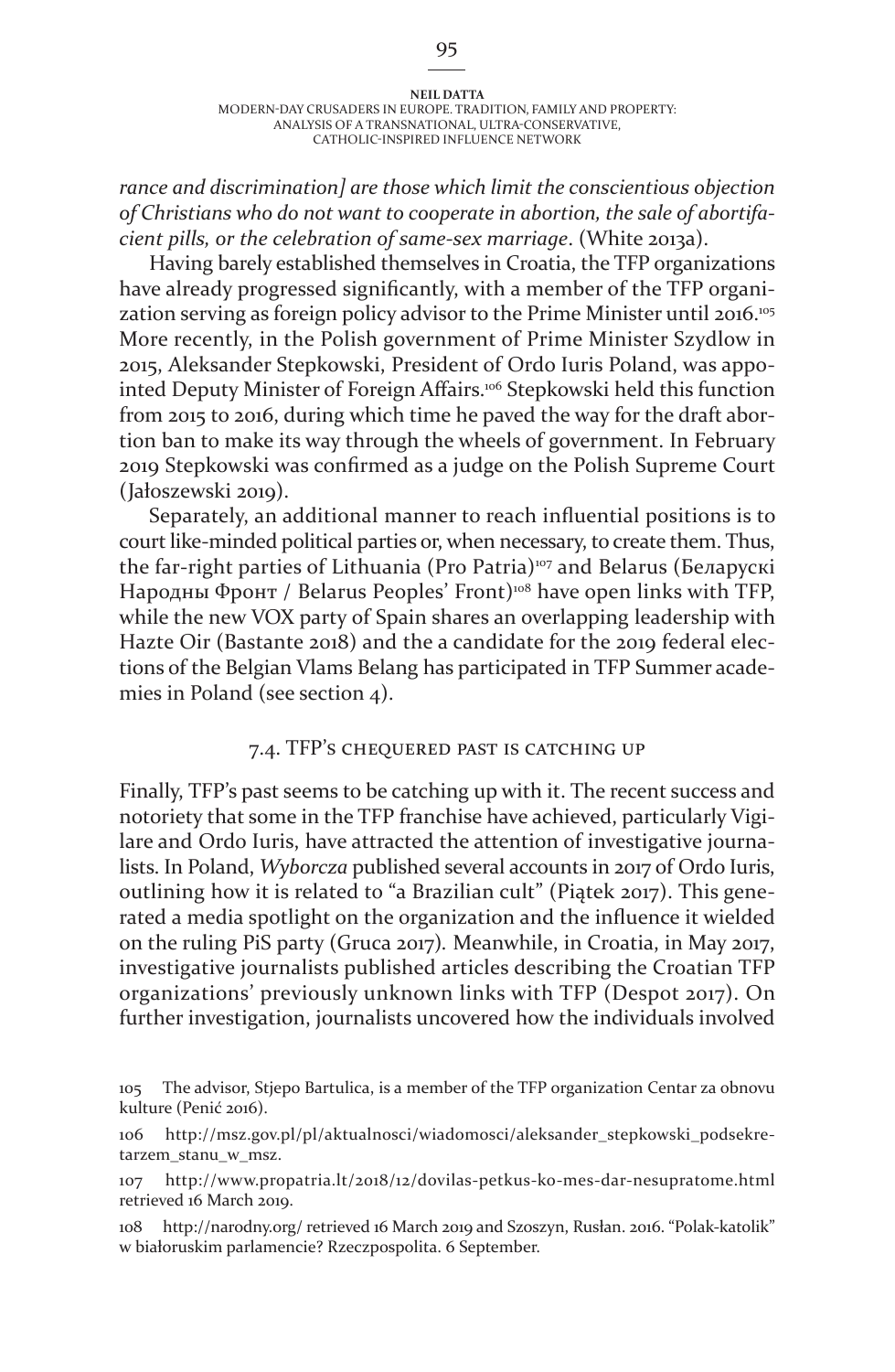in Vigilare are part of a wider anti-Semitic, 'alt-right' community (Benačić 2017). This revelation led to a loss of credibility for a prominent member of Vigilare, forcing him to halt all public engagement by deleting his social media accounts and resigning as a regular commentator on Croatian television (Šimićević 2017). Even the religious wing of TFP, the Heralds of the Gospel, which had mended its relationship with the Vatican, is in turmoil, as revelations appeared in June 2017 of inappropriate religious practices and threats to the life of Pope, thus provoking an internal investigation for apostasy by Vatican bodies (Tornielli 2017).

# 8. Conclusion

*Then the great leaders of human masses rose up and began to drag behind them the multitudes terrorized into a state of delirium, and to promise simple solutions through the most diverse legislative reforms*.

Plinio Corrêa de Oliveira Section on Dictatorships, *In Defense of Catholic Action*, 1943 (Corrêa de Oliveira 1943)

There are several conclusions to draw from an understanding of TFP. The first is that TFP's chameleon nature has successfully shielded it from public scrutiny in Europe for a long time. This is changing as more investigative journalists, activists and researchers attempt to understand the organisations behind a number of anti-SRR policy initiatives in Europe. As these investigations take place, it becomes apparent that story TFP did not end with the death of the founder and the creation of the Heralds of the Gospel.

The second conclusion is that the story of TFP is now a European story. After a lull in the early  $21<sup>st</sup>$  century, the TFP network has emerged from slumber, modernized and expanded to new territories. Indeed, the movement has transformed itself and has found new horizons in Europe, with recent progress in Poland, Croatia and Estonia. It has also updated its infrastructure by setting up an office to lobby the EU, an institute of higher learning in France, as well as a team of lawyers based in Poland. In its original Brazil TFP is *but a shadow of what it once was… with valuable assets such as land and some real estate, as well as a structured mailing services that distributes medals and collects donations, the entity has lost relevance and is no longer a reference in Brazil's conservative agenda* (ISTOE 2013). In some parts of Europe TFP affiliated organisations are now the centre of gravity in pushing positions which go against SRR.

TFP's position within the Catholic world also merits attention. When the Church hierarchy was sufficiently conservative, its role as an insurrection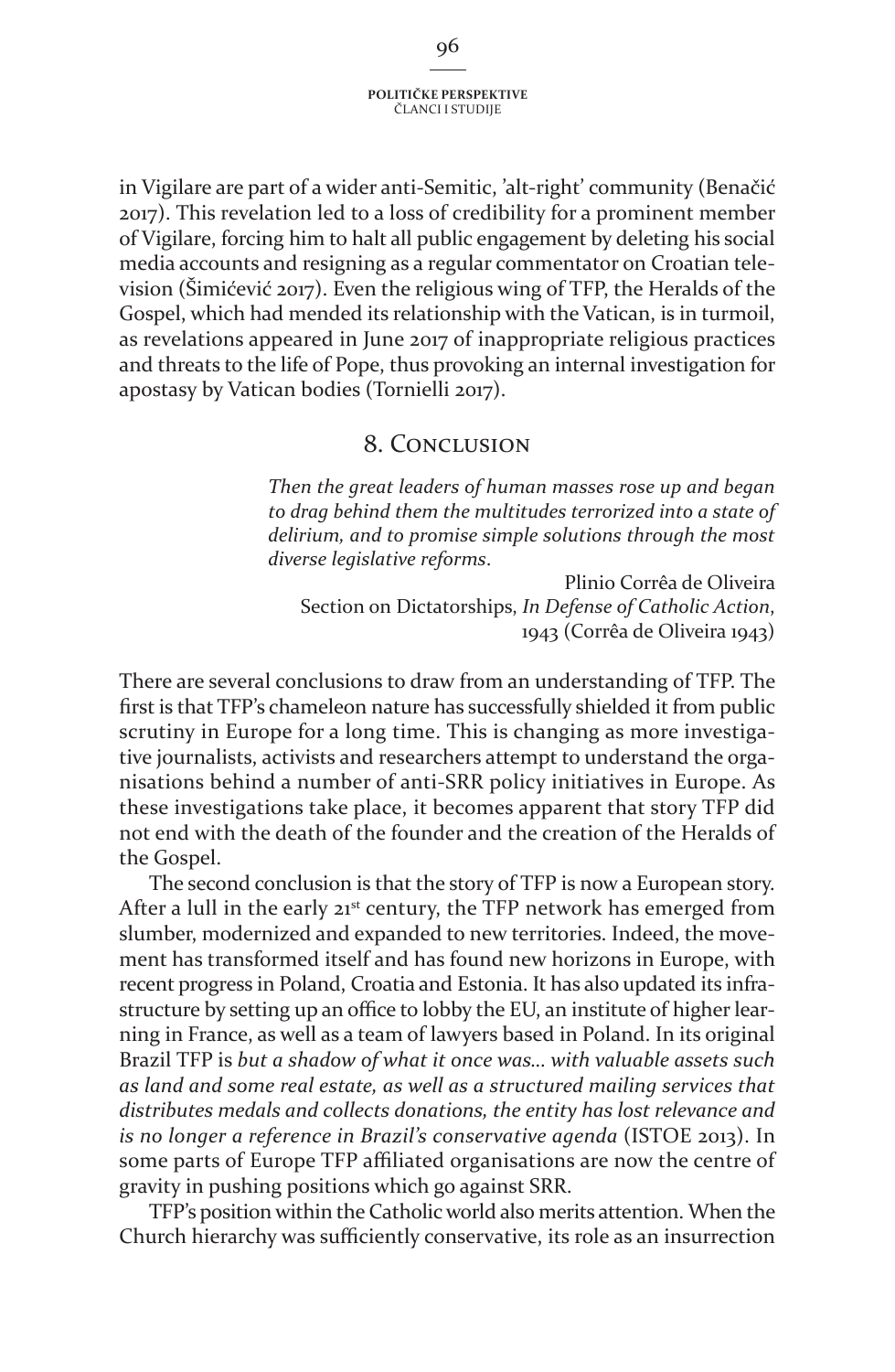movement tempered. Now, under the progressive reign of Pope Frances, TFP's traditionalist oriented critiques are resurfacing and they are finding allies with like-minded factions within the Church. This suggest that there is also competition with other, more mainstream Vatican-oriented, socially conservative movements for agenda setting against SRR.

The TFP network possesses a recognizable toolkit to achieve its objectives. The chief among them is public mobilization involving religious campaigns through mass communications. Another component is that of setting the political debate by developing legislative packages and of demonizing progressive governments. This legislative experience has culminated in the creation of permanent legal expertise which is engaging is in 'lawfare' at national as well as international level. A standard in the TFP repertoire is leadership infiltration, with several TFP-affiliated individuals gaining access to influential political positions.

The current populist, reactionary and nationalist trend in Europe, often intertwined in religious discourse, offers fertile ground and familiar territory for TFP franchises to take their crusade further, cultivate new allies and, thus, have greater impact. More ominous is the depth of infiltration by *Ordo Iuris* into the workings of the Polish State, with the current hardright, ethno-nationalist government's embrace chillingly reminiscent of TFP's glory days with Latin American fascist regimes. Finally, TFP's reactionary narrative espousing religious orthodoxy and sanctifying economic inequality by invoking a heroic and noble imaginary past could become attractive to some by offering religious legitimization for illiberalism and authoritarianism, as it did in Latin America in the 1960s to 1990s. Alternatively, understanding TFP's origins and history through time and across continents and the movement's *contempt for women and the poor, the extolling of wealth as part of its ideology* (Gruca 2007) could prove to be the TFP crusader's Achilles heel.

### 1. References

### Academic literature

- Barker, Eileen. 2010. The cult as a social problem. In: Hjem, Titus, (ed.) Religion and social problems. Routledge Advances in Sociology. Routledge, New York, USA, pp. 198–212.
- Calcano de Temeltas, Josefina, Magistrada de la Corte Suprema de Justicia. 1999. "Tratamiento de los Derechos Humanos en la Jurisprudencia de la Corte Suprema de Justicia". *Revista de la Facultad de Ciencias Juridicas y Politicas* 111. Caracas: Universidad Central de Venezuela.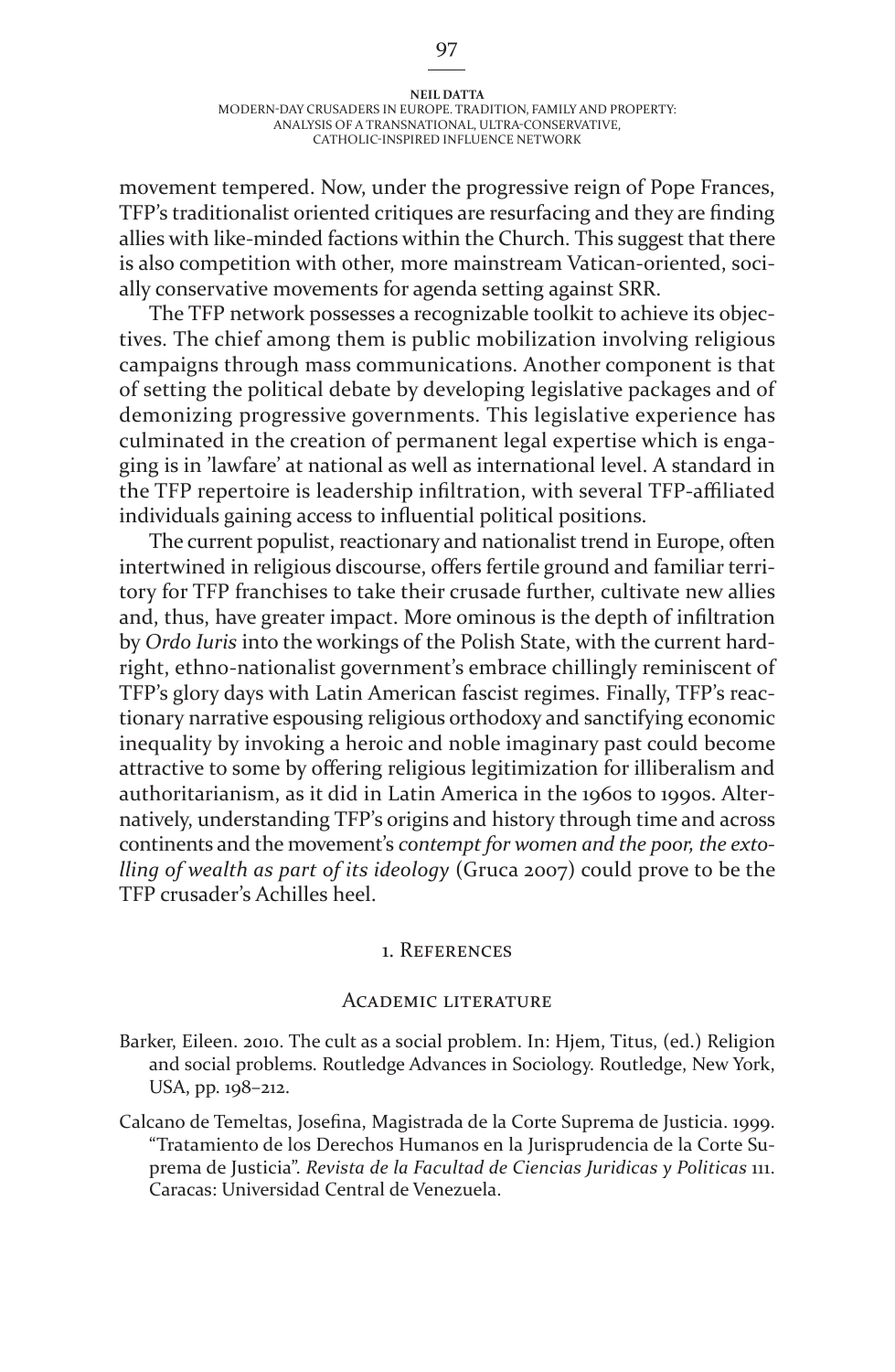- Compagnon, Olivier. 2008. "Le 68 des catholiques latino-américains dans une perspective transatlantique". Paper presented at 'Les deux rives latines de mai 68', MAL, 2 June 2008. http://nuevomundo.revues.org/47243#tocto2n3 (access 1. 5. 2019).
- Garbagnoli, Sara. 2017. "Italy as a lighthouse; Anti-gender protests between the 'anthropological question' and national identity". In: *Anti-Gender Campaigns in Europe*, edited by Roman Kuhar and David Paternotte, Chapter 9. Lanham, MD: Rowman and Littlefield International.
- Gonzaléz Ruiz, Édgar. 2006. *Cruces y Sombras, Perfiles del conservadurismo en America Latina*, 1st edition. San José: Asociación Colectiva por el Derecho a Decidir. https://programaddssrr.files.wordpress.com/2013/05/cruces\_y\_sombras-versic3b3n-colectiva-por-el-derecho-a-decidir.pdf
- Gonzaléz Ruiz, Édgar. undated. *MURO (Movimiento Universitario de Renovadora Orientación) Memorias y Testimonios 1961–2002*. Puebla: Benemérita Universidad Autónoma de Puebla. https://www.researchgate.net/publication/31732941\_ MURO\_memorias\_y\_testimonios\_1961-2002\_E\_Gonzalez\_Ruiz.
- Introvigne, Massimo. 2009. "TFP and the Heralds of The Gospel: The Religious Economy of Brazilian Conservative Catholicism". Paper presented at the 2009 Meeting of the Association for the Study of Religion, Economics, and Culture (ASREC), Washington, DC, 2–5 April 2009. http://www.thearda.com/asrec/archive/papers/Introvigne%20-%20TFP%20and%20the%20Heralds%20of%20T he%20Gospel%20-%20ASREC09.doc.
- Kemper, Andreas. 2015. "Christlicher Fundamentalismus und neoliberal-nationalkonservative Ideologie am Beispiel der 'Alternative für Deutschland'". In: Ed. Lucie Billmann. *Unheilige Allianz Das Geflecht von christlichen Fundamentalisten und politisch Rechten am Beispiel des Widerstands gegen den Bildungsplan in Baden-Württemberg.* Rosa Luxembur Stiftung. https://www.rosalux. de/fileadmin/rls\_uploads/pdfs/Materialien/Materialien8\_Unheilige\_Allianz. pdf (access 17. 5. 2019).
- Kuhar, Roman, Paternotte, David. 2017. Anti-Gender Campaigns in Europe. Lanham, MD: Rowman and Littlefield International.
- Matta, Raúl. 2008. "Tradition, Famille et Propriété: Une enquête sur les 'croisés' du XXIe siècle". *L'Ordinaire Latino-Américaine* (210): 121–137. ISSN 0997-0584 (in French).
- Mayer N. Zald. 1982. "Theological Crucibles: Social Movements in and of Religion". *Review of Religious Research*, Vol. 23, No 4 (June, 1982), pp. 317–336.
- Peñas Defago, María Angélica; Morán Faúndes, José Manuel, Vaggione, Juan Marco. 2018. "Religious conservatism on the global stage: threats and challenges for LGBTI rights". November, Global Philanthropy Project. https://globalphilanthropyproject.org/2018/11/04/religious-conservatism-on-the-global-stagethreats-and-challenges-for-lgbti-rights/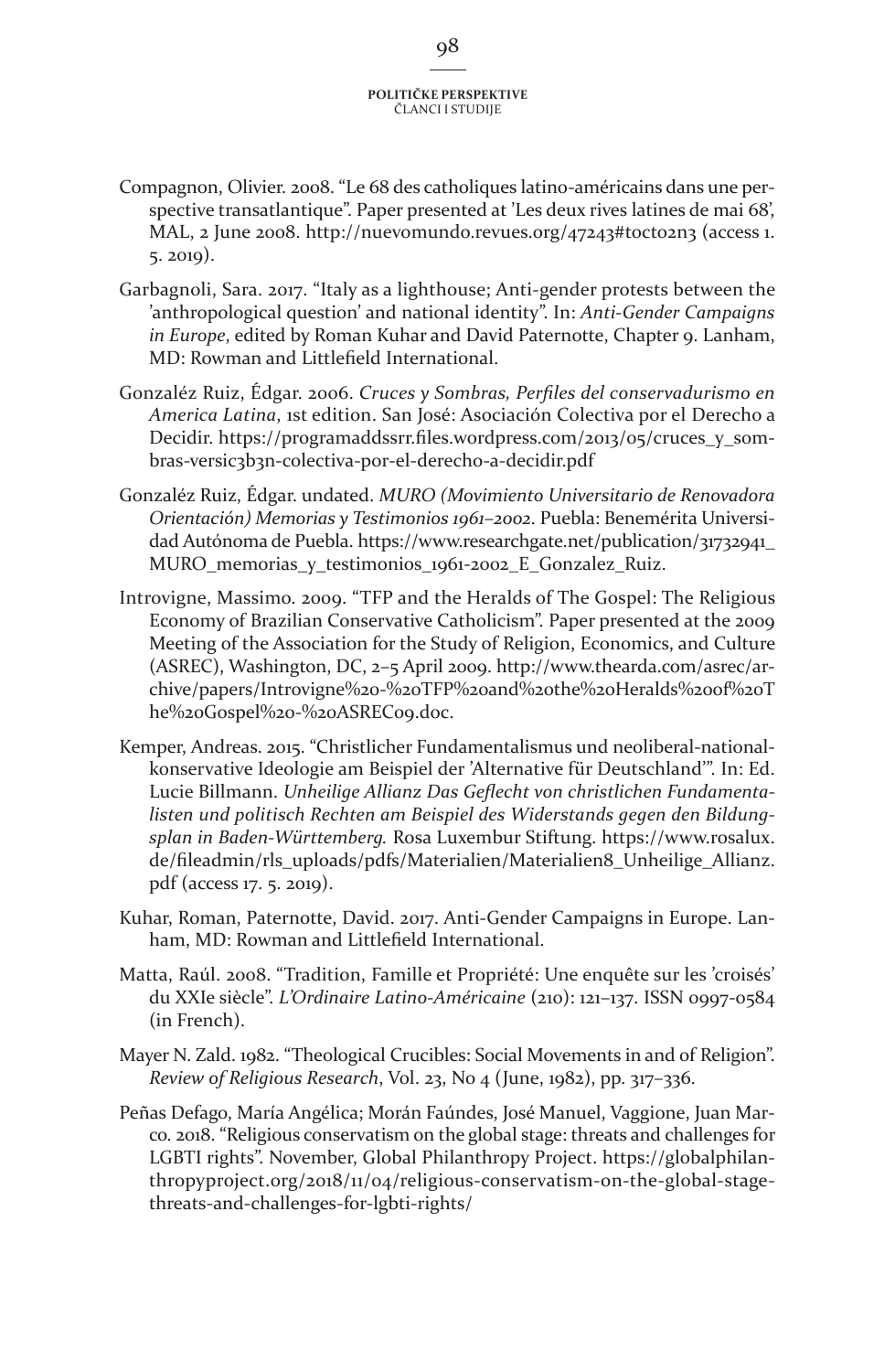- Power, Margaret. 2010. *Transnational, Conservative, Catholic, and Anti-Communist: Tradition, Family, and Property (TFP), New Perspectives on the Transnational Right*. New York: Palgrave Macmillan US, pages 85–105. https://link.springer. com/chapter/10.1057%2F9780230115521\_5.
- Ruderer, Stephan. 2012. "Cruzada contra el comunismo. Tradición, Familia y Propiedad (TFP) en Chile y Argentina". *Sociedad y religión* 22(38), Jul.–Dec. http:// www.scielo.org.ar/scielo.php?pid=S1853-70812012000200004&script=sci\_arttext. (access 1. 5. 2019).
- Yamin, Alicia Ely, Datta, Neil, Andion, Ximena. 2018. "Behind the Drama: The Roles of Transnational Actors in Legal Mobilization over Sexual and Reproductive Rights". *The Georgetown Journal of Gender and Law*, Vol XIX/533.
- Zanotto, Gizele. 2007. "Tradição, família e propriedade (TFP): as idiossincrasias de um movimento católico (1960–1995)". Doctoral thesis. Florianópolis: Universidade Federal de Santa Catarina (in Portuguese).

### OFFICIAL DOCUMENTS

- Assemblée nationale. 1995. *Rapport fait au nom de la Commission d'enquête (1) sur les sectes, Rapporteur M. Jacques Guyard, 20 décembre 1995*. Paris: Assemblée nationale. http://www.assemblee-nationale.fr/rap-enq/r2468.asp#ici.
- Assemblée Nationale. 1999. *Les sectes et l'argent, N° 1687, Rapport fait au nom de la Commission d'enquête sur la situation financière, patrimoniale et fiscale des sectes ainsi que leurs activités économiques et leurs relations avec les milieux économiques et financiers, 10 juin 1999, Rapporteur M. Jean-Pierre Brard*. Paris: Assemblée nationale. http://www.assemblee-nationale.fr/dossiers/sectes/ sommaire.asp.
- Assemblée nationale. 2008. *Journal Officiel*, 10 June, Question N°: 24712, page 4832. http://questions.assemblee-nationale.fr/q13/13-24712QE.htm.
- Bezerra, Elton. 2013. Estatuto em questão, Disputa por controle da TFP deve ser decidida no STF, Consultor Juridico, 11 March. https://www.conjur.com.br/2013 mar-11/disputa-controle-tfp-decidida-supremo
- Mariani, Thierry. 2009. "Question N°: 24712 de M. Mariani Thierry, Question publiée au Journal Officiel le: 10/06/2008, page: 4832; Réponse publiée au Journal Officiel le: 10/02/2009, page: 1363". Assemblée nationale website. http://questions.assemblee-nationale.fr/q13/13-24712QE.htm.
- Ministry for Foreign Affairs, Republic of Poland. 2015. "Aleksander Stępkowski podsekretarzem stanu w MSZ". Ministry for Foreign Affairs website, 30 November. http://msz.gov.pl/pl/aktualnosci/wiadomosci/aleksander\_stepkowski\_podsekretarzem stanu w msz.
- Mission interministérielle de vigilance et de lutte contre les dérives sectaires (MIVILUDES). 2006. *Rapport au Premier ministre 2006 – L'approche économique*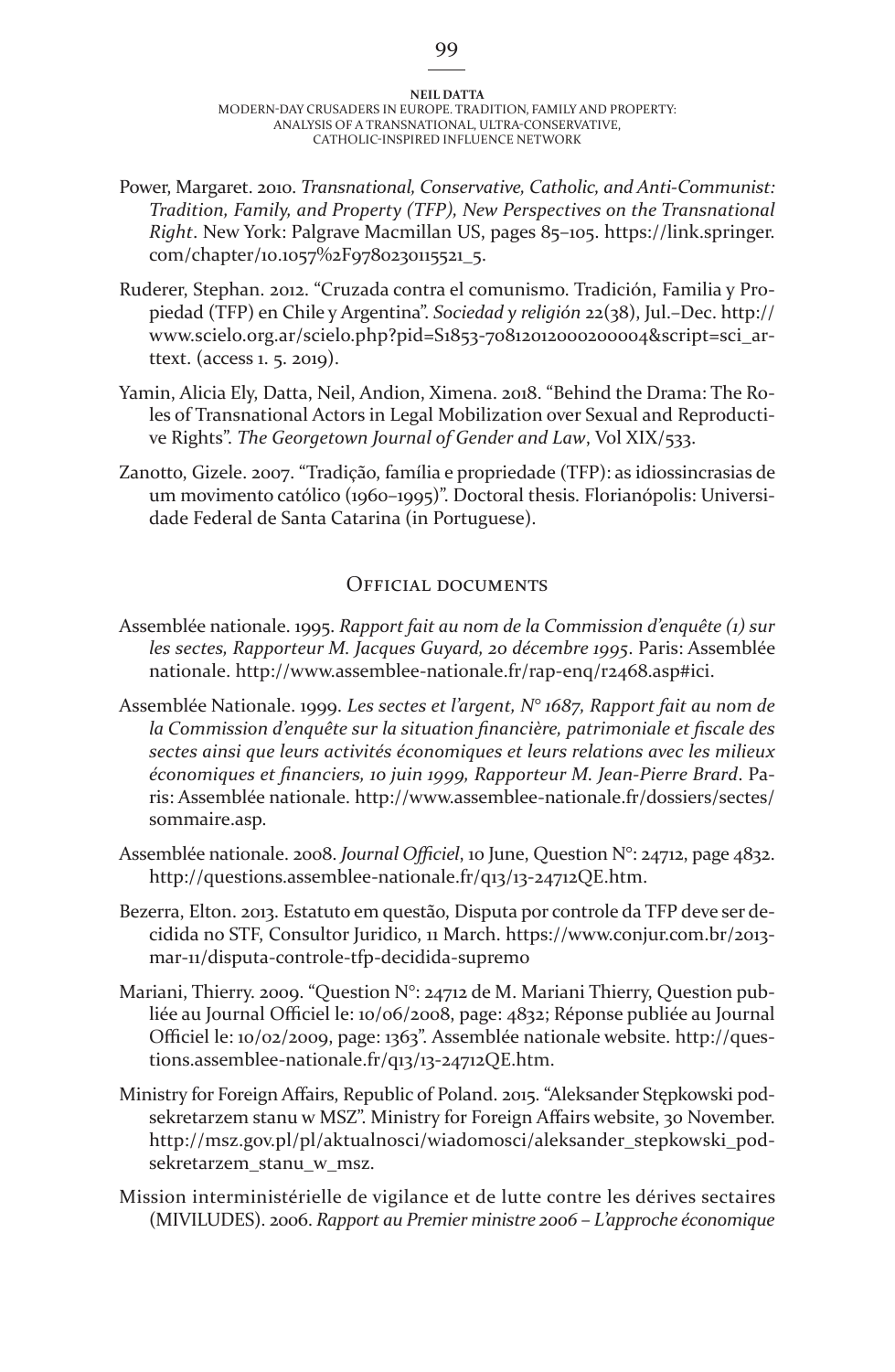*des mouvements à caractère sectaire*. Buchelay: UNADFI. http://www.unadfi. org/system/files/articles/rapport\_miviludes\_2006\_-\_TFP.pdf.

- Immigration and Refugee Board of Canada. 1998. *Venezuela: Information on a religious para-military group called 'Family, Tradition and Property' (TFP)*. VEN29055.E. Ottawa: Immigration and Refugee Board of Canada, 1 April. http://www.refworld.org/docid/3ae6abee60.html.
- Sentencia, Ordinario 1313/2013, juzgado de primero instancia, N°48, Madrid, of 22 May 2014
- UN ECOSOC. 2017. *Non-Governmental Organizations Committee Recommends 49 Groups for Consultative Status*. ECOSOC/6810-NGO/843, 1 February 2017. New York: UN ECOSOC. https://www.un.org/press/en/2017/ecosoc6810.doc.htm.
- Venezuela Ministerio Público. 1984. *Informe FGR*. Caracas: Ministerio Público, pages 292–306. http://catalogo.mp.gob.ve/min-publico/doctrina/php/buscar.p hp?base=doctri&cipar=doctri.par&epilogo=&Formato=w&Opcion=detalle&E xpresion=N:304.

### News articles

- Agente Provocador. 2017. "Los 'caballeros medievales' de Covadonga son peores que Hazte Oír." *Agente Provocador*, 8 March 2017. http://www.agenteprovocador.es/publicaciones/hazte-oir-poda-ser-peor.
- Bastante, Jesús. 2015. "El Obispado de Getafe confirma la prohibición a Hazteoir y Derecho a Vivir a utilizar la diócesis para promover sus actividades". Religión Digital website, 10 March. http://www.periodistadigital.com/religion/espana/2015/03/10/el-obispado-de-getafe-confirma-la-prohibicion-a-hazteoir-yderecho-a-vivir-utilizar-la-diocesis-para-promover-sus-actividades.shtml.
- Bastante, Jesús. 2018. Las conexiones de Vox con HazteOir, los 'kikos' y una docena de obispos españoles. El Diario. 7 December. https://www.eldiario.es/sociedad/conexiones-Vox-grupos-ultracatolicos\_0\_843766322.html
- BBC. 2016. "Black Monday: Polish women strike against abortion ban". BBC website, 3 October. http://www.bbc.com/news/world-europe-37540139.
- BBC. 2014. "Spain abortion: Rajoy scraps tighter law". BBC website, 23 September. https://www.bbc.com/news/world-europe-29322561
- Benačić, Ana. 2017. "Trostruka zagrada Luke Popova". *Faktograf*, 15 May. http://faktograf.hr/2017/05/15/trostruka-zagrada-luke-popova.
- Cesnur.org. 2001. "Anti-Cult Campaigns: Chile Threatens to Follow France". CE-SNUR website, 1 July. http://www.cesnur.org/2001/chile\_july\_01.htm
- Cochez, Tom. 2019. "Het duistere netwerk achter Dries Van Langenhove". Apache.be website, 14 January. https://www.apache.be/2019/01/14/het-duistere-netwerkachter-dries-van-langenhove/?sh=d00154ce4d68e860c5c3a-226006594

#### 100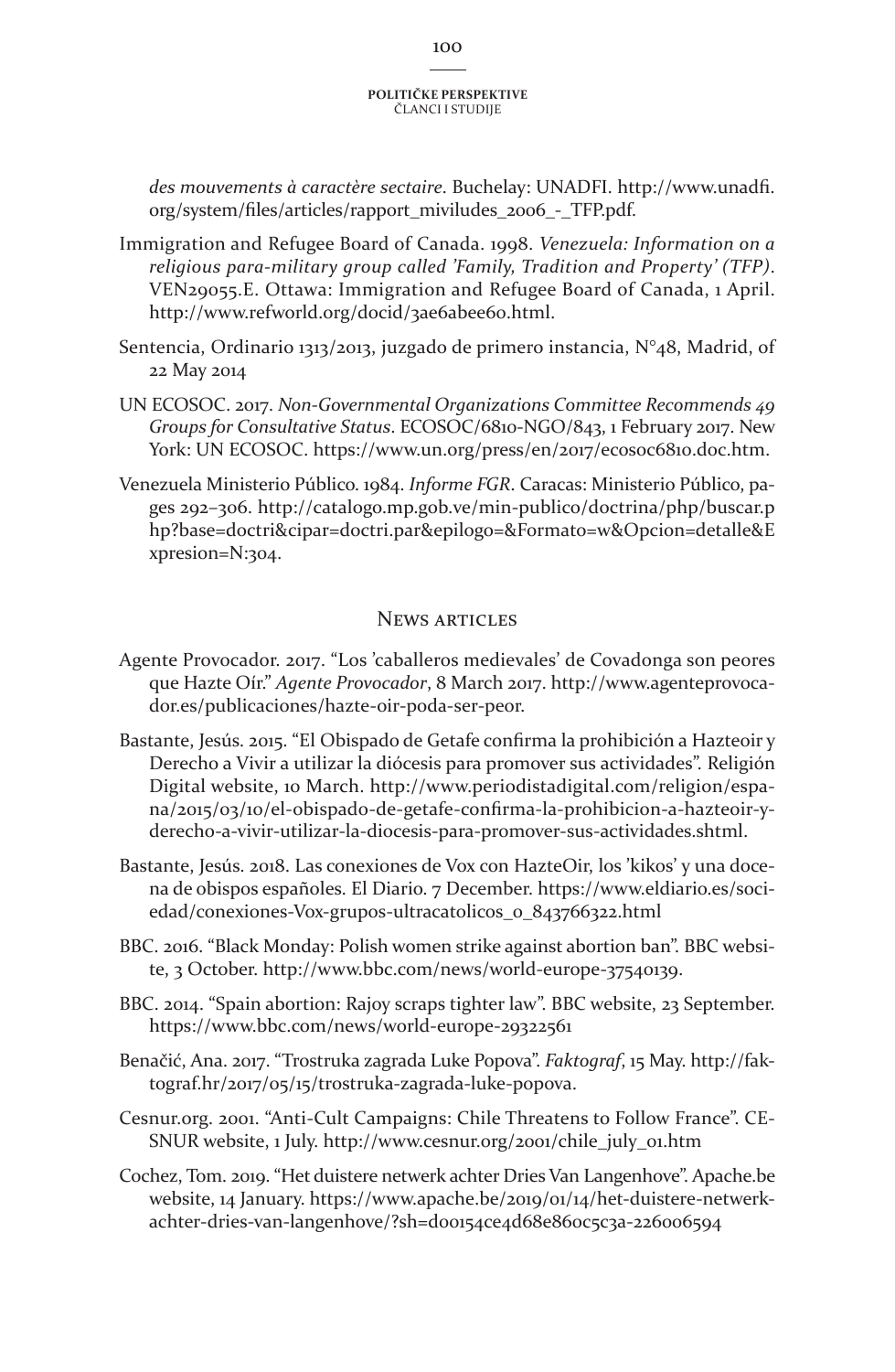- Cariello, Rafael. 2008. "Sem nome, TFP tenta manter ação política". *Folha de S. Paolo*, 13 December. http://www1.folha.uol.com.br/fsp/brasil/fc1312200811.htm.
- Domonoske, Camila. 2016. "After Protests, Polish Legislators Vote To Reject Abortion Ban". NPR website, 5 October. https://www.npr.org/sections/thetwoway/2016/10/05/496722248/after-protests-polish-legislators-vote-to-rejectabortion-ban?t=1553527343823
- Despot, Sanja. 2017a. "Borba protiv nasilja nad ženama bit će žrtva 'pluralističke' radne skupine". *Faktograf*, 8 March. http://faktograf.hr/2017/03/08/borba-protiv-nasilja-nad-zenama-bit-ce-zrtva-pluralisticke-radne-skupine/.
- Despot, Sanja. 2017b. "TFP: Srednjovjekovni upliv u rad Vlade". *Faktograf*, 11 May. http://faktograf.hr/2017/05/11/tfp-vigilare-srednjovjekovni-upliv-u-rad-hrvatske-vlade/.
- El Pais. 2019. Spanish ultraconservative group launches bus campaign against "feminazis" 1 March. https://elpais.com/elpais/2019/03/01/inenglish/1551428604\_ 932895.html
- El Plural. 2017. "'El Yunque', la sociedad paramilitar vinculada con HazteOír, cada vez menos secreta". *El Plural*, 3 February. http://www.elplural.com/comunicacion/2017/02/03/el-yunque-la-sociedad-paramilitar-vinculada-con-hazteoir-cada-vez-menos.
- Feder, J. Lester, and Ellie Hall. 2014. "Conservative Cardinal Who Clashed With Pope Francis Confirms He Has Been Ousted". *Buzzfeed*, 17 October. https:// www.buzzfeed.com/lesterfeder/conservative-cardinal-who-clashed-with-popefrancis-confirms?utm\_term=.jgDpVmLpD#.rqqz52Kz1.
- Gruca, Radosław. 2017. "Brazylijska sekta szantażuje PiS? Chodzi o całkowity zakaz aborcji". FAKT24.pl website, 28 March. http://www.fakt.pl/wydarzenia/polityka/tomasz-piatek-ordo-iuris-jest-powiazane-z-brazylijska-sekta-wplywana-pis/szkgzvr.
- ISTOE. 1984. *TFP Composition, Political Orientation, Training Discussed*. Sao Paulo: ISTOE, pages 18–23 (in Portuguese); published in Foreign Broadcasting Information Service. 1985. *Latin America Report*. FBIS, 15 May.
- ISTOE. 2013. "A nova TFP". ISTOE website, 29 November, updated 21 January 2016. http://istoe.com.br/337199\_A+NOVA+TFP.
- Jałoszewski, Mariusz. 2019. Założyciel Ordo Iuris wchodzi do Sądu Najwyższego. To już drugi aktywista tej formacji w SN. Oko Press, 21 January. https://oko. press/zalozyciel-ordo-iuris-wchodzi-do-sadu-najwyzszego-to-juz-drugi-aktywista-tej-formacji-w-sn/
- Jimenez Jacinto, Juan Francisco. 2015. "Entrevista a Victoria Uroz (I): 'El Yunque es el mayor problema al que se enfrentan los laicos católicos en España'". *Forum Libertas*, 9 January. http://www.forumlibertas.com/entrevista-a-victoriauroz-i-el-yunque-es-el-mayor-problema-al-que-se-enfrentan-los-laicos-catolicos-en-espana.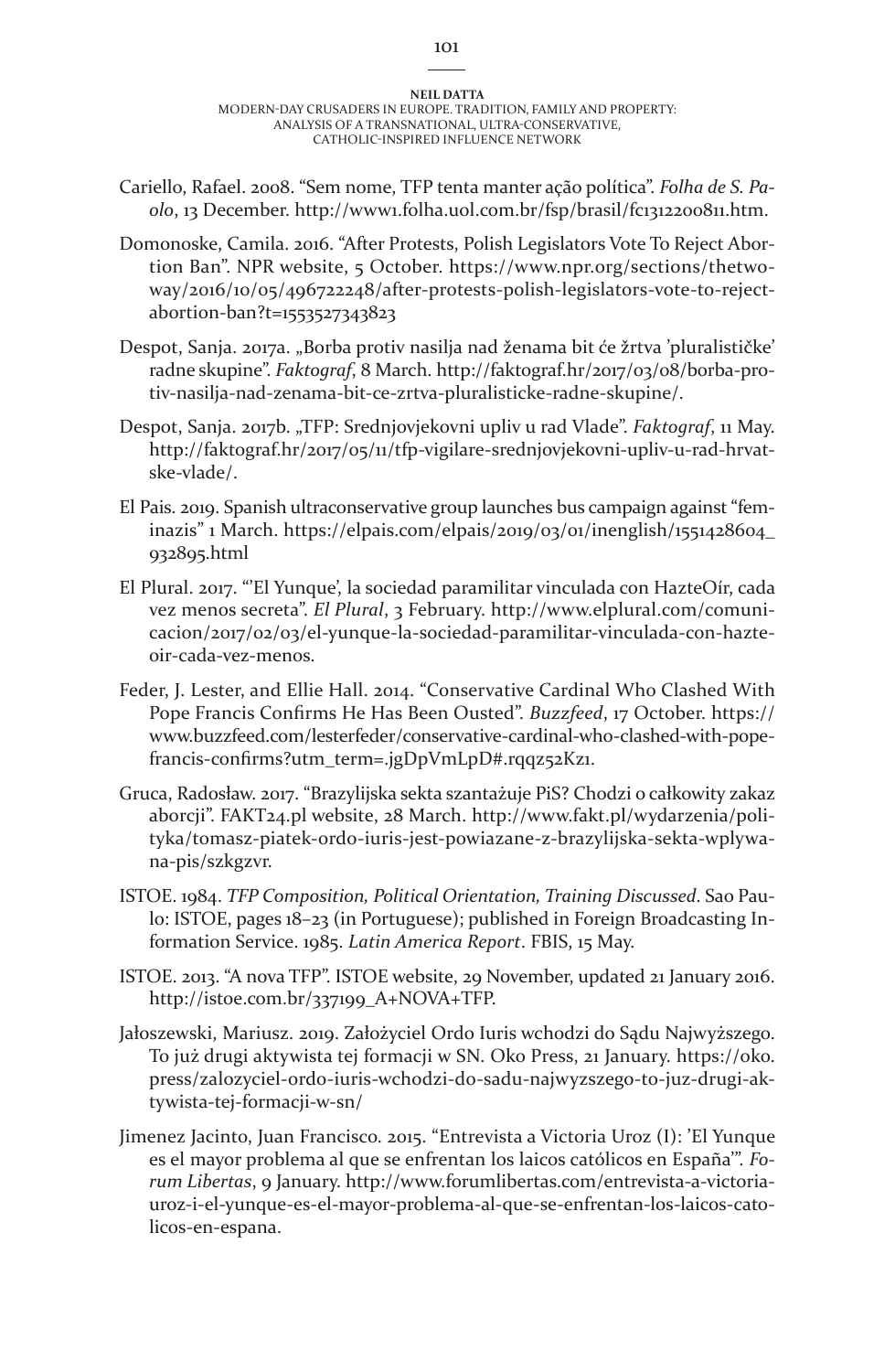- Despot Sanja. 2017. "Hrvatska protiv pobačaja, uz Trumpa, u društvu s Poljskom i Mađarskom". *Faktograf* (26. 2. 2017.), http://faktograf.hr/2017/02/26/ljudskaprava-hrvatska-protiv-pobacaj/ (pristup 1. 5. 2019). English translation at: Kuća ljudskih prava Zagreb. 2017. "Croatia against abortions, alongside Trump, Poland and Hungary". *Kuća ljudskih prava Zagreb*, 26 February. http://www.kucaljudskihprava.hr/2017/02/26/croatia-abortions-alongside-trump-polandhungary (access 1. 5. 2019).
- La Depèche. 2003. "Une nouvelle affaire de secte?" *La Depèche*, 23 January. https:// www.ladepeche.fr/article/2003/01/23/289628-une-nouvelle-affaire-de-secte. html.
- Navarro, Ernesto J. 2004. "TFP quiso asesinar al Papa en Venezuela". *Aporrea*, 10 June. https://www.aporrea.org/actualidad/a8513.html.
- Palmer, Daniele. 2017. "Vatican investigates Catholic group after exorcism claim that Francis is devil's man". *The Tablet*, 26 June. http://www.thetablet.co.uk/ news/7367/0/vatican-investigates-catholic-group-after-exorcism-claim-thatfrancis-is-devil-s-man.
- Penić, Goran. 2016. "Premijerov savjetnik i član Opusa Dei Stjepo Bartulica: Zašto sam bio na 'Hodu za život'". *Jutarni Vijesti*, 23 May. http://www.jutarnji.hr/vijesti/hrvatska/premijerov-savjetnik-i-clan-opusa-dei-stjepo-bartulica-zastosam-bio-na-hodu-za-zivot/4068423.
- Piątek, Tomasz. 2017a. "Ordo Iuris i brazylijska sekta. Kim są obrońcy życia od samego poczęcia". *Wyborcza*, 27 March. http://wyborcza.pl/7,75968,21554217,ordoiuris-i-brazylijska-sekta-kim-sa-obroncy-zycia-od-samego.html?disableRedi rects=true.
- Piątek, Tomasz. 2017b. "Ordo Iuris, sekta z Brazylii i... dygnitarze Putina". *Wyborcza*, 7 May. http://wyborcza.pl/7,75968,21605548,ordo-iuris-sekta-z-brazyliii-dygnitarze-putina.html.
- Piątek, Tomasz. 2017c. "TFP i książęta Hitlera". *Wyborcza*, 14 May. http://wyborcza.pl/7,75968,21638150,tfp-i-ksiazeta-hitlera.html.
- Repeckaite, Daiva. 2019. International funds power up Christian NGOs. 11 March. NewsMavens, Lithuania. https://newsmavens.com/special-review/1081/international-funds-power-up-christian-ngos?fbclid=IwAR3xde7T0gPN3JtFfwqpN WS03Tv3EazVUAL-0fwTPmKb7uQCI6ZJsYEAquQ
- Severo, Richard, 2019. "Lyndon LaRouche, Cult Figure Who Ran for President 8 Times, Dies at 96". *New York Times*, 13 February. https://www.nytimes. com/2019/02/13/obituaries/lyndon-larouche-dead.html
- Šimičević, Hrvoje. 2017. "Luka Potop". *Portal Novosti*, 26 May. http://www.portalnovosti.com/luka-potop.
- Szoszyn, Rusłan. 2016. "Polak-katolik" w białoruskim parlamencie? Rzeczpospolita. 6 September. https://www.rp.pl/Polityka/160909447-Polak-katolik-w-bialoruskim-parlamencie.html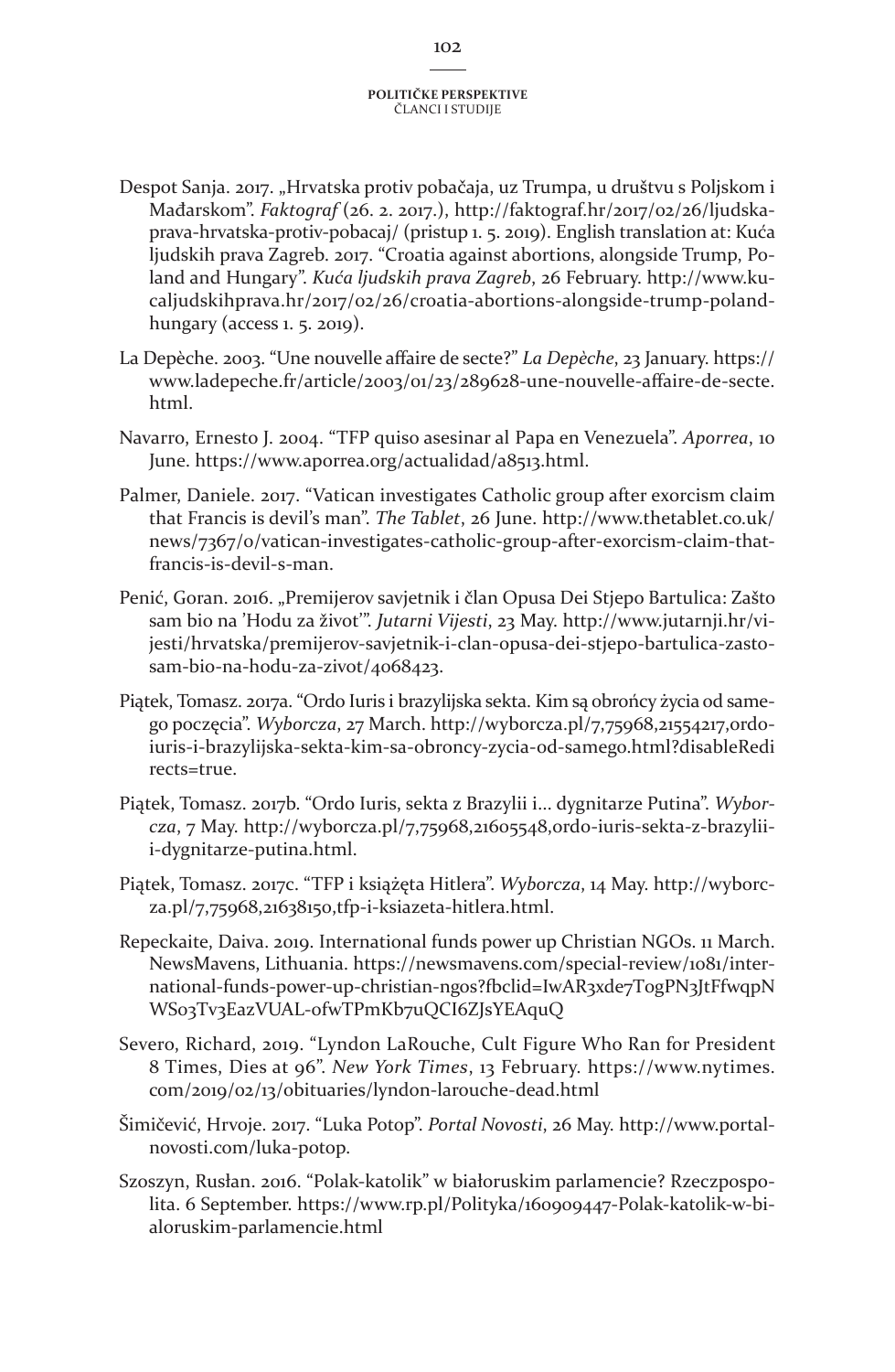- Tornielli, Andrea. 2017a. "Heralds of the Gospel, The founder leaves while the Vatican investigates". *Vatican Insider, La Stampa*, 13 June. http://www.lastampa. it/2017/06/13/vaticaninsider/eng/inquiries-and-interviews/heralds-of-the-gospel-the-founder-leaves-while-the-vatican-investigates-V8amQiCVIP9mJ3 hwRa3F2I/pagina.html.
- White, Hilary. 2013a. "Christians are the most persecuted group in the world, expert says". *LifeSiteNews*, 31 May. https://www.lifesitenews.com/news/christians-arethe-most-persecuted-group-in-the-world-expert-says.
- White, Hilary. 2013b. "Estonian same-sex partnership stalled after family campaigners presented 38,000 signatures". *LifeSiteNews*, 10 June. https://www.lifesitenews.com/news/estonian-same-sex-partnership-stalled-after-family-campaigners-presented-38 (access 1. 5. 2019).
- Wyputta, Andreas. 2016. "Das Haus Oldenburg und die Nazis, Eine schrecklich braune Familie". Taz.de website, 5 December. http://www.taz.de/!5359430/.
- 9 Colonne. 2011. "OSCE, Massimo Introvigne nuovo rappresentate lotta al razzismo". *9 Colonne*, 10 January. http://9colonne.it/25793/osce-massimo-introvigne-nuovo-rappresentante-lotta-al-razzismo#.WNfpHoVOLIU.

### TFP and related writings

- Arsuaga Rato, Ignacio, and Vidal Santos, Miguel. 2010. "Proyecto Zapatero: Cronica de un asalto a la sociedad". HazteOir website.
- Blackwell, Morton C. 2010. "Foreword". In: Corrêa de Oliveira, Plinio. 1993. *Nobility and Analogous Traditional Elites in the Allocutions of Pius XII*. York, PA: Hamilton Press.
- Catolicismo. 1984. "Atentado contra sede da TFP chilena". *Catolicismo* 34(400), April, page 12. http://www.pliniocorreadeoliveira.info/GES\_19840314\_Chileatentadoasede.htm.
- Corrêa de Oliveira, Plinio. 1943. In Defense of Catholic Action. Section on Dictatorships, The American Society for the Defense of Tradition, Family and Property, First English Edition October 2006. https://www.pliniocorreadeoliveira.info/UK\_ID/0000table\_contents.htm
- Corrêa de Oliveira, Plinio. 1959 and 1977. "Revolução e Contra-Revolução". *Catolicismo*, April 1959 (parts I and II) and January 1977 (part III). http://www.tfp. org/wp-content/uploads/2000/01/books\_rcr.pdf.
- Corrêa de Oliveira, Plinio. 1974. *Grupos ocultos traman la subversion en la Iglesia – El IDO-CY los groupos profeticos*. Madrid: Sociedad Cultural Covadonga. http://www.pliniocorreadeoliveira.info/IDOC\_Espanha/1974\_IDOC\_Espanha.htm#.WOTmYoVOKUk.
- Corrêa de Oliveira, Plinio. 1981. "The Double Game of French Socialism: Gradual in Strategy, Radical in Goal". The American Society for the Defense of Tradition,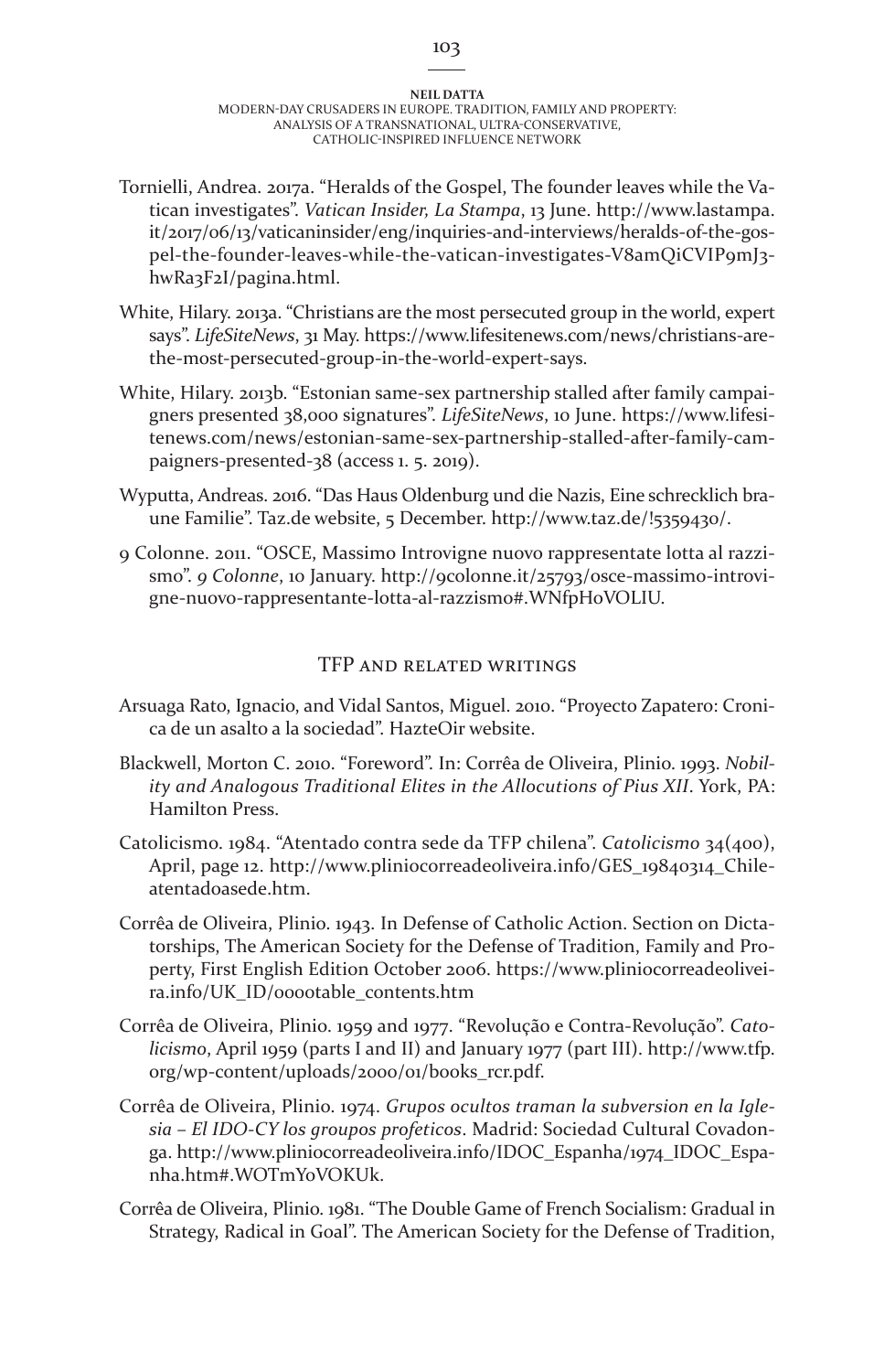Family and Property. https://www.tfp.org/the-double-game-of-french-socialism-gradual-in-strategy-radical-in-goal/ (access 1. 3. 2019).

- Corrêa de Oliveira, Plinio. 1985. "A Reforma Agrária socialista e confiscatória A propriedade privada e a livre iniciativa, no tufão agro-reformista". Plinio Corrêa de Oliveira website. http://www.pliniocorreadeoliveira.info/tufaoooooindice. htm.
- Corrêa de Oliveira, Plinio. 1991. "TFPs Undertake Victorious Crusade in Favor of Free Lithuania". TFP website, 28 June. http://www.tfp.org/tfps-undertake-victorious-crusade-in-favor-of-free-lithuania/.
- Corrêa de Oliveira, Plinio. 1993. *Nobility and Analogous Traditional Elites in the Allocutions of Pius XII*. York, PA: Hamilton Press. https://www.tfp.org/nobility/ and http://www.nobility.org/.
- de Mattei, Roberto. 1996. *El Cruzado del Siglo XX Plinio Corrêa de Oliveira* (original title: *Il Crociato del Secolo XX*). Asociación Tradición y Acción por un Perú Mayor. www.tradicionyaccion.org.pe (access 10. 3. 2019).
- Nobility org. 2015. "In Memoriam: Marquis Luigi Coda Nunziante". 9 July. http:// www.nobility.org/2015/07/09/marquis-luigi-coda-nunziante/ (access 10. 3. 2019).
- Ordo Juris. undated. *Równa ochrona prawna dla każdego dziecka zarówno przed, jak i po urodzeniu*. Warsaw: Ordo Juris. http://www.ordoiuris.pl/sites/default/ files/pliki/OI%20broszura%20Stop%20aborcji\_final\_rozkladowki.pdf.
- TFP Covadonga. 1988. "España, anestesiada sin percibirlo, amordazada sin quererlo, extraviada sin saberlo – La obra del PSOE". *Covadonga Informa* 9 (123), March, April–May. http://www.pliniocorreadeoliveira.info/EA\_Livro\_completo/GES\_EA\_Indice\_general\_Site.htm#.WOTlBoVOKUm.
- TFP-France. 1980. *Imbroglio, Detraction, Delire: Remarques sur un Rapport concernant les TFP*. Asnières: Tradition, Famille, Propriété (in French). http://www. pliniocorreadeoliveira.info/FR\_ImbroglioDetractionDelire\_Vol01.pdf.

### Activist literature

- Datta, Neil. 2018. "Restoring the Natural Order: The religious extremists' vision to mobilize European societies against human rights on sexuality and reproduction". EPF, 2018. https://www.epfweb.org/sites/epfweb.org/files/rtno\_epf\_ book\_lores.pdf
- EIR. 1985. "For an international mobilization to stop the TFP brainwashing cult". *EIR* 12(5), 5 February. http://www.larouchepub.com/eiw/public/1985/eirv12n05- 19850205/eirv12n05-19850205\_028-for\_an\_international\_mobilizatio.pdf.
- Fedeli, Orlando. 2010. *No país das maravilhas: a Gnose burlesca da TFP e dos Arautos do Evangelho*. São Paulo: Monfort Associação Cultural. http://www.montfort.org.br/bra/veritas/religiao/contra-pco.